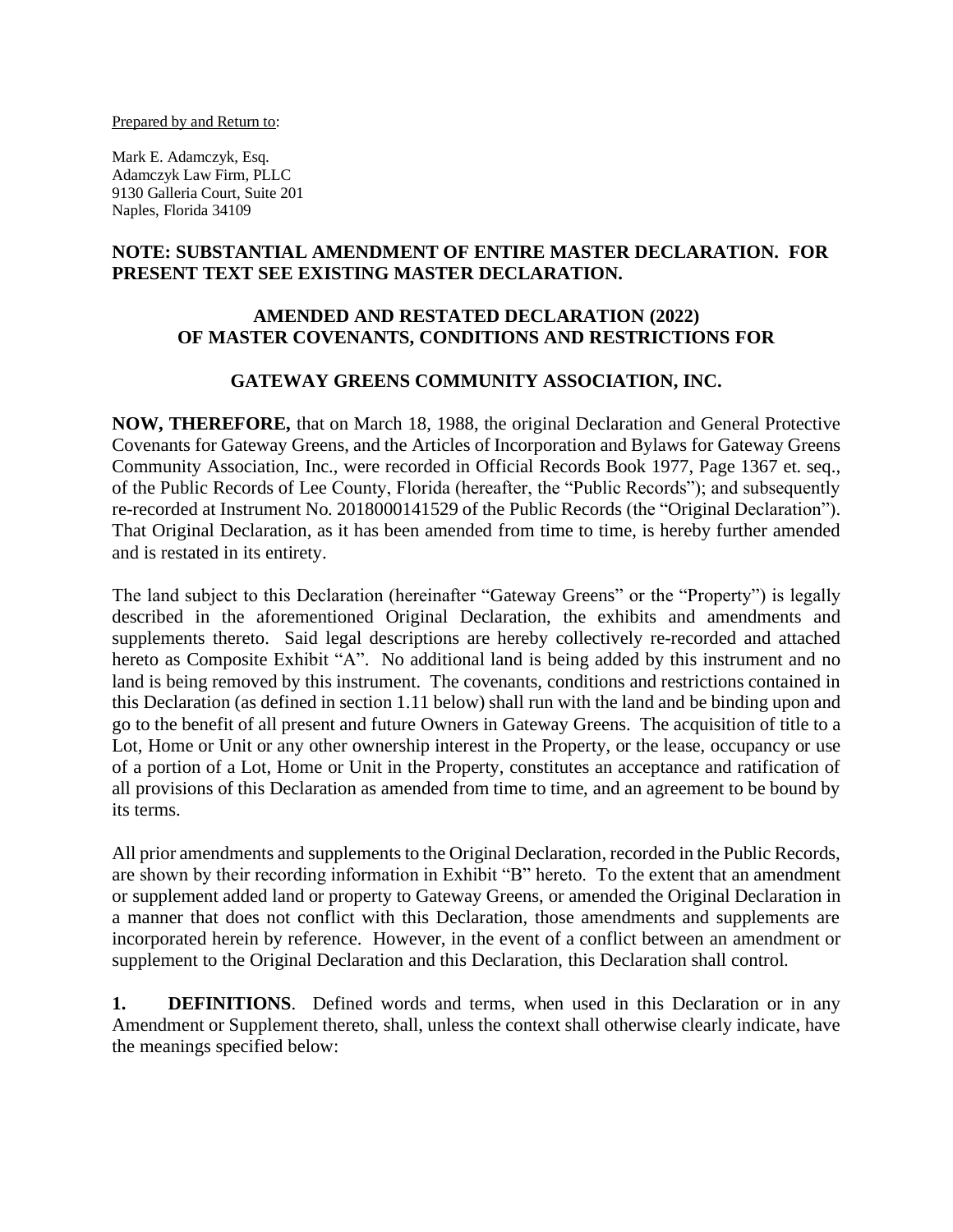**1.1 "Articles"** means the Amended and Restated Articles of Incorporation of Gateway Greens Community Association, Inc., attached hereto as Exhibit "C", as amended from time to time.

**1.2 "Assessment" or "Assessments"** means a share of the funds required for the payment of the expenses of the Master Association which from time to time is assessed against the Members, including without limitation Regular, Special and Individual Assessments.

**1.3 "Association" or "Master Association" or "GGCA"** means Gateway Greens Community Association, Inc., a Florida corporation not for profit, which is responsible for the maintenance and operation of the Common Areas and amenities in Gateway Greens, with the exception of improvements belonging to the Country Club (as hereafter defined) and common areas and other improvements maintained by the Neighborhood Associations.

**1.4 "Board of Governors" or "Board"** means the Board of Governors of Gateway Greens Community Association, Inc.

**1.5 "Bylaws"** means the Amended and Restated Bylaws of Gateway Greens Community Association, Inc., attached hereto as Exhibit "D", as amended from time to time.

**1.6 "Charge" or "Fee"** means any legal or equitable indebtedness to the Association incurred by, or on behalf of, a Unit Owner, other than assessments for Common Expenses. Said obligation may arise by oral or written contract, by law or equity, or may be created by the Governing Documents. Charges may include attorney's fees. Said charges may be secured by a lien against the Lot or Unit as provided in Section 3 of this Declaration.

**1.7 "Committed Property"** shall mean and refer to (a) those portions of GGC described in Exhibit A attached hereto and made a part hereof; and (b) those portions of GGC, if any, which may hereinafter become Committed Property pursuant to the recordation of one or more "Supplements" (as that term is described in Article 2.3 hereof.)

**1.8 "Common Area"** means all real property and all improvements and fixtures thereon described herein and all improvements owned, leased or the use of which has been granted to the Association for the common use and enjoyment of its Members. The Common Areas of the Association include all land described above and subject to this Declaration save and except for the individual Lots and Units, and in the case of a Condominium or Homeowners Association operating a neighborhood within the Property, the appurtenant common elements and common area maintained by that association(s).

**1.9 "Common Expenses" or "Operating Expenses" or "Capital Expenditures"** means the expenses incurred by the Association in the course of performing its duties under the governing documents and the law. Common Expenses of the Association include the costs of (a) administration and management of the Association, (b) maintenance, Ownership and operation of the Common Areas, (c) any item designated as a Common Expense in this Declaration, (d) any material, service, tax, premium, assessment or charge reasonably or necessarily incurred by the Association arising from its ownership, operation, maintenance, management, administrative or other obligations set forth herein, in the Articles or Bylaws, or which are in furtherance of the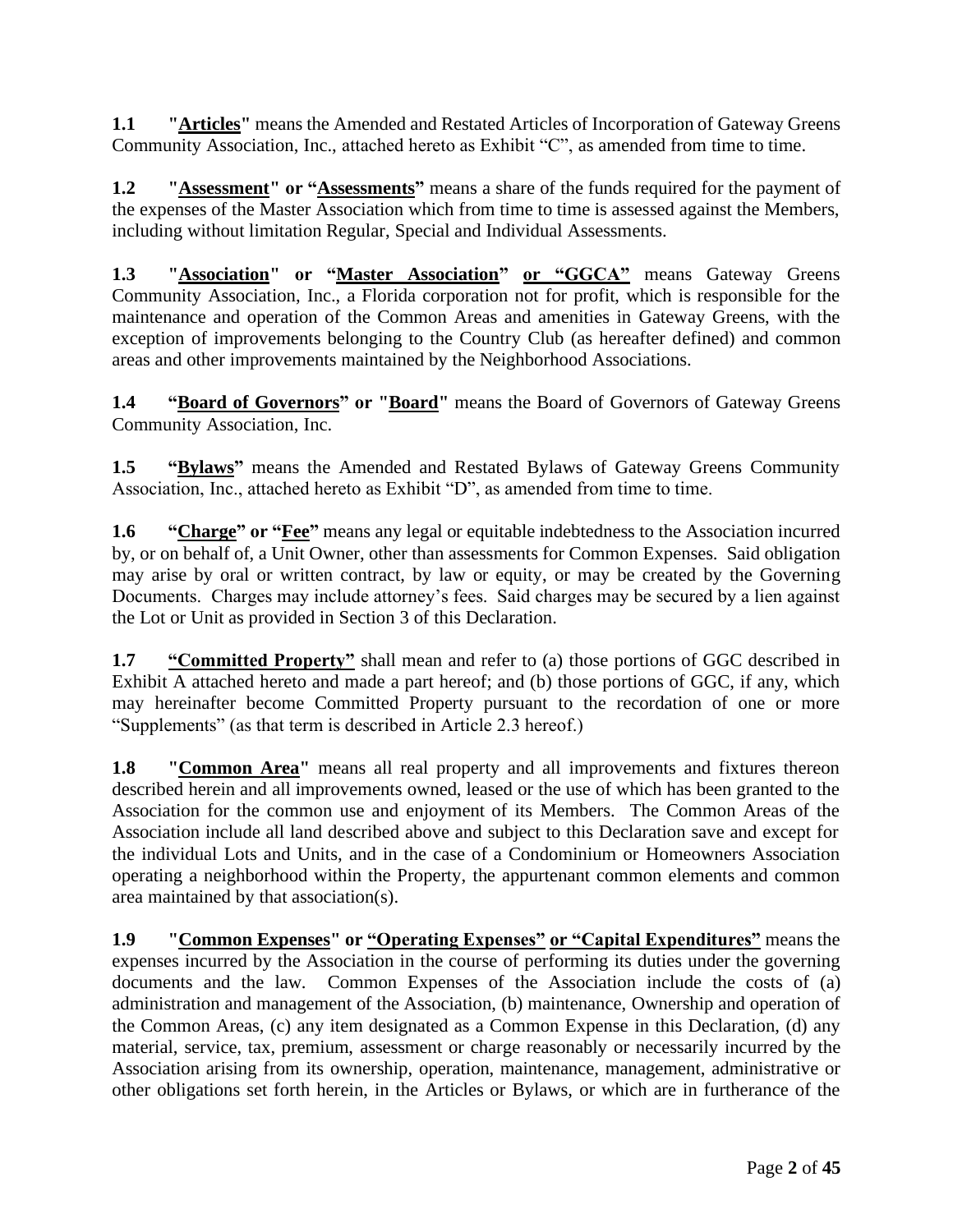purposes of the Association or that are incurred in discharge of any obligation expressly or impliedly imposed on the Association hereby.

**1.10 "County"** means Lee County, Florida.

**1.11 "Declaration"** means this Amended and Restated Declaration of Master Covenants, Conditions and Restrictions for Gateway Greens Community Association, Inc., as amended from time to time. The term "Declaration" shall have the same meaning as the term "Master Declaration" and the term "Master Covenants".

**1.12 "Design Review Committee" or "DRC"** means the Design Review Committee as established and empowered in Section 6 of this Declaration. The "Design Review Manual" or "DRM" refers to rules, standards, criteria and procedures governing exterior modifications to Common Areas, Lots, Homes, Units and common areas of Neighborhoods, as they may exist and be amended from time to time.

**1.13 "Effective Date"** means the date upon which this Amended and Restated Declaration is recorded in the Public Records of Lee County, Florida.

**1.14 "Family" or "Single Family"** shall refer to any one of the following:

- **(A)** One natural person.
- **(B)** Two or more natural persons who commonly reside together as a single housekeeping Unit, each of whom is related by blood, marriage or adoption to each of the others.
- **(C)** Two or more natural persons meeting the requirement of (B) above, except that there is among them one person who is not related to some or all of the others

The decision as to whether two or more persons reside and constitute a qualifying Family, shall be a matter for the Board of Governors in its reasonable discretion.

**1.15 "First Area Master Plan"** shall mean and refer to that portion of Gateway as defined in the Gateway Development of Regional Impact Development Order, as amended from time to time.

**1.16 "GATEWAY"** shall mean and refer to those certain lands located in Lee County, Florida, with the general boundary of Interstate 75 to the west, Colonial Boulevard Extension to the north, State Road 82 to the east, and Daniels Road to the south, and certain land located to the west of Interstate 75, and such lands as may, from time to time, be added or subtracted from said lands.

**1.17 "Gateway Golf & Country Club" or "Country Club" or "Golf Course"** means and refers to the private country club within the Property that is privately owned, leased, licensed and/or operated by Gateway Golf Country Club, Inc., a Florida corporation d/b/a The Club at Gateway (hereinafter referred to as the "Club Owner"). The property of the Country Club (hereinafter referred to as "Country Club Property") includes without limitation clubhouses, tennis courts, pro shops, golf courses, driving ranges and golf maintenance facilities, all of which are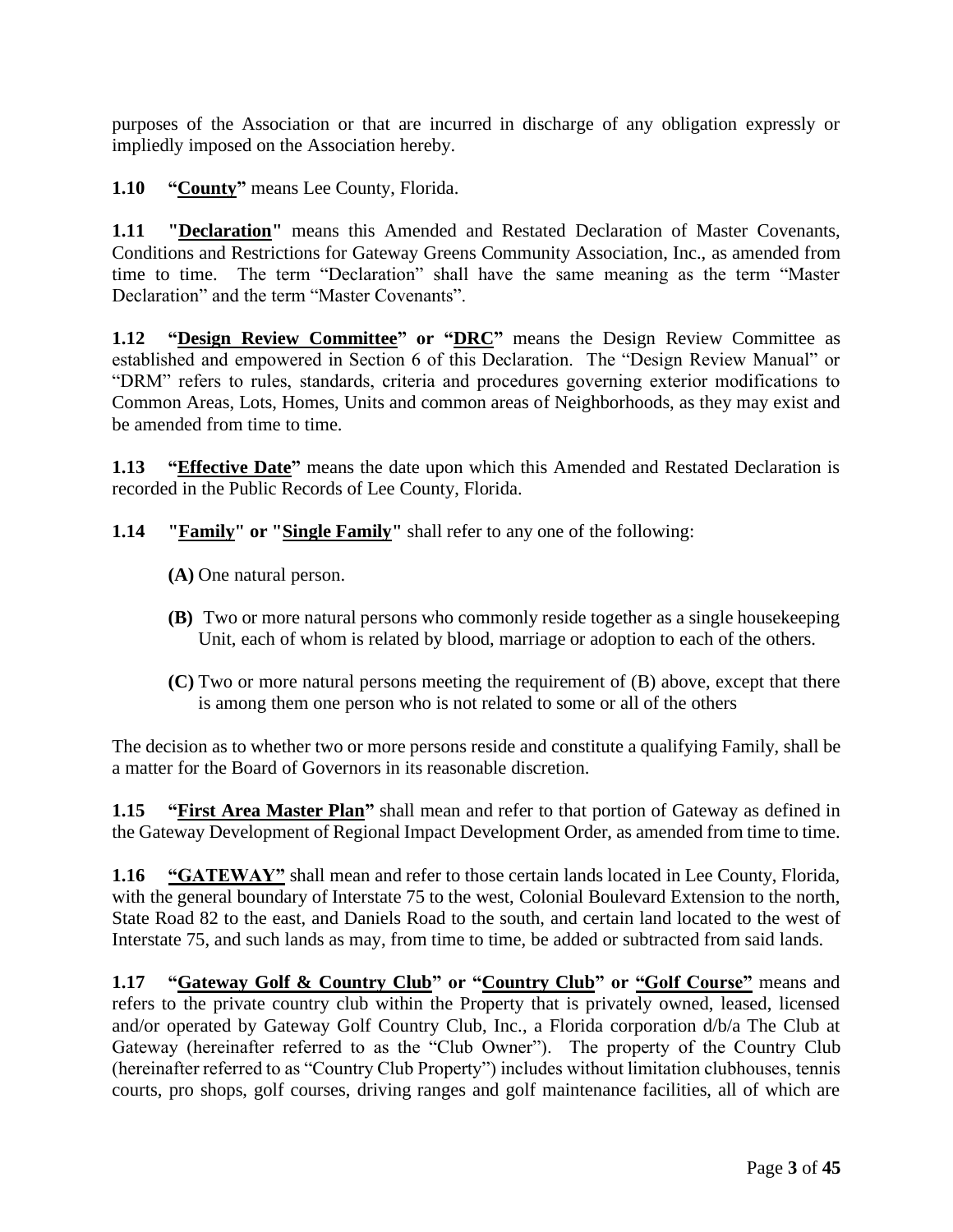maintained and operated by the Country Club. Only the Clubhouse Site is part of the Committed Property. The Clubhouse Site is defined and described in that certain Nineteenth Supplement to the Original Declaration, recorded at O.R. Book 3544, Page 1217 of the County Public Records, and re-recorded at O.R. Book 3556, Page 1521 of the County Public Records to include the legal description of the Clubhouse Site (hereinafter the "Nineteenth Supplement"). The Nineteenth Supplement, incorporated herein by reference, sets forth the provisions of the Declaration that are binding on the Clubhouse Site.

**1.18 "Gateway Greens" or "GGC" or "Gateway Greens Community"** means and refers to certain real property within GATEWAY, in Lee County, Florida, which may from time to time be designated as Committed Property as that term is defined herein. The residential property described in the First Area Master Plan which lies westerly of Gateway Boulevard and the Golf Course, is included in GGC. Not all of GGC is Committed Property under this Declaration.

**1.19 "Governing Documents**" means and includes this Declaration, the Articles of Incorporation, Bylaws, the Rules and Regulations of the Association, and Resolutions of the Board of Governors, and all recorded exhibits thereto, all as amended from time to time. In the event of a conflict in the interpretation of the Governing Documents, they shall be applied in the order of priority as listed herein.

**1.20 "GSD" or "CDD"** shall mean and refer to the Gateway Services District, a community development district established by the State of Florida.

**1.21 "Guest"** means any person who is physically present in, or occupies a Lot, Home or Unit on a temporary basis. Owners are responsible for the conduct of their Guests and ensuring that their Guests abide by the Association's covenants, rules and restrictions as they exist from time to time.

**1.22 "Individual Assessments"** means any assessment levied only against a Lot, Home or Unit Owner for charges, expenses and professional fees incurred by the Association to correct maintenance obligations or other violations of the Governing Documents.

**1.23 "Institutional Mortgagee"** means:

(A) a lending institution having a first mortgage lien upon a Lot, Home or Unit, including any of the following institutions: a Federal or State savings and loan or building and loan association, a bank chartered by a state of federal government, a real estate investment trust, a pension and profit sharing trust, a mortgage company doing business in the State of Florida or a life insurance company; or

(B) a governmental, quasi-governmental or private agency that is engaged in the business of holding, guaranteeing or insuring residential mortgage loan (including without limitation the Federal National Mortgage Association), Governmental National Mortgage Association, Federal Home Loan Mortgage Corporation, Federal Housing Administration and Veterans Administration which holds, guarantees or insures a first mortgage upon a Living Unit.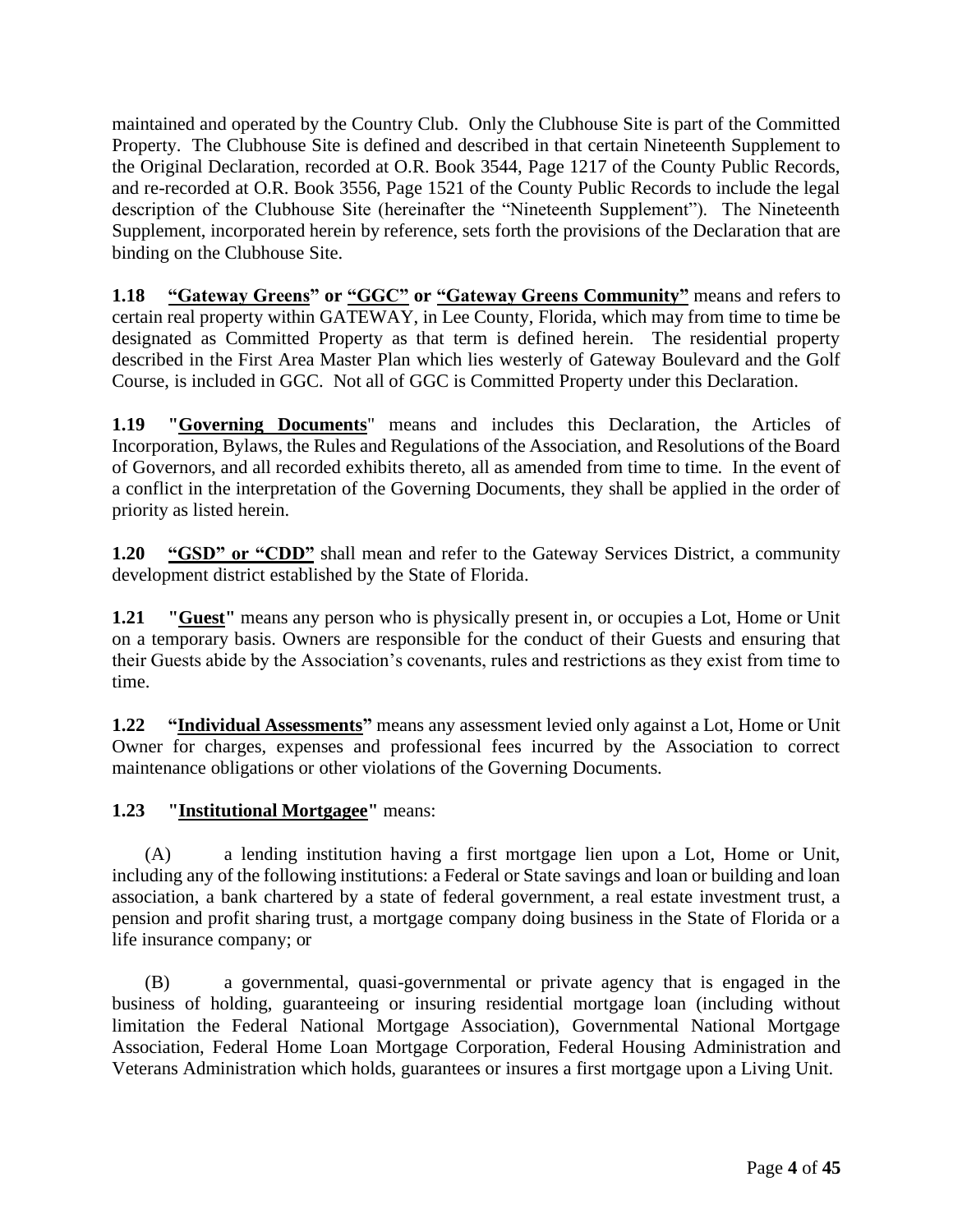(C) An "Institutional Mortgage" is a mortgage held by an Institutional Mortgagee encumbering a Lot, Home or Unit.

**1.24 "Lease" or "Rental"** means the grant by a residential Owner of a temporary right of use of the Owner's Unit or Home with or without valuable consideration.

**1.25 "Lot", "Home", or "Unit"** means the residential lots and living units located within the Property described in Exhibit "A" subdivided for residential use upon which a fee simple title to a Home or Unit has been conveyed to the Owner, or which is approved for construction of a Home or Unit, and is shown on the Plats or other description of the Property, but shall not include the Common Areas. The Lots, Homes and Units may be depicted and numbered on sketches or surveys attached to other documents as recorded in the Public Records of Lee County, Florida. There are currently 1,380 Homes and Units built on residential lots, and it is anticipated there will be 1,423 completed Homes and Units after construction is complete on the remaining vacant Lots in the Property.

**1.26 "Maintenance", "Repair" and "Replacement."** Maintenance means the upkeep or preservation of the condition of the property. Repair means to mend, remedy, or restore to a sound or good state after decay, injury, dilapidation or partial destruction. Replace means to place again or restore to a former condition after substantial or full destruction.

**1.27 "Members"** means and refers to those persons who are entitled to Membership in the Association as provided in its Governing Documents.

**1.28 "Neighborhood"** shall mean and refer to any development of Homes or Units, business development or other sub-area development within the Committed Property, which has been designated as such by the developer(s) of GGC in a written instrument and which is within the Committed Property.

**1.29** "**Neighborhood Association**" means any property Owners association, Homeowners' association, condominium association or other such entity, their successors and assigns, responsible for administering a neighborhood within Gateway Greens. The covenants, rules and restrictions of a Neighborhood Association shall be subordinate to the Governing Documents, and in the event of a conflict between the Governing Documents and the documents or rules of a Neighborhood Association, the Governing Documents shall control.

**1.30 "Neighborhood Common Area"** shall mean and refer to all real property including any improvements and fixtures thereon, owned, leased or the use of which has been granted to a Neighborhood or Neighborhood Association for the common use and enjoyment of the Owners in such Neighborhood.

**1.31 "Neighborhood Covenants"** shall mean and refer to any and all covenants, conditions, restrictions, and other provisions imposed by a recorded instrument applicable to one or more specific Neighborhoods but not to all Neighborhoods.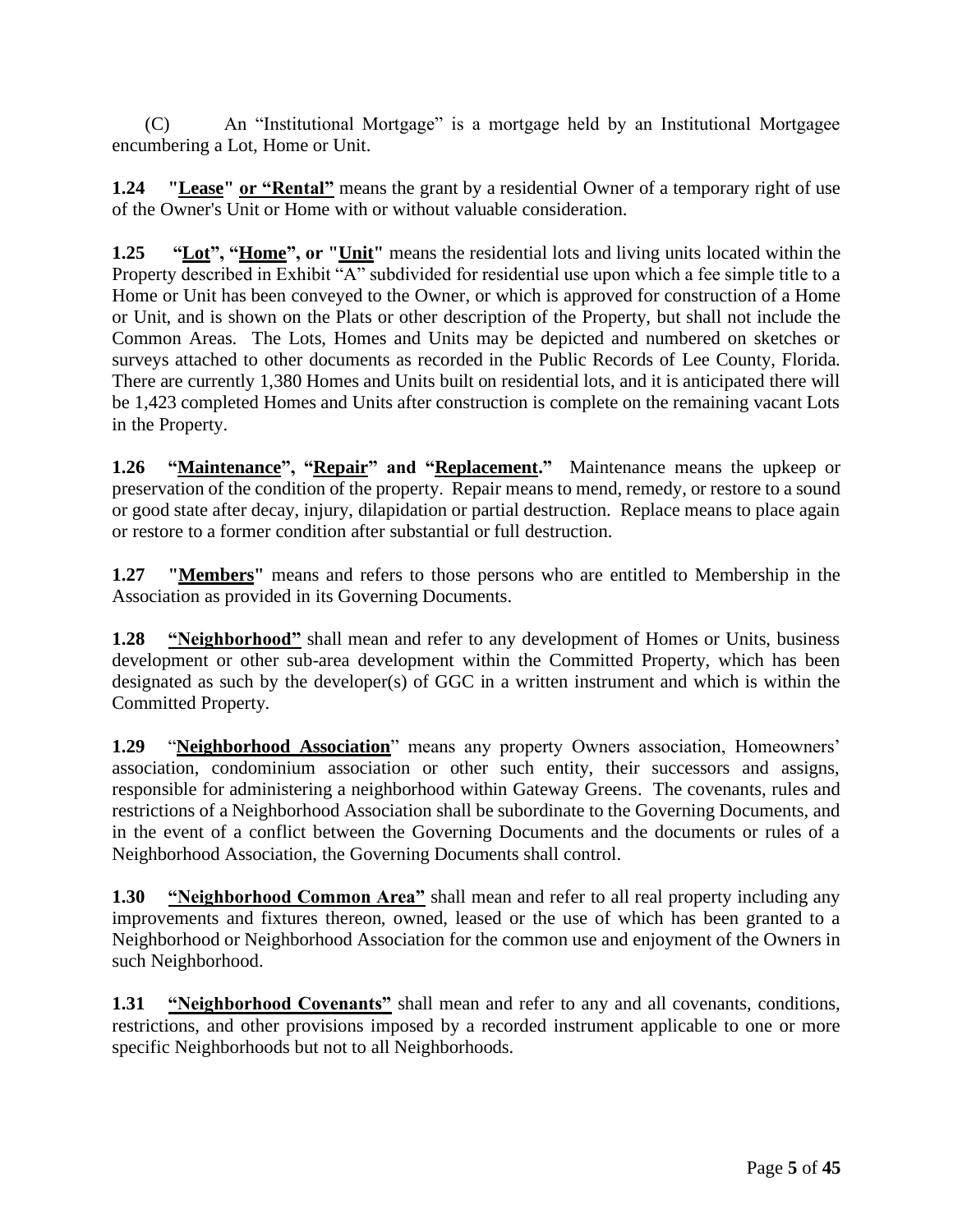**1.32 "Occupy"** when used in connection with a Home or Unit, means the act of staying overnight in a Home or Unit. **"Occupant"** is a person who occupies a Home or Unit.

**1.33 "Owner" or "Unit Owner**" means the record Owner of legal title to a Lot, Home or Unit.

**1.34 "Primary Occupant"** means the natural person approved for occupancy of a Home or Unit when title thereto is held in the name of two or more persons who are not husband and wife, or by a trustee or a corporation or other entity which is not a natural person. When used in reference to a Home or Unit owned in one of the forms listed above, the term "primary occupant" shall be synonymous with the term "Owner".

**1.35 "Property", "Properties", "Gateway Greens" or "Community"** means all the real property that is subject to this Declaration.

**1.36 "Rules and Regulations" or "Rules"** means the rules, regulations, and policies governing the Property, including the Common Areas, Association Property, and the Lots, Homes and Units, that may be promulgated or amended by the Board from time to time by resolution.

**1.37 "Special Assessments"** means any assessment levied against a Lot, Home or Unit Owner for unforeseen or unbudgeted Common Expenses other than the regular assessment required by a budget adopted annually.

**1.38 "Structure"** means that which is built or constructed, or any piece of work artificially built or composed of parts joined together in some definite manner, the use of which requires a more or less permanent location on the ground. The term shall be construed as if followed by the words "or part thereof". The term includes, without limitation, all Homes, Units, swimming pools, spas, fences, flagpoles, antennas, basketball backboards, skateboard ramps, swing sets or other play equipment, and storage sheds.

## **2. ASSOCIATION AND MEMBERSHIP.**

**2.1 Purpose**. The purpose of the Association shall be to hold title, operate, maintain and repair the Common Area, including, but not limited to roadways, sidewalks, gatehouse facilities, landscaping, entrance monuments and any improvements thereon, and medians in the streets within the Properties designated by the Board of Governors; to enforce restrictive covenants applicable to the Association; to adopt architectural guidelines and restrictions to be enforced as provided herein; to pay costs incident to these responsibilities and the costs of street lighting for the Common Area; the option to contract with cable television and internet companies and other bulk service providers; and to take such other action as the Association is authorized to take pursuant to the Governing Documents or applicable law, as amended from time to time.

**2.2 Membership.** Every Owner of record title to a Lot, Home or Unit shall be a Member of the Association, and by acceptance of a deed or other instrument evidencing his/her Ownership interest, each Owner accepts his/her Membership in the Association, acknowledges the authority of the Association as herein stated, and agrees to abide by and be bound by the provisions of the Governing Documents, as amended from time to time. Membership in the Association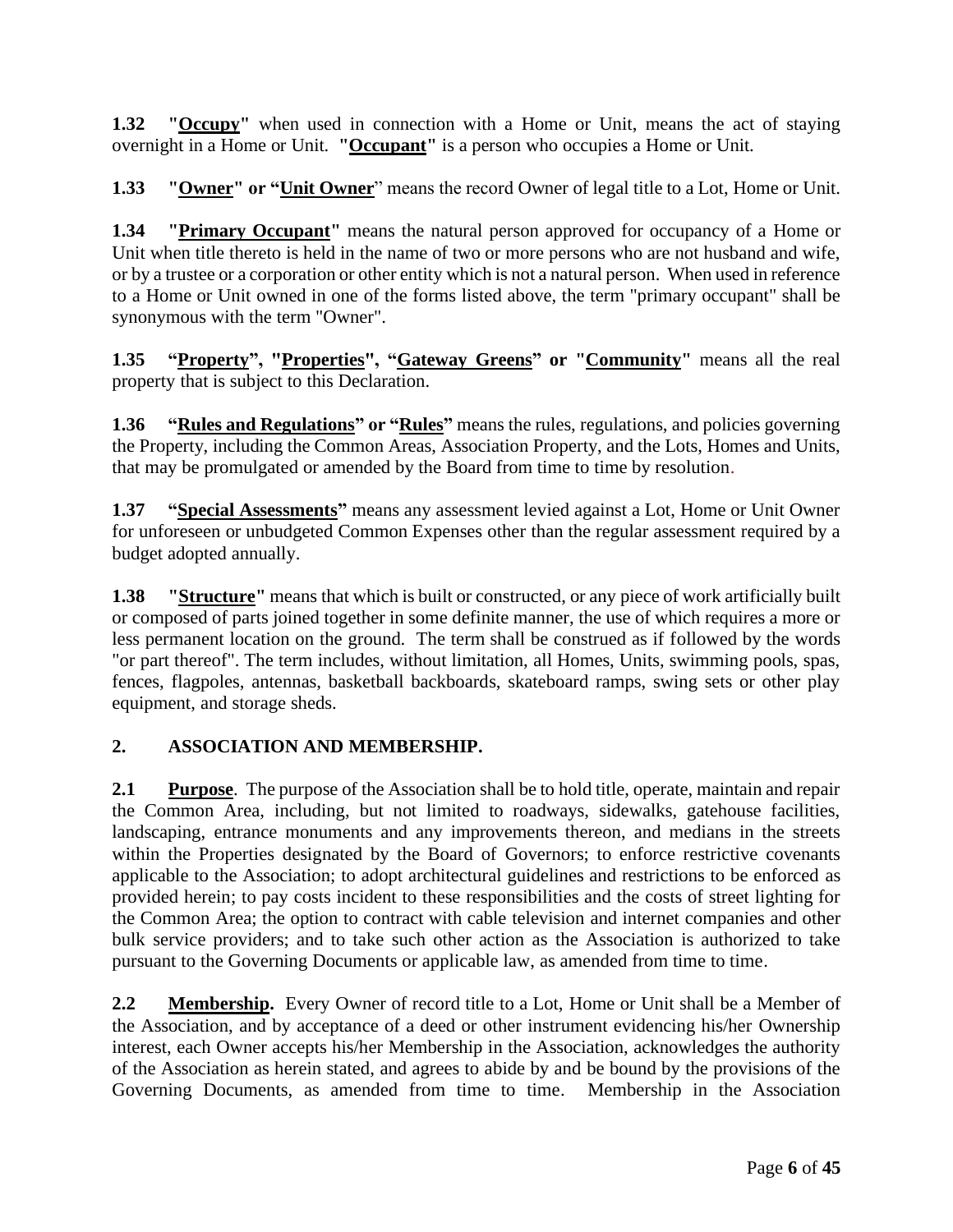automatically terminates upon the sale or transfer of an Owner's title or interest in a Lot, Unit or Home.

# **2.3 Voting Rights**.

(A) One (1) vote may be cast for each Lot, Home or Unit owned by a Member. The Golf Course Owner may cast one  $(1)$  vote ight  $(8)$  votes. In the event that two  $(2)$  or more Members are the Owners of a Lot, Home or Unit, then the Member who shall be entitled to cast the vote shall be determined by the method in the Association's Bylaws.

(B) The votes of Members shall be cast at meetings of the Members by their representative (the "Representative") if the Lot, Home or Unit owned by such Member is operated, governed or administered by a Neighborhood Association. The Representative shall be the President of the Neighborhood Association or the President's written proxy. Such votes of the Members shall be cast by the Representative in the same manner as they were cast at a meeting of the members of such Neighborhood Association duly called and held in accordance with the articles and bylaws of such Neighborhood Association. The Representative shall, prior to voting such votes at a meeting of its members, supply the Master Association with an affidavit attesting to the outcome of such vote by the members of the Neighborhood Association. No member of a Neighborhood Association, except the Representative or the Representative's written proxy, may directly cast a vote at a meeting of the Members of the Master Association. The Master Association shall be under no duty or obligation to determine whether the manner for determining how such votes are cast is correct, fair or equitable. Notwithstanding the foregoing, all Members of the Master Association shall vote directly, and not through a Representative, for the election or recall of the Board of Governors as further provided in the Master Association's Bylaws.

**2.4 Delegation of Management.** The Association may contract for the management and maintenance of those portions of the Property it is required to maintain, and may authorize a licensed management company to assist the Association in carrying out its powers and duties by performing functions which may include but are not limited to the submission of proposals, collection of assessments, keeping of records, enforcement of rules and maintenance, repair and replacement of the Common Areas with funds made available by the Association for such purposes.

**2.5 Powers and Duties.** The powers and duties of the Association include those set forth in Chapter 617, Florida Statutes, Chapter 720, Florida Statutes, and in the Governing Documents, all as amended from time to time. The Association may contract, sue or be sued with respect to the exercise or non-exercise of its powers and duties. For these purposes, the powers of the Association include, but are not limited to, the maintenance, management, and operation of the Common Areas. The Association has the power to enter into agreements to acquire leaseholds, Memberships and other Ownership, possessory, easement or use interests in lands or facilities for the use and enjoyment of the Owners.

**2.6 Official Records.** The Association shall maintain its official records as required by law. The records shall be open to inspection by Members or their authorized representatives at all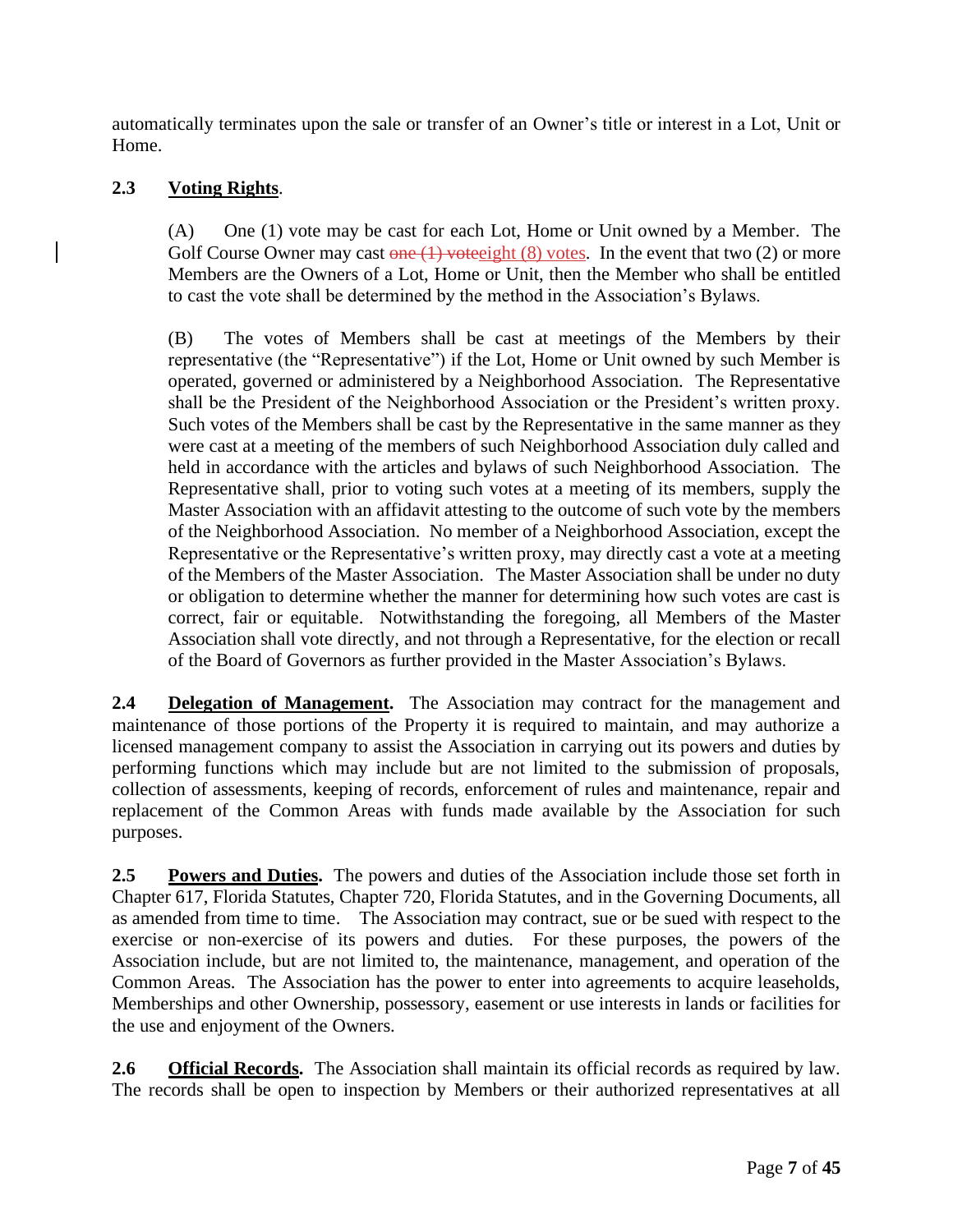reasonable times. The right to inspect the records includes a right to make or obtain photocopies at the reasonable expense of the Member seeking copies. The Association may adopt reasonable rules governing the frequency, time, location, notice and manner of inspection.

**2.7 Purchase of Unit.** The Association has the power to purchase a Lot, Home or Unit in Gateway Greens in connection with the foreclosure of an Association lien for assessments, charges or fines or any other foreclosure of an interest that affects the Association's lien and to hold, lease, mortgage, encumber or convey them with such power to be exercised by the Board of Governors without prior approval of the Members. In all other cases approval of the Members is required as provided in Section 2.8 below.

**2.8 Interests in Real Property.** The Association has the power to acquire property, both real and personal. The power to acquire personal property shall be exercised by the Board of Governors. Except as otherwise provided in Section 2.7 above, the power to acquire, encumber or convey Ownership interests in real property shall be exercised by the Board of Governors only after approval by at least two-thirds (2/3) of the voting interests present and voting, in person or by proxy, at a Members' meeting at which a quorum is present.

**2.9 Disposition of Personal Property.** Any personal property owned by the Association, may be mortgaged, sold, or otherwise encumbered or disposed of by the affirmative vote of a majority of the entire Board of Governors, without need for authorization by the Owners.

**2.10 Roster.** The Association shall maintain a current roster of names and mailing addresses of Owners, based upon information supplied by the Owners. Owners are responsible for notifying the Association of any change in their mailing address or names. All such notices shall be in writing, and an electronic mail or other digital transmission shall suffice. A copy of the official roster (as defined by section 720.303(4), Florida Statutes) shall be made available to any Member upon request. The roster shall include e-mail addresses for those Owners who consent in writing to receive official Association notices by e-mail, subject to applicable law. It is the obligation of each Owner to keep the Association informed as to his or her mailing address (including e-mail address if the Owner has provided consent as provided above) and contact information.

**2.11 Acts of the Association.** Unless the approval or affirmative vote of the Owners is specifically made necessary by some provision of the law or the governing documents, all approvals or actions permitted or required to be given or taken by the Association may be given or taken by its Board of Governors, without a vote of the Owners. The officers and Governors of the Association have a fiduciary relationship-responsibility to the Owners. An Owner does not have the authority to act for or bind the Association by reason of being an Owner.

**3. ASSESSMENTS and RESALE CAPITAL CONTRIBUTION.** The provisions of this section shall govern assessments and capital contributions payable by all Owners and buyers of Lots, Homes and Units, and the Common Expenses of the Association not directly attributable to one of the Lots, Homes or Units.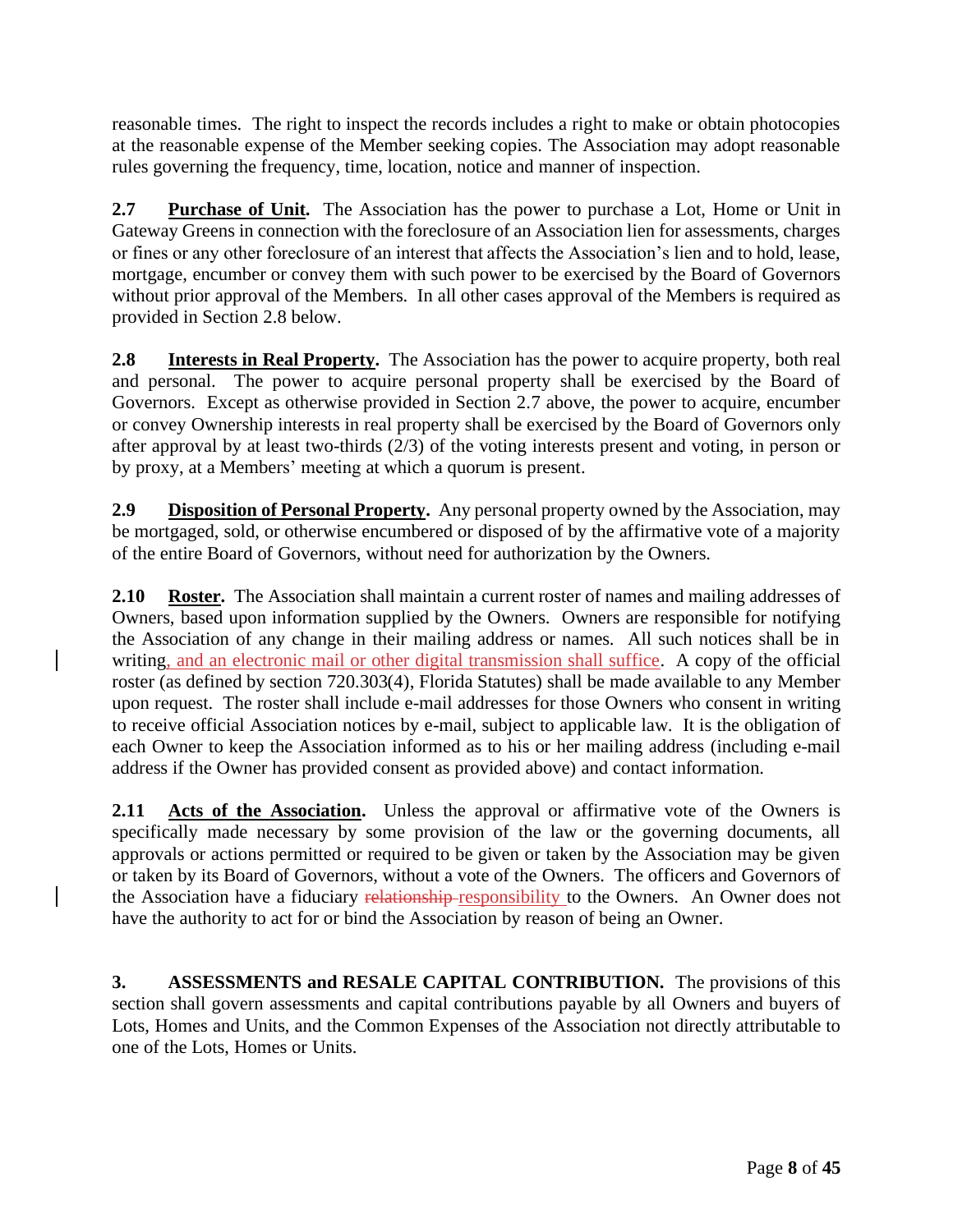**3.1 Covenant to Pay Assessments.** Each Owner of a Lot, Home or Unit by the act of becoming an Owner covenants and agrees, and each subsequent Owner of any Lot, Home or Unit (including any purchaser at a judicial sale), by acceptance of a deed therefore, whether or not it shall be so expressed in such deed, is deemed to covenant and agree to pay the Association:

**(A)** the Owner's share of annual assessments based on the annual budget adopted by the Board of Governors for budgeted Common Expenses of the Association;

**(B)** the Owner's pro rata share of Special Assessments for capital improvements or other unanticipated or unbudgeted Association expenditures not provided for by annual assessments;

**(C)** any charges properly levied against individual Owner(s) as provided in this Declaration which are not shared by other Owners (which are referred to as "Individual Assessments" throughout).

Assessments and charges shall be established and collected as provided herein and elsewhere in the Governing Documents. The Owner of each Lot, Home or Unit, regardless of how title was acquired, is liable for all assessments or installments thereon coming due while he is the Owner. Multiple Owners are jointly and severally liable. Except as provided in Section 3.11 below, whenever title to a Lot, Home Unit is transferred for any reason, the transferee is jointly and severally liable with the transferor for all unpaid assessments and charges against the transferor, regardless of when incurred, without prejudice to any right the transferee may have to recover from the transferor any amounts paid by the transferee. No Owner may waive or otherwise escape liability for the assessments and charges provided for herein by waiver or non-use of the Common Areas, by abandonment, or otherwise. Except as provided elsewhere in the Governing Documents as to Institutional Mortgagees or as to Association-owned Lots, Homes or Units, no Owner may be excused from the payment of assessments unless all Owners are similarly excused. Assessments and other funds collected by or on behalf of the Association become the property of the Association. No Owner has the right to claim, assign or transfer any interest therein except as an appurtenance to his Lot, Home or Unit. No Owner can withdraw or receive distribution of his prior payments to the common surplus or Association reserves, except as otherwise provided herein or by law. Each Neighborhood Association shall have the obligation to collect the assessments for the Lots, Units or Homes that it administers or controls and pay same to the Association when such assessment is due in accordance with this Declaration. An Owner's failure to pay the Neighborhood Association the assessments due hereunder shall not relieve the Neighborhood Association's obligation to timely remit to the Association all assessments due hereunder. The Association may, in its sole discretion, elect to collect or not collect assessments directly from Owners.

**3.2 Purposes of Assessments.** The assessments levied by the Association shall be used to promote the general welfare of the Owners and residents of Gateway Greens; to operate, maintain, repair, improve, construct, and preserve (on a non-profit basis) the Common Areas owned by the Association for the benefit of its Members, their guests, tenants and invitees; and to perform all other duties and responsibilities of the Association as provided in the governing documents. Common Expenses also include the funds necessary to provide reserve accounts for: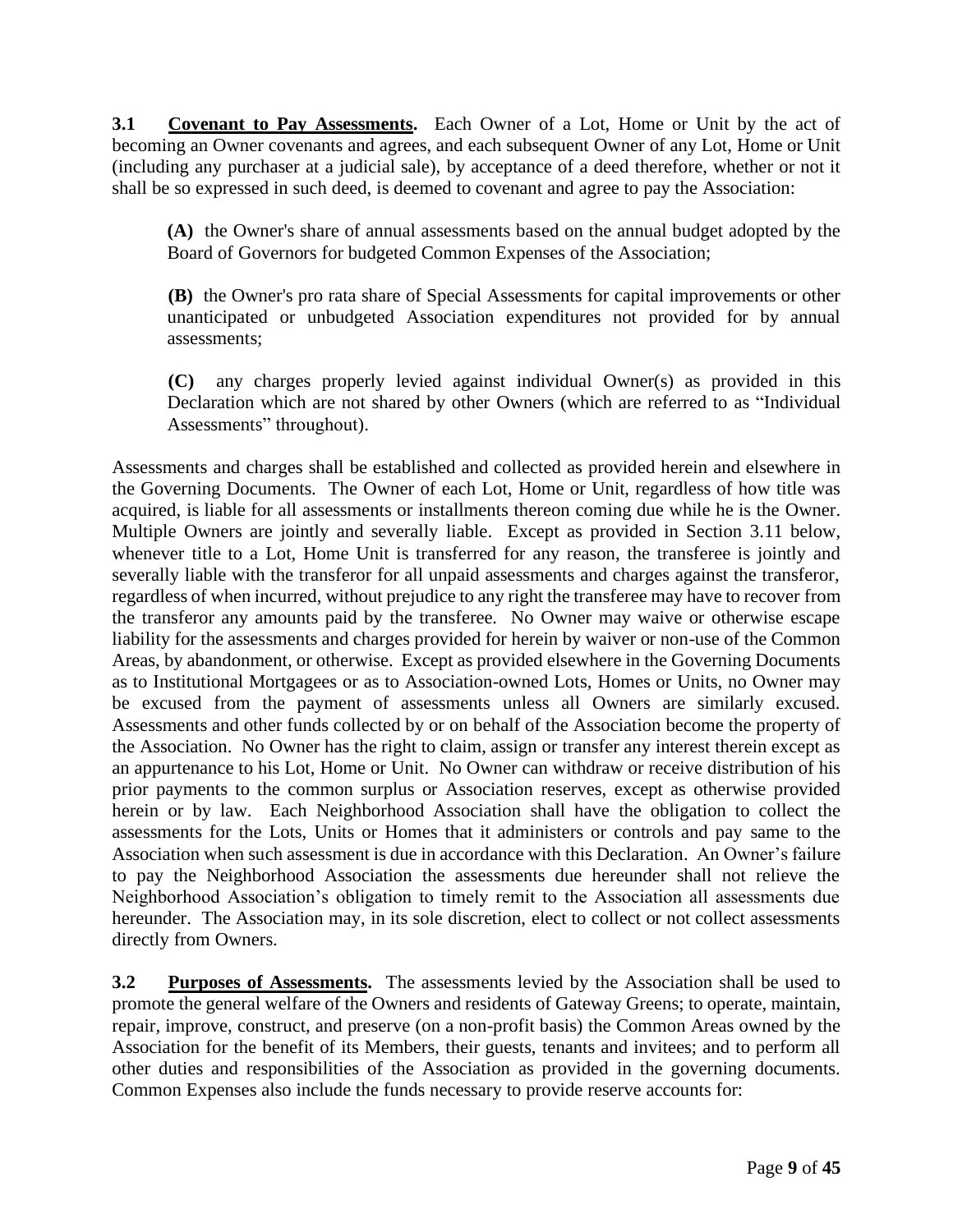**(A)** renovation or major repairs to the Common Areas;

**(B)** emergency and other repairs required as a result of storm, fire, natural disaster or other casualty loss; and

**(C)** capital improvements and deferred maintenance.

**3.3 Share of Assessments, Regular, Special and Individual**. The Owners of each Lot, Home or Unit shall be liable for an equal pro-rata share of the annual and special assessments levied by the Association for Common Expenses of the Association. All monetary fines assessed against an Owner pursuant to the Governing Documents, or any expense or charge of the Association attributable to or on behalf of an individual Owner pursuant to the Governing Documents, shall be an Individual Assessment and shall become a lien against such Owner's Lot, Home or Unit which may be foreclosed or otherwise collected as provided herein to the extent authorized by law. In the event that a Home or Unit is built on more than one (1) Lot, the Owner shall only be assessed and charged for bulk cable and internet service that is activated for the Home or Unit (i.e. the Owner will not be assessed for bulk cable and internet for multiple Lots if only a single Home or Unit is connected for service).

**3.4 Special Assessments**. Special Assessments include those assessments levied for capital improvements which include the costs (whether in whole or in part) of constructing or acquiring improvements for or on the Common Areas, or the cost (whether in whole or in part) of reconstructing or replacing such improvements. Special Assessments also include those assessments for unbudgeted Common Expenses where, in the sole discretion of the Board of Governors, the Board determines that the expense is proper and that a Special Assessment is necessary. Special Assessments levied against Owners and other parties responsible for assessments hereunder shall be paid in addition to regular annual assessments. Special Assessments shall be paid in such installments or in a lump sum as the Board of Governors shall determine from time to time.

**3.5** Capital Contribution Fees. There are two (2) types of capital contribution fees owed to the Master Association upon a sale of a Lot, Home or Unit.

(A) Initial Sale. The Master Association shall require the purchaser of a new Lot, Home or Unit, at the time of closing the conveyance from seller to purchaser, to pay the Master Association an initial capital contribution fee. The amount of any such initial capital contribution shall be as determined at the sole discretion of the Board of Governors of the Master Association by Resolution, however in no event shall the amount exceed  $\theta$ percent (1%) of the sales price of the Lot, Home or Unit three thousand dollars (\$3,000.00) without approval from a majority of the Owners who are present and voting at a meeting at which a quorum is present. Further, the applicable amount of the initial capital contribution fee shall be the amount in effect when the bona fide purchase contract is fully executed and no change in the initial capital contribution fee shall apply to bona fide purchase contracts entered into before such change.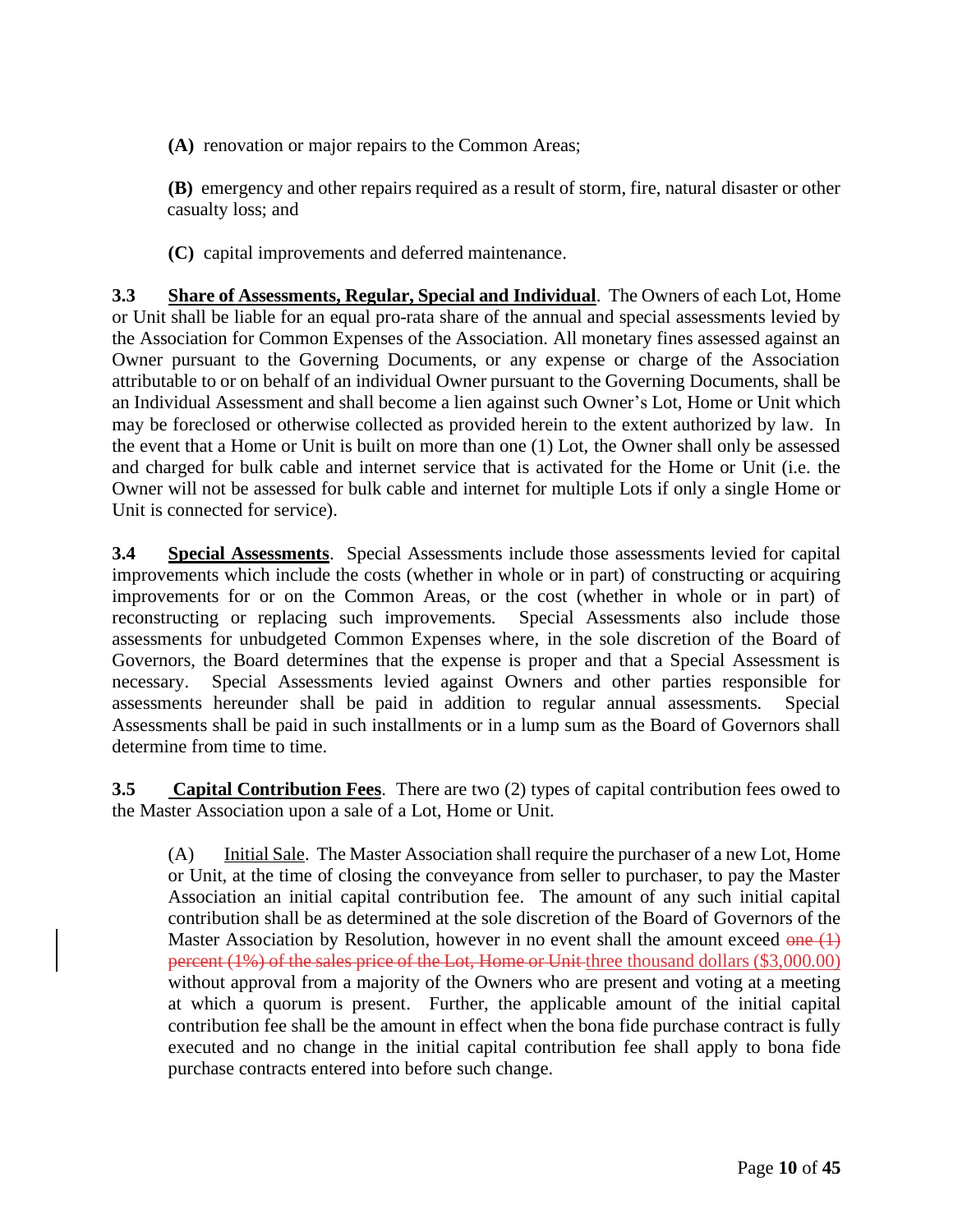(B) Re-Sales. The Master Association shall require the purchaser on re-sale of a Lot, Home or Unit, at the time of closing the conveyance from seller to purchaser, to pay the Master Association a re-sale capital contribution fee. The amount of any such re-sale capital contribution shall be as determined at the sole discretion of the Board of Governors of the Master Association by Resolution, however in no event shall the amount exceed one (1) percent (1%) of the sales price of the Lot, Home or Unit one thousand five hundred dollars (\$1,500.00) without approval from a majority of the Owners who are present and voting at a meeting at which a quorum is present. Further, the applicable amount of the resale capital contribution fee shall be the amount in effect when the bona fide purchase contract is fully executed and no change in the re-sale capital contribution fee shall apply to bona fide purchase contracts entered into before such change.

(C) The funds derived from capital contributions collected pursuant to subparagraphs  $(B)$  and  $(C)$  (A) and (B) above shall be used at the sole discretion of the Board of Governors in order to meet Common Expenses or other unbudgeted expenses of the Association. The capital contribution fees, together with interest, costs and reasonable attorney's fees, shall be the personal obligation of the purchaser of the Lot, Home or Unit and shall be secured by a continuing lien. Said lien may be foreclosed in the same manner as provided herein for an assessment lien. For purposes of this Section, the term "conveyance" shall mean the transfer of record legal title to a Lot, Home or Unit by deed or other authorized means of conveyance, with or without valuable consideration, and shall also refer to a transfer of possession and beneficial Ownership by means of an agreement for deed. It does not refer to a transfer of title resulting from foreclosure of a lien, or death of the transferee, nor to a transfer of title (via trust or otherwise) to the transferor's spouse, domestic partner, or family Members without changing occupancy, solely for estate planning or tax reasons.

**3.6 Lien.** The Association has a lien on each Lot, Home and Unit for unpaid past due Association assessments, fines and charges, together with interest, late payment penalties, costs and reasonable attorney fees incurred by the Association in the collections process and in enforcing this lien. The Association's lien shall relate back to the date the original declaration was recorded in the Public Records. The lien is perfected by recording a Claim of Lien in the public records of the County, which Claim of Lien shall state the description of the property encumbered thereby, the name of the record Owner, the amounts then due and the dates when due. The lien shall continue in effect until all sums secured by said lien have been fully paid, and the lien satisfied or discharged. The Claim of Lien shall secure all unpaid assessments, charges, and fines plus interests, late fees, costs and attorney fees which are due and which may accrue or come due after the recording of the Claim of Lien and before the entry of a final judgment of foreclosure. Upon full payment, the person making payment is entitled to a satisfaction of the lien.

**3.7 Foreclosure of Lien.** The Association may bring an action in its name to foreclose its lien for unpaid assessments or charges by the procedures and in the same manner as is provided in the Florida Statutes, as amended from time to time. All unpaid assessments, fines, charges, interest, late fees, attorney fees and costs also constitute a personal obligation of the Owners, and the Association may, in addition to any other remedy herein provided, bring an action at law against any Owner liable for such unpaid amounts. If final judgment is obtained, such judgment shall include interest on the assessments as above provided and reasonable attorney fees to be fixed by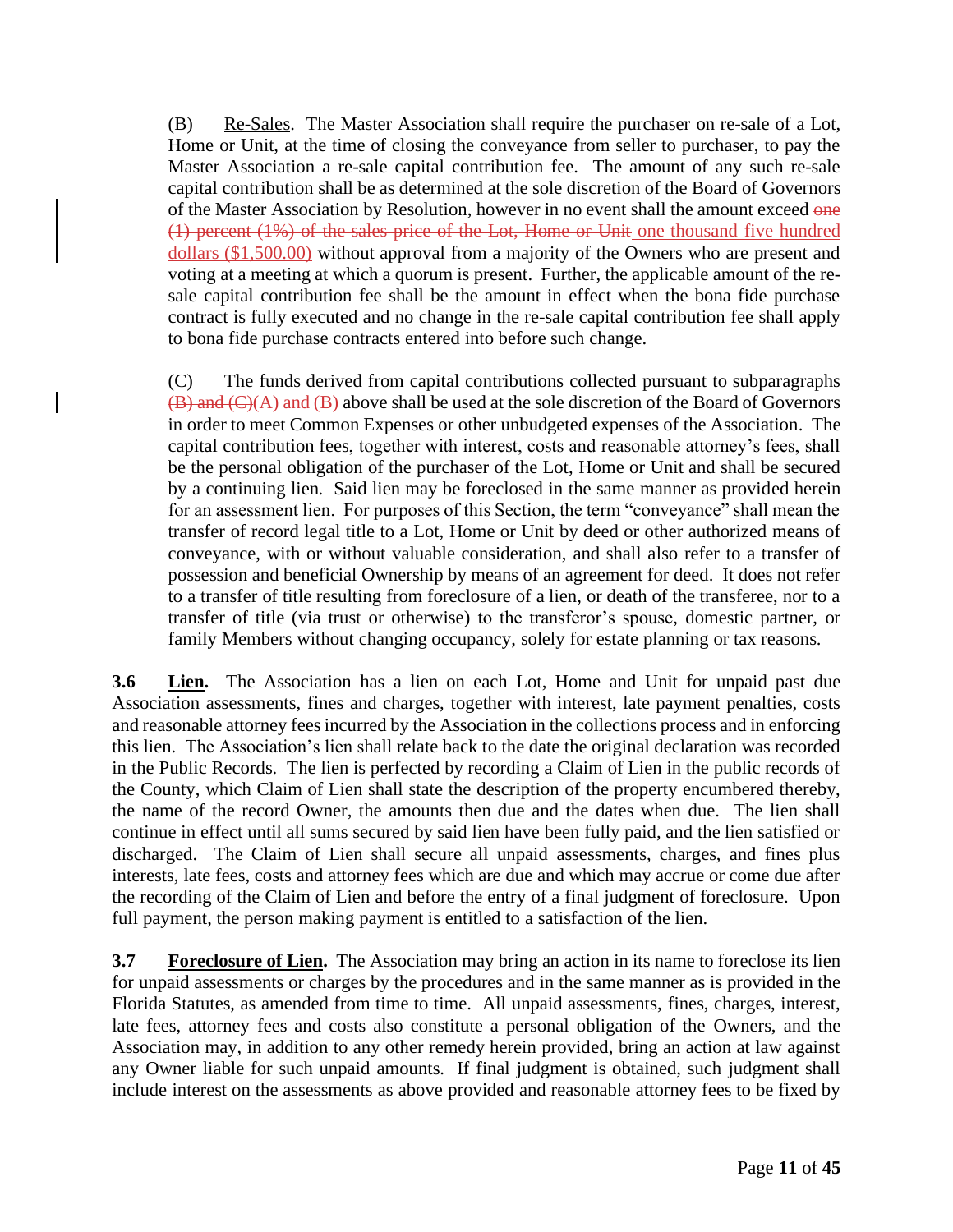the court, together with the costs of the action, and the Association shall be entitled to recover reasonable attorney fees and costs in connection with any appeal of such action. If the Association holds title due to its foreclosure action or by deed in lieu of foreclosure, the Association will not be considered an "Owner" that is jointly and severely liable with any subsequent buyer for the payment of any monetary amounts due to the Association.

**3.8 Priority of Liens.** The Association's lien shall relate back to the date the Original Declaration was recorded in the County's public records and be superior to, and take priority over, any other mortgage, lien or interest recorded after that date except as provided for by law. Any lease of a Home or Unit shall be subordinate and inferior to the lien of the Association, regardless of when the lease was executed.

**3.9 Application of Payments; Failure to Pay; Interest.** Assessments, charges and installments thereon paid on or before thirty (30) days after the date due shall not bear interest, but all sums not so paid shall bear interest at 1.5% monthly or the highest rate allowed by law, calculated from the date due until paid. In addition to interest the Association may also charge an administrative late payment fee in an amount not to exceed the maximum amount allowed by law. Assessments, charges and installments thereon shall become due on the date established in the Bylaws or otherwise set by the Board of Governors for payment. Any restrictive endorsement or instruction on or accompanying a payment notwithstanding, all payments on account shall be applied first to interest, then, to late fees, then to costs (including but not limited to reasonable collection charges imposed by the management company, attorney and court), then to attorney's fees, then to fines (if allowed by law), then to other charges, and then to the oldest outstanding unpaid regular, special or individual assessments. No payment by check is deemed received until the check has cleared. The Association shall also have the right to require any tenant occupying the Home or Unit to pay rent directly to the Association until such time that all assessments and other charges owed to the Association are paid and current. Any tenant who fails to comply with a demand for rent from the Association shall be subject to eviction proceedings under Chapter 83, Florida Statutes. The Association may suspend the voting and use rights of a Member, or the Member's tenant, guest or invitee for the nonpayment of any monetary obligation that is delinquent in excess of ninety (90) days. A person who is delinquent in the payment of any fee, fine, or other monetary obligation to the Association is not eligible to run in an election for the Board, and any Board Member who becomes delinquent on any monetary obligation to the Association in excess of ninety (90) days is no longer eligible to serve and shall be deemed to have resigned and abandoned his or her seat.

**3.10 Acceleration.** If any special assessment or installment of a regular assessment becomes more than sixty (60) days past due, the Association shall have the right to accelerate the due date of the entire unpaid balance of the Home or Unit's assessments for that fiscal year. The due date for all accelerated amounts shall be the date the Claim of Lien was recorded in the public records. In the event a delinquency continues into the next fiscal year after acceleration, the Association shall be entitled to accelerate the assessment for each fiscal year in which the Owner remains more than thirty (30) days past due. The Association's Claim of Lien shall secure payment of the entire accelerated obligation, together with interest on the entire balance, attorney fees and costs as provided by law; and said Claim of Lien shall not be satisfied or released until all sums secured by it have been paid. The right to accelerate shall be exercised by sending to the delinquent Owner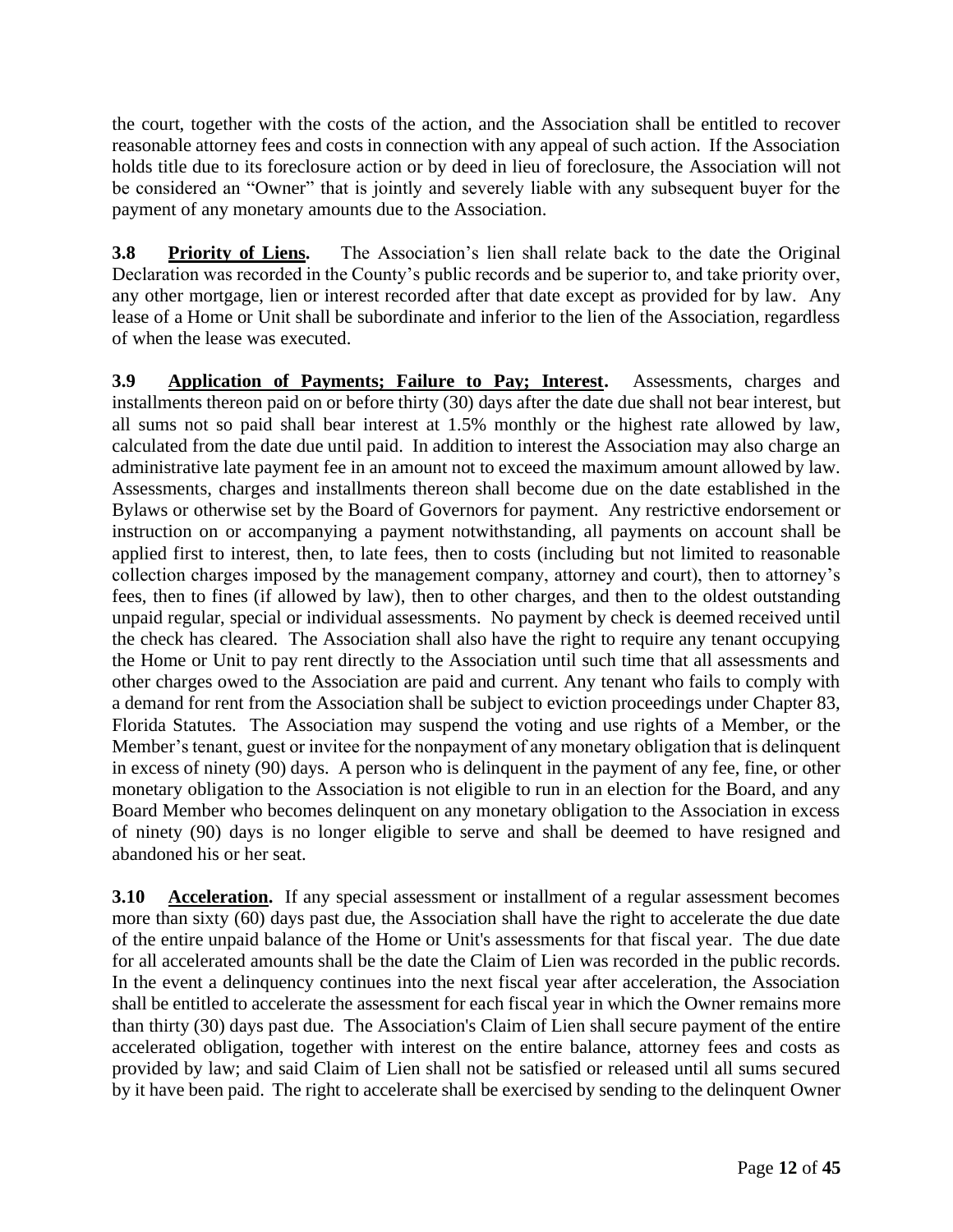a notice of the exercise, by certified or registered mail to the Owner's last known address and shall be deemed given upon mailing of the notice.

**3.11 Removal of Property.** After the Association successfully performs a foreclosure on a Lot, Home or Unit and is issued a Certificate of Title, if the Owner does not remove personal property from the foreclosed premise, such property will be deemed forfeited to the Association and the Association may authorize removal and may sell or donate such forfeited property after ten (10) days written notice by certified mail addressed to the Owner at the last known address or at such address on record as provided to the Association. Such remedy shall be in addition to all other remedies available to the Association under applicable laws, rules and regulations including the right to compel removal of the property and right to impose any and all fines.

**3.12 Certificate as to Assessment, Mortgagee Questionnaire.** Within ten (10) days after request by an Owner or Institutional Mortgagee, the Association shall provide a certificate (sometimes referred to as an "estoppel letter") stating whether all assessments and other monies owed to the Association by the Owner with respect to the Home or Unit have been paid. Any person other than the Owner who relies upon such certificate shall be protected thereby. The Association or its authorized agent may charge a reasonable fee for the estoppel letter, which shall be due upon preparation of the letter. If the Association elects to respond to a mortgagee questionnaire the Association may charge a reasonable fee (in addition to any charge for an estoppel letter), plus reasonable attorney's fees incurred for doing so.

**3.13 Mortgage Foreclosure.** If an Institutional Mortgagee of a first mortgage acquires title to a Lot, Home or Unit as a result of foreclosure of the mortgage, or as the result of a deed given in lieu of foreclosure, such acquirer of title shall be liable for the share of regular, special and individual assessments attributable to the Lot, Home or Unit, or to the former Owner, which came due prior to the mortgagee's acquisition of title, plus interest, late fees, attorney's fees and costs incurred by the Association in the collections process, and the Association will not be considered jointly and severely liable for the payment of any monetary amounts with any subsequent buyer if the Association holds title due to its foreclosure action or by deed in lieu of foreclosure. Any unpaid share of assessments for which such acquirer is exempt from liability becomes a Common Expense collectible from all Owners, including such acquirer and his successors and assigns. All other persons or entities acquiring title to a Lot, Home or Unit as the result of a foreclosure or other Court ordered sale shall be obligated to pay all past due charges, assessments, interest, late fees, attorney's fees and costs regardless of whether or not the Association has filed a lien and the Association will not be considered jointly and severely liable for the payment of any monetary amounts with any subsequent buyer if the Association holds title due to its foreclosure action or by deed in lieu of foreclosure. No Owner or acquirer of title to a Lot, Home or Unit by foreclosure, or by a deed in lieu of foreclosure, may be excused from the payment of any charges, assessments, interest, late fees, attorney's fees and costs coming due after title is acquired.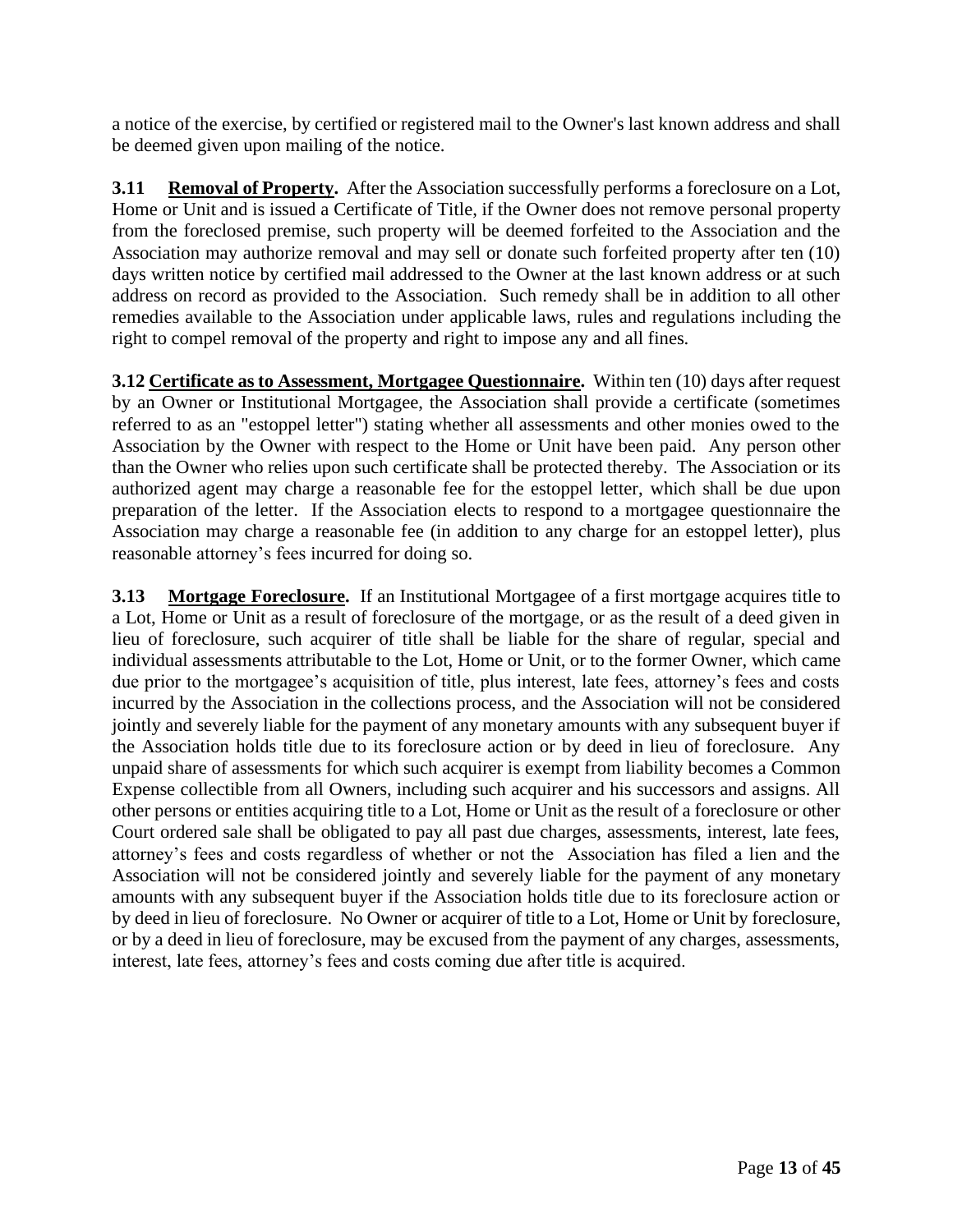**4. EASEMENTS AND COMMON AREAS.** The following easements are hereby granted and/or reserved and Common Areas described:

**(A)** Easements for the performance of all its duties and responsibilities over, across and through the Property are hereby reserved for the Association and its agents, managers, employees, licensees and invitees.

**(B)** Easements over, across and through the Property are hereby granted to the Association for access to their exterior portions of each Home and Unit for the purpose of providing necessary maintenance as determined by the Association.

**4.1 Appurtenant Easements.** Subject to the restrictions found elsewhere in this Section 4, the Owner of each Lot, Home or Unit, their guests, lessees and invitees, shall have as an appurtenance to their Lot, Home or Unit a perpetual nonexclusive easement for ingress and egress over, across and through the Common Areas, for the use and enjoyment of all recreational facilities, such use and enjoyment to be shared in common with the other Owners of Lots, Homes and Units, their guests, lessees and invitees, subject to the provisions of this Declaration.

**4.2 Interior Roadway Easements**. The roadways are subject to the rules and regulations as the Association imposes, however, each Owner of a Lot, Home or Unit shall have an easement for ingress and egress over said roadway system. The Association shall have the right to establish parking regulations and to enforce such regulation by all lawful means.

## **4.3 Utility Easements.**

**(A)** A perpetual easement shall exist upon, over, under and across the Property for the purpose of maintaining, installing, repairing, altering and operating all utilities including but not limited to sewer lines, water lines, waterworks, sewer works, force mains, lift stations, water mains, sewer mains, water distribution systems, sewage disposal systems, effluent disposal systems, pipes, valves, gates, pipelines, cable television and all machinery and apparatus appurtenant thereto as may be necessary for the installation and maintenance of utilities servicing all Owners of Lots, Homes and Units and the Common Areas. All such easements shall be of a size, width and location so as to minimize and not unreasonably interfere with the use of any improvements which are now, or will be, located upon the Property.

**(B)** The Association reserves the right, and the power, to declare and file of record, additional easements granting the full free right, power and authority to lay, operate and maintain all utilities facilities that the Association or GSD is responsible for pursuant to this Declaration, as amended or supplemented. This reserved easement right shall be through, in, over and under a strip of land up to seven (7) feet in width from all sides, front and rear lines of any Lot, Common Area or Neighborhood Common Area, and no Structure shall be placed on such seven (7) foot strip. The duration of any such easement shall be as set forth in an instrument of record. Said easement and the rights granted shall not be inconsistent with the then existing improvements on the applicable portions of the Lot, Common Area or Neighborhood Common Area.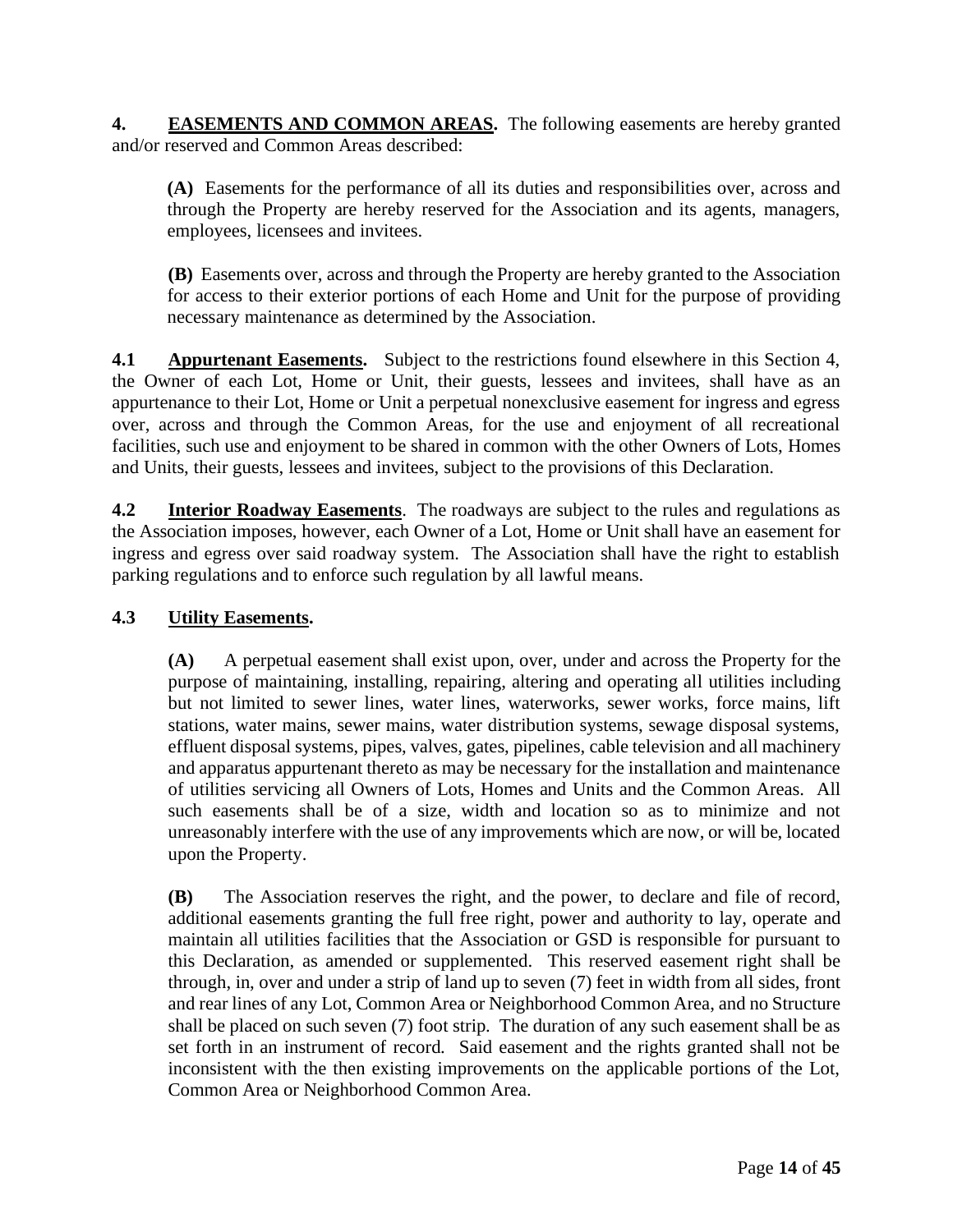**(C)** The Association further reserves the right to impose upon the Common Area and Neighborhood Common Area such easements and cross-easements for ingress and egress and the installation, maintenance, construction or repair of facilities, including, but not limited to, electric power, telephone, golf cart crossings, governmental purposes, sewer, water, gas, drainage, irrigation, lighting, television transmission, security, garbage and waste removal and the like as it deems to be in the best interests of, and necessary and proper for GGC, the Property or the Golf Course.

**4.4 Buffer Areas, Open Space, Drainage and Storm Water Management Systems**. The buffer areas and open space are Common Areas. The maintenance, operation and preservation of the buffer areas and open space are the responsibility of the Master Association. The GSD owns and shall be responsible to maintain and operate the drainage and Storm Water Management Systems within the Common Area, including but not limited to the utilities and water and sewer system aspects thereof. The GSD shall own, operate, and maintain the Storm Water Management System as permitted by the South Florida Water Management District, including without limitation, all ponds, retention areas, culverts, and related appurtenances. GSD's ownership of said facilities is vested in that certain quit claim deed from the Master Association, recorded May 30, 2014 at Instrument Number 2014000114068 of the County Public Records. The GSD, and the Association and Owners as beneficiaries of the Storm Water Management System, are hereby provided the right to legally enforce the warranties, covenants, and assurances provided herein. The Storm Water Management System, including all water management and drainage aspects of all easements and rights of way, as well as any other covenants creating obligations of performance with respect to the drainage systems, will be continuously maintained by the GSD.

**4.5 Subordination**. Notwithstanding any of the foregoing to the contrary, it is understood that these covenants and restrictions are subordinate, and will be subordinate without the necessity of any other instrument, to any existing easement or easements to any public or quasi-public utility for the installation and maintenance of service lines in the Common Areas.

**4.6 Extent of Easements.** The rights and easements of enjoyment created hereby shall be subject to the following:

**(A)** the right of the Association, in accordance with its Bylaws, to borrow money for the purpose of improving and/or maintaining the Common Areas and providing the services herein, and, to aid thereof, to mortgage said properties;

**(B)** the right of the Association to impose rules and regulations governing the use of the Common Areas and Association property;

**(C)** the right of the Association to a non-exclusive easement over, across and through the exterior portions of each Lot, Home or Unit as necessary to meet the Association's maintenance responsibilities; and

**(D)** the right of the Association to charge reasonable admission and other fees for the use of any recreational or common facility by an Owner's tenants, guests or invitees.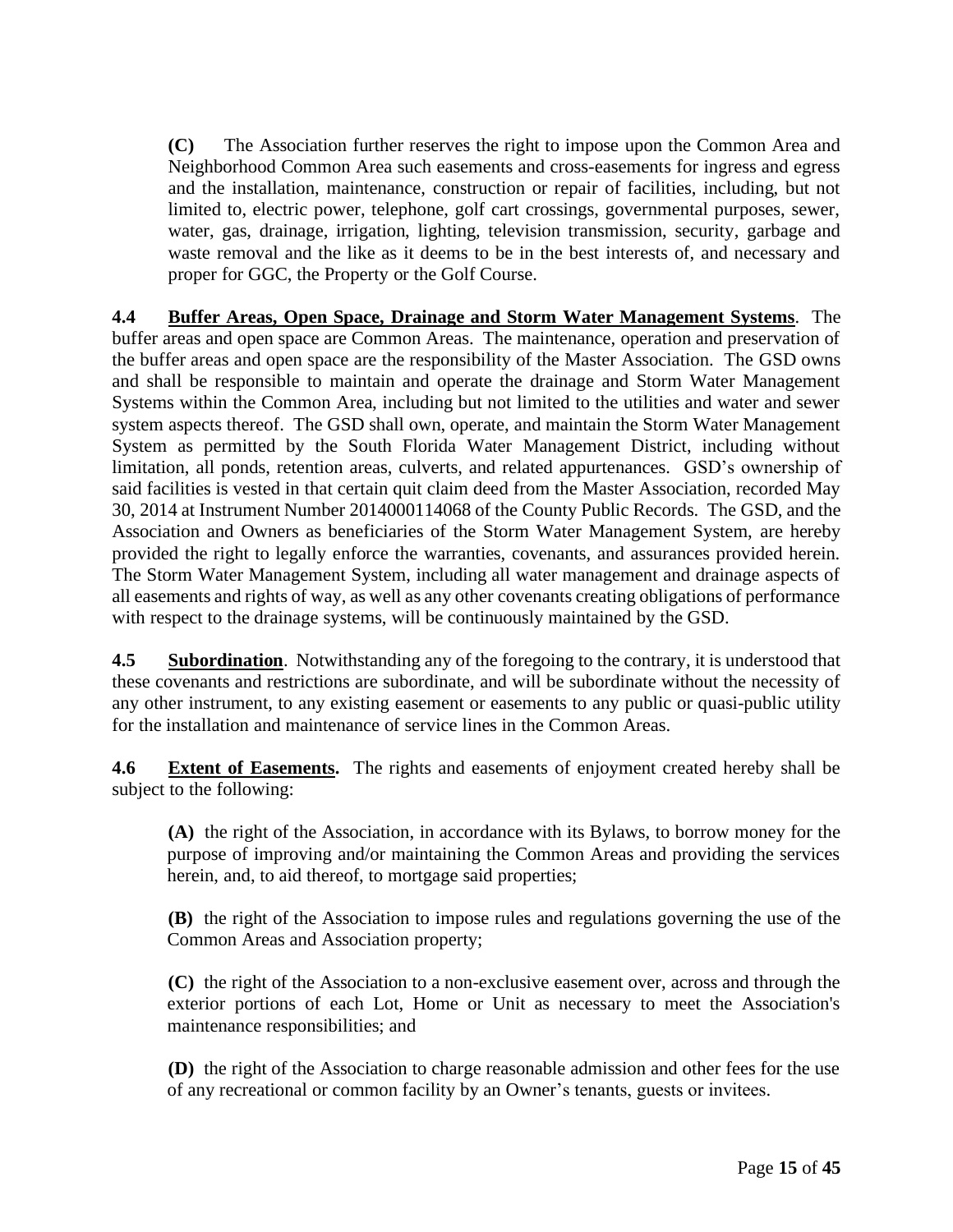**4.7** Any Owner of a Lot, Home or Unit in the Property which contains an existing structure which encroaches upon another Lot, Home or Unit, or the Common Areas, shall have a valid and perpetual easement for the encroachment and maintenance of same, as long as it stands and exists.

**4.8 Country Club Property**. The Country Club Property and Golf Course is privately owned, leased, licensed and/or operated by the Club Owner and is not part of the Common Areas. Only the "Clubhouse Site" is part of the Committed Property, as further stated in section 1.7 of this Declaration. The Country Club has the exclusive right to determine from time to time, in its sole discretion and without notice or approval of any change, how and by whom the Country Club Property shall be used. The Country Club Property is held and is subject to an easement (the "Club Easement of Enjoyment") for the use of the Country Club Property in accordance with its membership plan documents and all improvements now or hereafter located thereon, which Club Easement of Enjoyment shall be appurtenant to and shall run forever with the title to each Lot, Home and Unit, for the benefit of the Owners.

The Country Club also reserves the following powers:

**(A)** To exercise all the rights described herein and elsewhere in Country Club's bylaws, rules and Membership plan documents or allowed by law in regard to the Country Club Property.

**(B)** To grant easements over the Common Areas, Lots, Homes and Units on the Property to permit the doing of every act necessary and proper to the playing of golf. These acts shall include, but not be limited to, the recovery of golf balls from any area of the Property, the flights of golf balls over and upon the Property, the use of necessary and usual equipment upon the Golf Course, the usual and common noise level created by the playing of the game of golf, together with all of the other common and usual activity associated with the operation of the Country Club's golf course and golf facilities.

**(C)** To determine from time to time, in its sole discretion and without notice or approval of any change, how and by whom the Country Club Property shall be used.

**4.9 Errant Golf Balls**. All persons owning, occupying, using or entering on the country club property, or common areas, lots, homes and units near or adjacent to the golf course are hereby notified that there is a possibility that errant and misdirected golf shots may result in injury or damage to persons or property. Neither the Association, any director, officer, employee nor agent thereof shall be liable for any such injury or damage including without limitation, as to the design of the golf course or any property adjacent or nearby the golf course or as to any maintenance of any of the foregoing. Accordingly, all persons owning, occupying, using or entering upon any common area, lot, home or unit within, adjacent to or near the golf course assumes the risk of injury or damage from such errant golf balls.

**4.10 Irrigation of Golf Course.** All Owners within Gateway Greens hereby acknowledge and agree to the irrigation of the Golf Course and golf facilities located within GGC with water pumped from the ponds and drainage areas by the Club, pursuant to a permit issued by the SFWMD.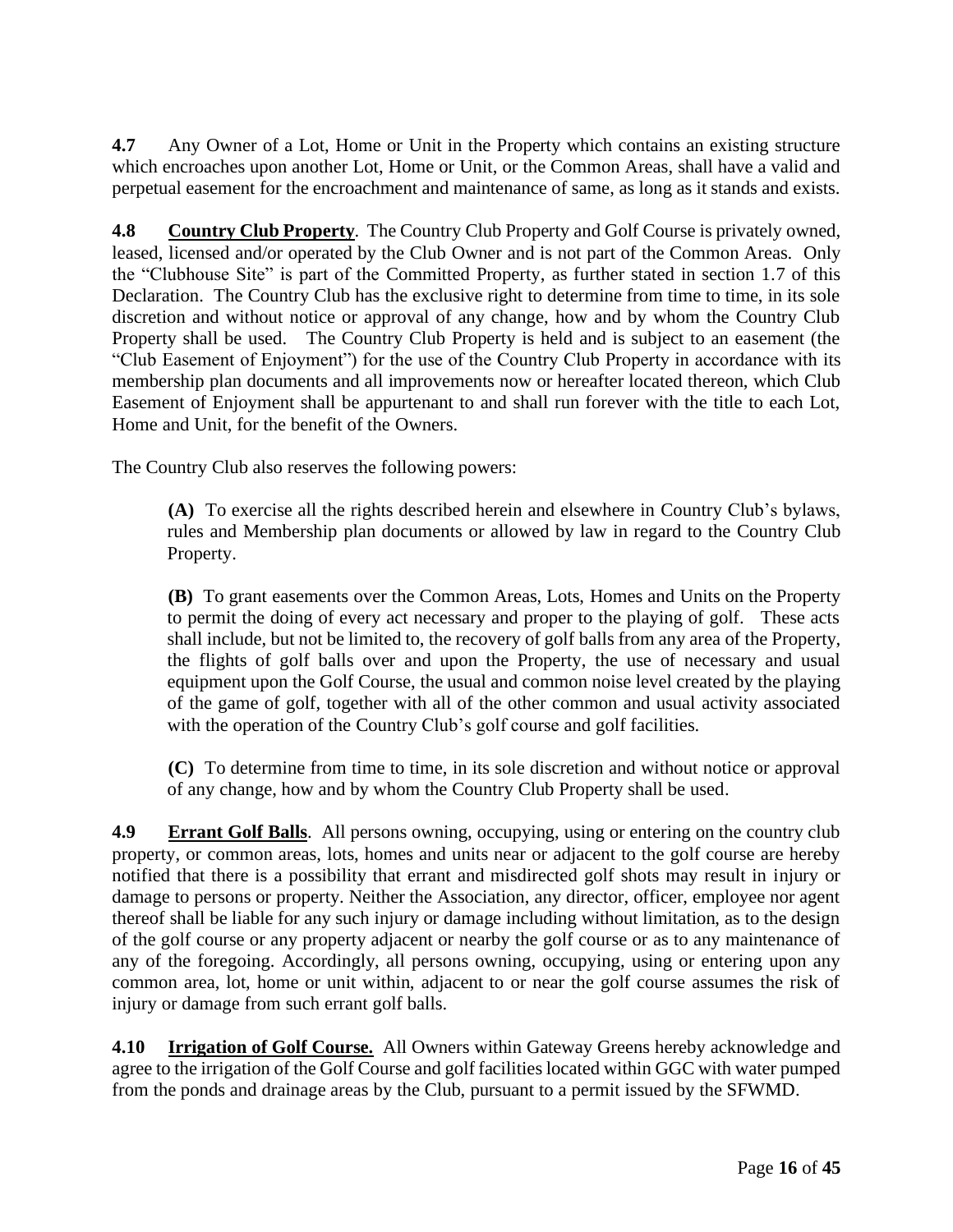**4.11 Right to Modify Easements.** Notwithstanding anything to the contrary contained herein, the Association has the power without the joinder of any Owner, to grant, modify or relocate easements in any portion of the Common Area or Association property, as the Board shall deem necessary or desirable for the Association. Such easements, or the relocation of existing easements, may not prevent or unreasonably interfere with the use of the Common Areas, Lots, Homes and Units.

**4.12 Public Facilities**. In order to supplement the public facilities and services that may be furnished by any local governmental agency, and in order to provide additional facilities and services that may not be otherwise available, the Association is hereby authorized and empowered by all of the Owners, when the Association in its sole discretion deems necessary or desirable, to act on their behalf to contract for the installation of a water plant and supply system, irrigation water system, a gas system, a sewage disposal plant and sanitary sewer system, storm sewers, gutters, burbs, bike paths and sidewalks, street lighting and any other facilities or services customarily furnished or provided by local governmental agencies. No Owner shall install any potable or irrigation well or draw irrigation water from any pond, lake or drainage area without the written approval of the Association and GSD.

# **5. MAINTENANCE.**

**5.1 Association Maintenance.** The Association is responsible for the maintenance, operation, repair, replacement, insurance, protection and control of all Common Areas, including but not limited to, the roadways, guardhouse facilities, bridges, perimeter walls, monuments, and any improvements thereon, and shall keep the same in good, safe, clean, attractive and sanitary condition, and in good working order at all times. There shall be no material alterations of or substantial additions to the Common Areas costing more than five percent (5%) of the Association's annual total budget, including capital reserves, in any given year unless first approved by a majority of the Voting Interests voting in favor, in person or by proxy, of the expenditure at a duly called meeting of the Members of the Association at which a quorum is present. However, if work that is reasonably necessary to meet the Association's maintenance, repair and replacement obligations described herein, or is otherwise budgeted in the Association's capital reserve study (as the same is updated from time to time), also constitutes a material alteration or substantial addition, no prior Membership approval is required. For the purposes of interpreting this section 5.1, a "material alteration or substantial addition" is an improvement or change that materially or appreciably changes the use, function or appearance of the Common Areas.

**5.2 Owner Maintenance.** The individual Lot, Home and Unit Owners or, as applicable, any Neighborhood Association, shall have the maintenance, repair and replacement responsibility of all property to which they hold title or which constitutes the common elements or common areas of the Neighborhood Association including but not limited to the following:

**(A)** All grounds, green areas, structures, roads, sprinkler systems and other improvements located on an individual Lot, Home, Unit, or Neighborhood Association common area.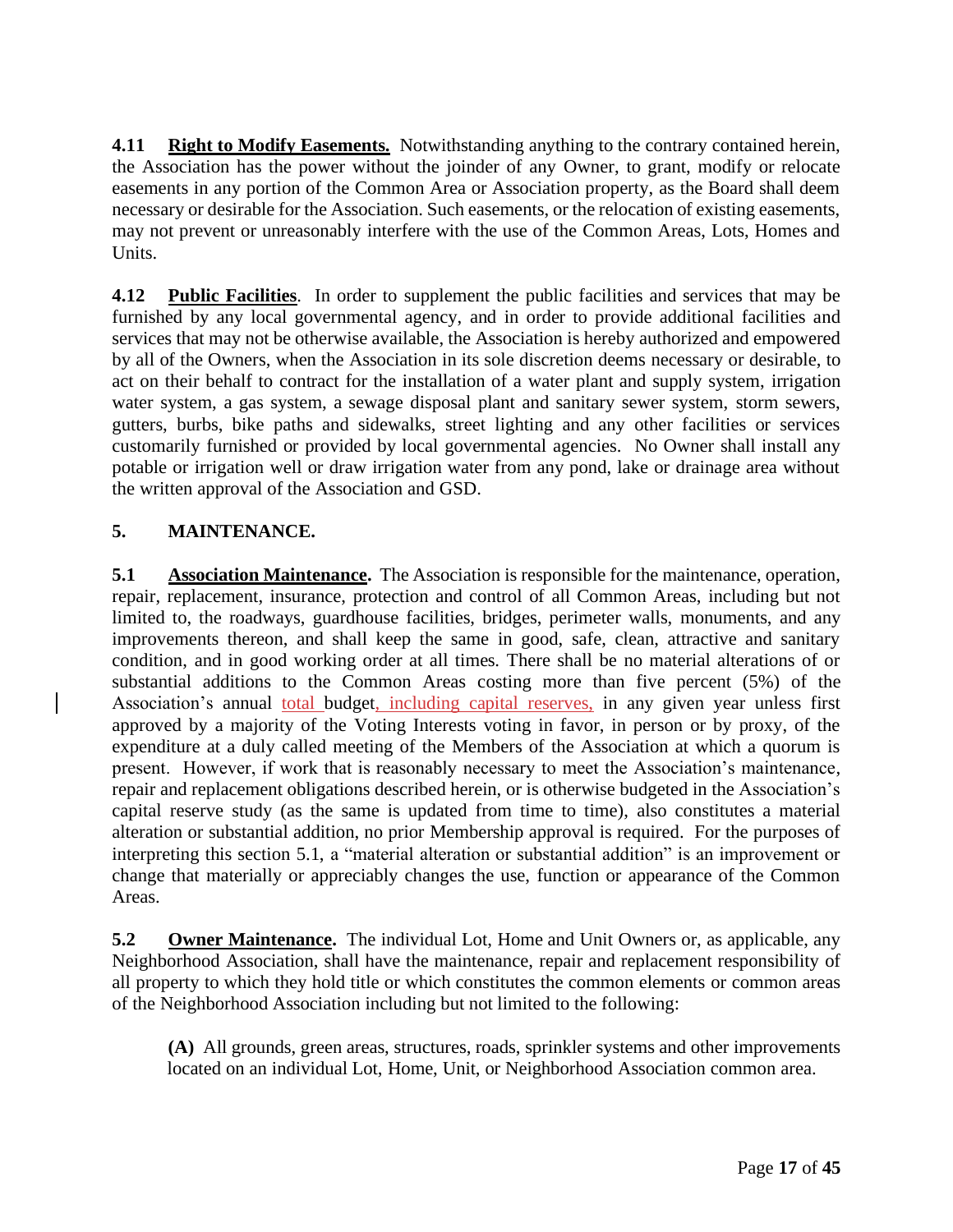**(B)** Lots, Homes, Units and Neighborhood Association common areas shall be kept in a neat and well maintained condition at all times, free from debris and rubbish and the lawn areas and other landscaping shall be regularly mowed and maintained.

**(C)** Specific Maintenance Standards.

i. Roofs and exteriors of Homes and Units, including driveways and walkways, must be cleaned on a regular basis to remove and discourage mold growth and accumulation of dirt. Owners are responsible to ensure that they timely clean their roof in order to keep Gateway Greens looking clean and well maintained. The timing of roof and driveway cleaning is based on a number of factors, such as weather, light conditions, surrounding trees and color. The decision of whether a roof, driveway or walkway is unreasonably dirty and/or moldy and is in need of immediate cleaning shall be made by the Board of Governors or Association manager, in their sole and absolute discretion.

ii. Owners shall apply mulch or other ground cover approved in the DRM on a periodic basis to ensure that all landscaped areas on a Lot remain in a neat and attractive condition at all times.

iii. Owners shall trim trees, bushes and hedges on a periodic basis in order to maintain a clean, healthy and attractive appearance of said plantings at all times. Should a tree or other planting on a Lot become dead, diseased or otherwise unsightly, the Owner is solely responsible for the immediate repair, replacement or treatment. The decision of whether a tree or planting requires repair, replacement, removal or treatment shall be made by the Board of Governors or Association manager, in their sole and absolute discretion.

**5.3 Enforcement of Maintenance.** If the Owner of a Lot, Home or Unit, or as applicable a Neighborhood Association, fails to maintain the Lot, Unit, Home or common areas as required above, the Master Association shall have the right to institute legal proceedings to enforce compliance, or may take any and all other steps necessary to remedy such violation, including but not limited to entering the property, with or without consent of the Owner or Neighborhood Association, to perform the maintenance that is deemed necessary by the Association in its sole discretion. Before taking such corrective action, the Association shall provide at least a single written notice and at least fifteen (15) days' notice to the Owner or Neighborhood Association describing the required action. The Association's right of entry as provided above is limited to Neighborhood Association common areas, vacant Lots, and the exterior portions of a Home or Unit and shall not permit or obligate the Association to enter the interior of a Home or Unit. The Association may repair, replace or maintain any item which constitutes a hazard to other property or residents, prevents the Association from fulfilling its maintenance responsibilities, or which has a materially adverse effect on the appearance of the Property. Any expenses so incurred by the Association shall be billed directly to the Owner of the Lot, Home Unit or Neighborhood Association to which such services are provided, and shall be an individual assessment, secured by a lien as provided in Section 3.3 above.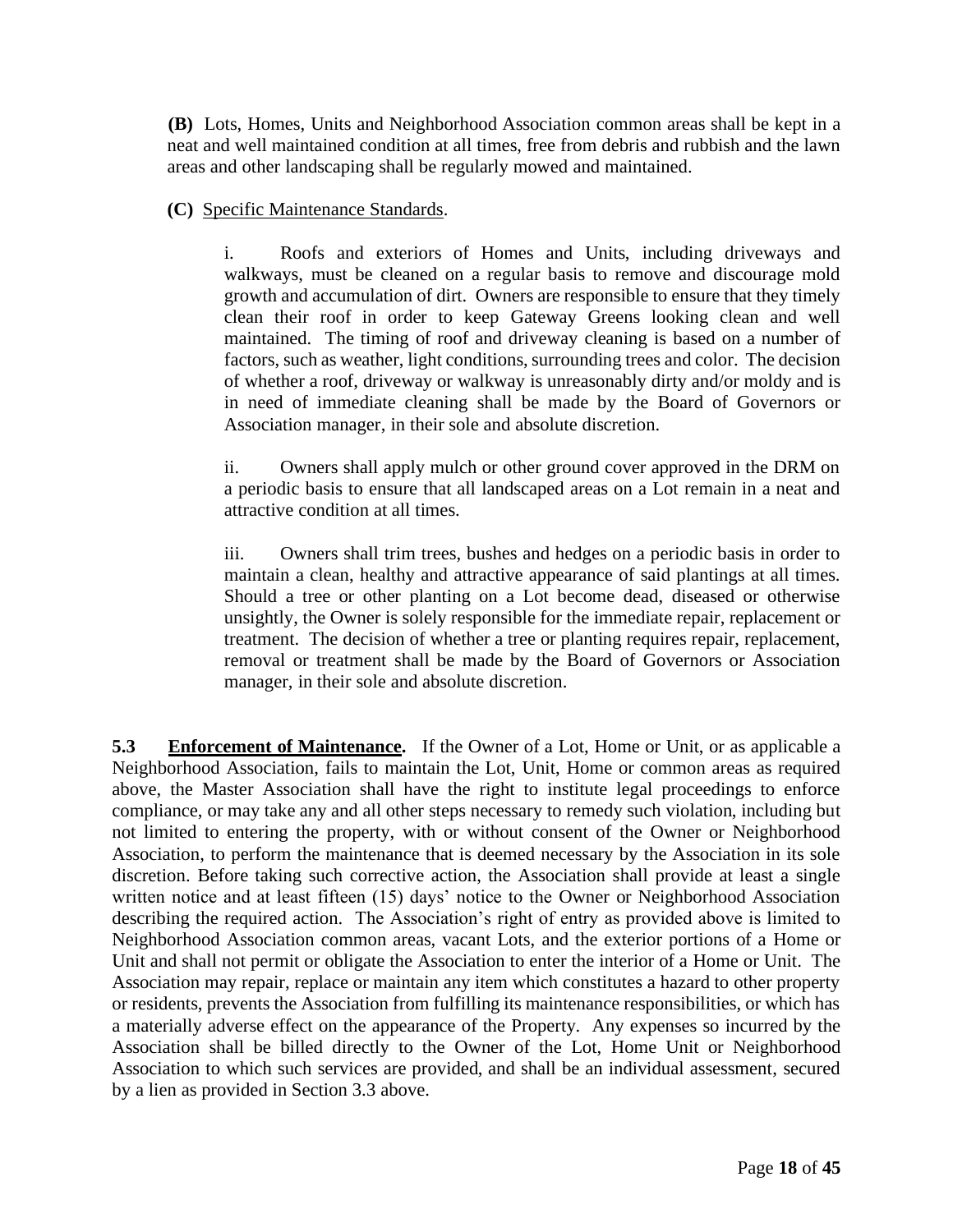**5.4 Negligence; Damage Caused by Condition in Unit**. Each Owner shall be liable for the expenses of any maintenance, repair or replacement of Common Areas, other Lots, Homes or Units, or personal property made necessary by his act or negligence or by that of any Member of his family or his guests, employees, agents, or lessees.

### **5.5 GSD Maintenance – Ponds, Canals and Secondary Drainage**

The provisions of this section 5.5 shall govern the maintenance of the canals, ponds and secondary drainage facilities located on the Committed Property, whether or not same is part of the Association's Common Area.

(a) Application of herbicide for aquatic weed control on ponds and canals on the Committed Property shall in all instances be performed by or through the GSD, and the Association has no responsibility for same.

(b) The cost and expense of applications of herbicides for aquatic weed control, in excess of the normal GSD application thereof (as determined by the GSD), for canals and ponds located upon the Committed Property, shall be an Association Common Expense. The Association shall have the right to approve such additional applications of herbicides before the GSD performs an additional application that it determines to be necessary.

(c) The cost and expense of maintaining and clearing all "secondary drainage facilities" (as same are defined by the GSD) on Committed Property shall be a Common Expense and the cost and expense, and the cost and expense of maintaining and clearing drainage facilities not on Committed Property, but which are necessary for the proper functioning and operation of the "secondary drainage facilities" on the Committed Property shall be a Common Expense.

(d) The Association, in its sole discretion, may but is not obligated to enter into an agreement with the GSD regarding the matters set forth in his section 5.5.

**6. DESIGN REVIEW COMMITTEE.** The architectural review and control functions of the Association shall be administered and performed by the Design Review Committee (the "DRC"), which shall consist of at least five (5) persons (but not more than seven), who shall be Members of the Association, and at least one of whom shall also be a Member of the Board of Governors. All Members of the DRC shall be appointed by and shall serve at the pleasure of the Board of Governors. A majority of the DRC Members present at any duly advertised DRC meeting shall constitute a quorum to transact business at any meeting of the DRC, and the action of a majority present at a meeting at which a quorum is present shall constitute the action of the DRC. Any vacancy occurring on the DRC because of death, resignation, or other termination of service of any Member thereof, shall be filled by the Board of Governors. The Members of the DRC shall receive no compensation for services other than reimbursement for actual expenses approved in advance by the Board incurred by them in the performance of their duties hereunder. The DRC shall, with the prior approval of the Board of Governors, have the power to engage the services of professionals for compensation for purposes of aiding the DRC in carrying out its functions.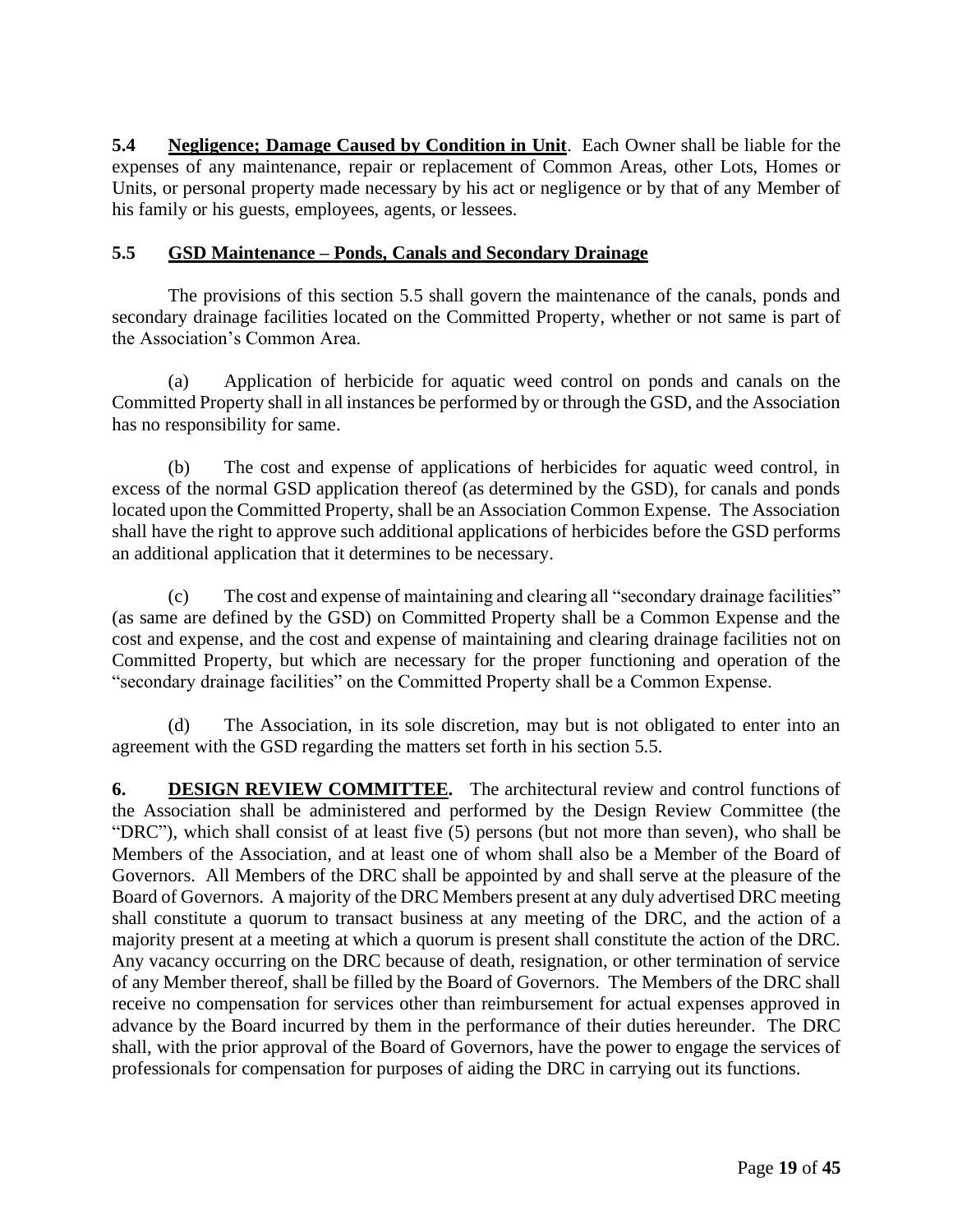**6.1 DRC Approval**. Any modifications, alterations, installations or additions to the exterior of a Lot, Home, Unit or common area made by an Owner or Neighborhood Association requires DRC written approval. Certain exterior modifications, changes and replacements are considered as "minor" and do not require advance approval from the DRC. Those minor-type items are listed in the DRM as it may be amended from time to time, and the Owner is solely responsible to inspect the DRM and confirm whether an alteration, change or replacement is considered as "minor" before proceeding with work. The Owner or Neighborhood Association shall be responsible for insurance, maintenance, repair and replacement of modifications, installations or additions and the cost of removing and replacing or reinstalling such modifications if their removal by the Association becomes necessary in order to maintain, repair, replace or protect other parts of the Property for which the Association is responsible.

**6.2 Powers and Duties.** The DRC shall have the following powers and duties:

**(A)** To recommend, from time to time, to the Board of Governors the creation or modification and/or amendments to the Design Review Manual (or DRM) and to publish and distribute such standards to the Members. The DRM and amendments thereto shall be consistent with the provisions of this Declaration, and shall not be effective until adopted by a majority of the Members of the Board of Governors at a meeting duly called and noticed and at which a quorum is present. Notice of the adoption or amendment to the DRM, including a copy of same shall be delivered to each Member of the Association. However, the lack of receipt of notice of a Board meeting concerning the DRM or a copy of any adoption of or modification to the DRM shall not affect the validity of such change or modification.

**(B)** To require submission to the DRC of a complete set of all plans and specifications for any improvement, structure of any kind or any other work which in any way alters the exterior appearance of any structure, Home, Unit, Common Area, Neighborhood Common Area or condominium common element, including without limitation, any building, fence, well, swimming pool, tennis court, enclosure, sewer, drain, disposal system, decorative building, monument or landscape device, object or other improvement, the construction or placement of which is proposed upon the Property. The DRC may also require submission of samples of building materials proposed for use on or as part of any Unit, and may require such additional information as may reasonably be necessary to completely evaluate the proposed structure or improvement in accordance with the DRM.

**(C)** To approve or disapprove any exterior improvement or structure of any kind, including, without limitation, any building, screen enclosure, drain or disposal system, or other improvement or change or modification thereto, the construction, erection, performance or placement of which is proposed upon the Property. No fences or walls shall be allowed unless constructed by the developer of a Neighborhood as part of the original common elements. Evidence of approval by the DRC may be made by a certificate, in recordable form, executed by the Chairman of the DRC. For the purposes of interpreting this section 6 governing DRC review, the term "exterior" shall mean anything on the Lot, Home, Unit or common area that is visible from the street or an adjoining Lot, Home or Unit. In the case of lanais, terraces or balconies that are attached to a Home or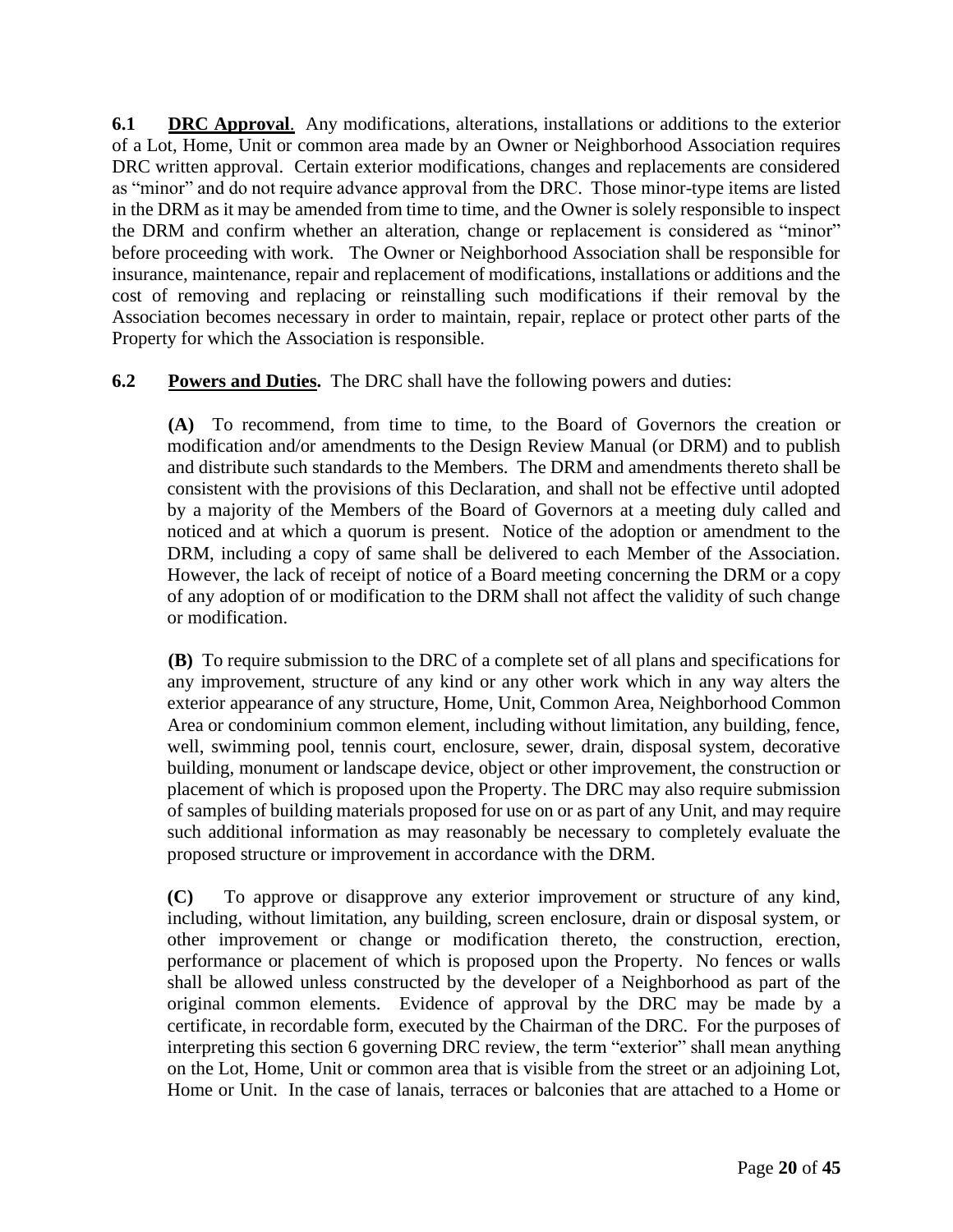Unit, DRC approval is still required for structural improvements and changes that are visible from the outside, including without limitation painting, outdoor kitchens, patio renovations, pool renovations/installations, screening, enclosures, pergolas and exterior lighting. Owners shall refer to the DRM for the complete list of exterior improvements, changes and alterations that require approval.

**(D)** To adopt a procedure for inspecting approved changes during and after construction to insure conformity with approved plans. If it is determined by the DRC that the improvement or work is not in compliance with the approved plans and specifications then upon written demand from the DRC the work shall be suspended until such time as the DRC authorizes the work to be recommenced.

**(E)** To hire or engage the services of a design professional, architect, engineer or other similar contractor to assist the DRC with its review obligations hereunder, the reasonable expenses of which shall be assessed to the Owner or Neighborhood Association seeking approval.

**6.3 DRC Time Constraints**. The following time constrains shall apply to the DRC review process:

**(A)** Within forty-five (45) days of receipt of an application required under this Section 6 and the DRM, the DRC will:

- 1. Approve the application
- 2. Deny the application, with reasons
- 3. Request more information from the applicant

**(B)** If in the case the DRC has not taken any of the above actions within the specified forty-five (45) day period, the applicant can request a special DRC meeting to take place within ten (10) days.

**(C)** All DRC approvals are good for a maximum of ninety (90) days, but once the work has started sixty (60) days are allowed for completion. In extenuating circumstances, the applicant may petition for a time extension.

**6.4 Appeals.** The Board of Governors shall hear any appeals of DRC decisions. Appeals shall be filed in writing within thirty (30) days of the DRC denial. Written appeals shall include the written reasons for the appeal, together with any supporting documentation, so that the Board of Governors has a meaningful opportunity to review the DRC decision. The Board of Governors shall have thirty (30) days to examine this appeal, conduct hearings and render decisions. The Board of Governors has the authority to overrule, vacate or otherwise modify in all respects any decision of the DRC. Any appeal decision of the Board of Directors shall be made in its sole and absolute discretion and shall be final. The Board of Governors shall not be obligated to, but may, conduct a hearing or meeting with an Owner upon the filing of an appeal. The Board, its sole discretion, has the right to review the written appeal, the DRM, any materials from the DRC, and render a decision only in writing.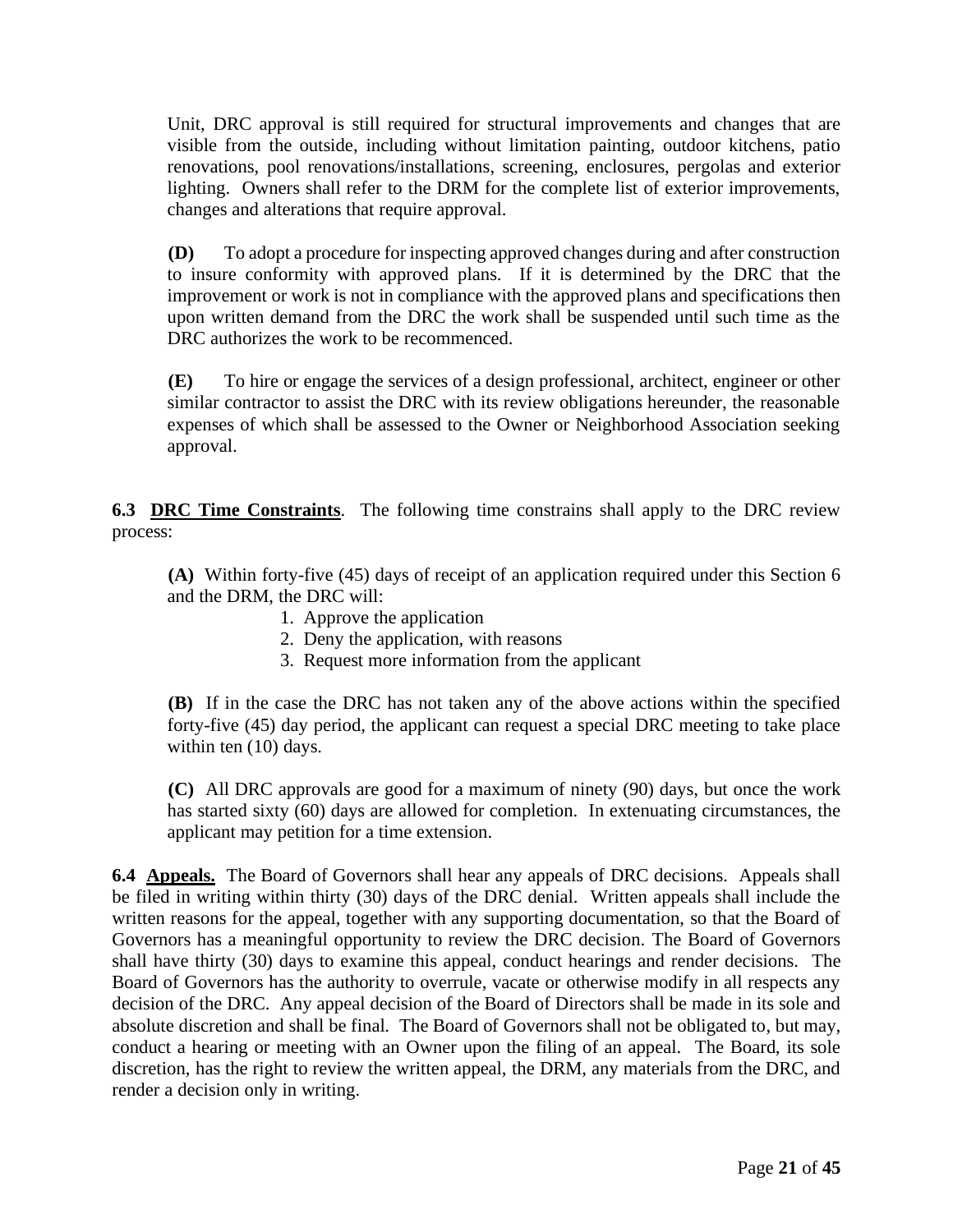Notwithstanding anything to the contrary contained herein, if an Owner is delinquent in the payment of assessments, fines or other charges or has failed to correct a violation of these covenants or the rules of the Association for which they have been given notice, the approval of the DRC may be withheld pending payment or correction of the violation(s).

**6.5 Variances.** The <del>DRC may</del>Board has the sole authority to authorize variances from compliance with any of the architectural provisions of this Declaration or the DRM when circumstances such as topography, natural obstructions, hardship, aesthetic or environmental, which must be signed by at least a majority of the DRC-Board members following review at an DRC meeting. If such variances are granted, no violation of the covenants, conditions and restrictions contained in this Declaration shall be deemed to have occurred with respect to the matters for which the variances were granted. The granting of such a variance shall not, however, operate to waive any of the terms and provisions of this Declaration or the DRM for any purpose except as to the particular property and particular provisions hereof covered by the variance, nor shall it affect in any way the Owner's obligation to comply with all governmental laws and regulations affecting the use of the Lot, Home, Unit or property, including, but not limited to, zoning ordinances and setback lines or requirements imposed by any governmental or municipal authority. Notwithstanding the foregoing, all variance approvals must be submitted to the Board of Governors within ten (10) days of the issuance of same.

**6.6 Noncompliance.** In the event any work for which approval plans are required under this Section 6 is not completed in substantial compliance with said approval plans, within the time limit for completion, the DRC, or its duly authorized representatives, shall notify the applicant in writing of such noncompliance specifying the particulars of noncompliance and require the applicant to remedy same within thirty (30) days. If, upon the expiration of thirty (30) days from the date of such notification, the applicant shall have failed to remedy such noncompliance, the DRC shall notify the Board in writing of such failure. The Board shall then determine whether there is a noncompliance and, if so, the nature thereof and the estimated cost of correcting or removing same. If a noncompliance exists, the applicant shall remedy or remove same within a period of not more than thirty (30) days from receipt of written notice of the Board's decision. If the applicant does not comply with the Board ruling within such period, the Board, at its option, may either remove the non-complying improvements or remedy the noncompliance, and the applicant shall reimburse the Association for all expenses incurred in connection therewith including legal expenses incurred to compel compliance. If such expenses are not promptly repaid by the applicant to the Association, the Board shall levy an Individual Assessment for noncompliance against such applicant's Home, Unit or common area which shall be secured by a lien as provided in section 3.3 hereof.

**6.7 Superiority of Master Architectural Guidelines.** Notwithstanding any provisions contained elsewhere to the contrary, and it being deemed to be in the best interests of Gateway Greens and all Owners collectively that architectural guidelines be uniform and consistent throughout the Property, the terms of this Section and the Association's Architectural Planning Criteria shall be superior in all respects to any other architectural restrictions, guidelines or provisions contained in the governing documents of the Neighborhood Associations.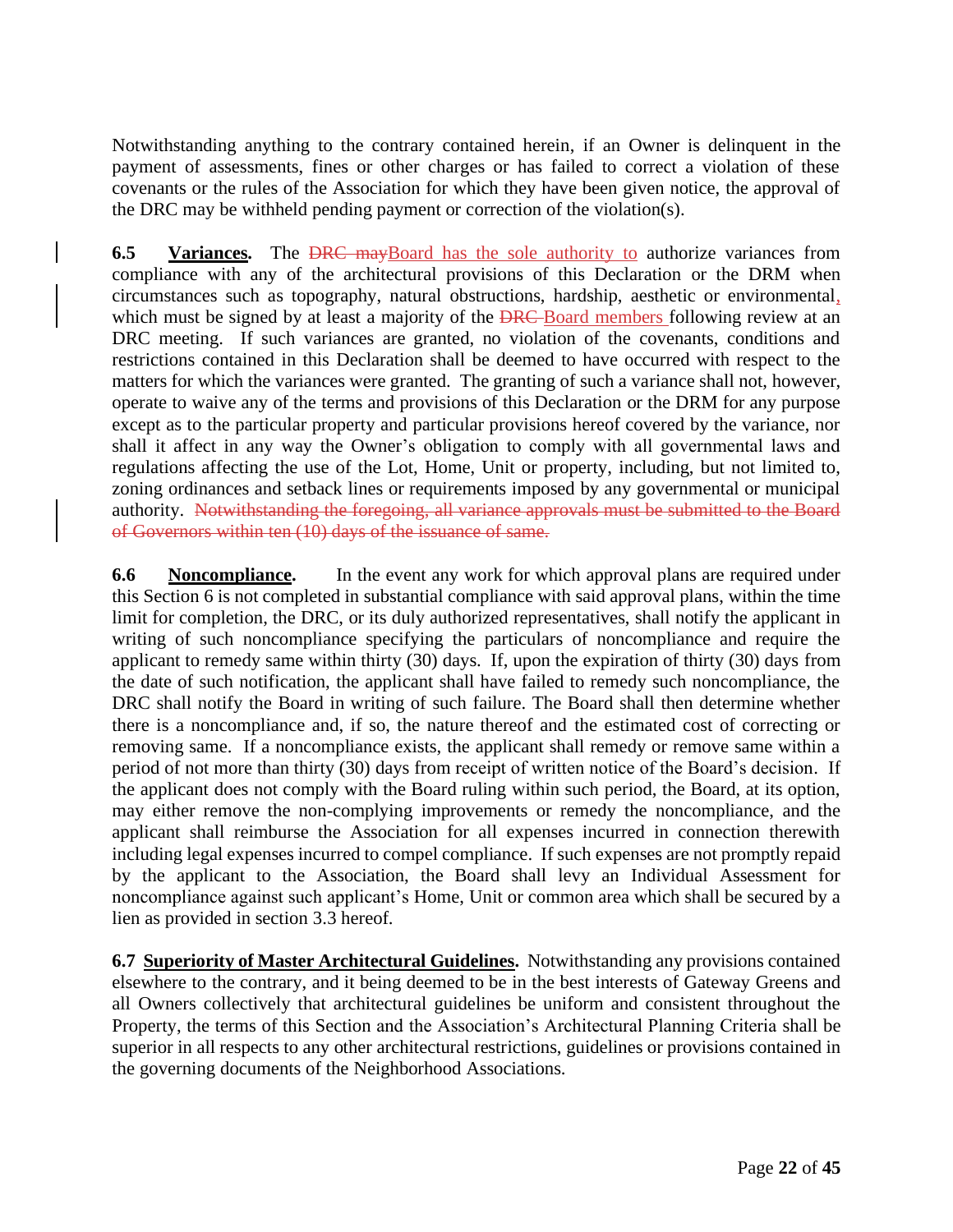**6.8 No Liability of DRC Members**. Neither the DRC nor any Member or agent thereof, shall be liable to the Association or any Owner or any other person or entity for any loss, damage, or injury arising out of or in any way connected with the performance or nonperformance of the DRC's duties hereunder, unless due to the willful misconduct or bad faith of a Member, and only that Member shall be liable therefore. The DRC shall review and approve or disapprove all plans submitted to it for any proposed improvement, alteration, or addition solely on the basis of aesthetic considerations and the overall benefit or detriment which would result to the immediate vicinity and to the Property. The DRC shall take into consideration the aesthetic aspects of the architectural designs, placement or buildings, landscaping, color schemes, exterior finishes, materials and other features governed by this Declaration and the DRM, but shall not be responsible for reviewing, nor shall its approval of any plan or design be deemed approval of, any plan or design from the standpoint of structural safety or conformance with building or other codes.

**6.9 Attorney's Fees.** For all purposes necessary to enforce this Section 6, the Association shall be entitled to collect reasonable attorney fees, costs and other expenses against the Owner, whether or not litigation is instituted, and the Board may assess such amounts in the form of an individual assessment for noncompliance.

# **7. ASSOCIATION'S SUPERIOR RIGHTS AND POWERS; CONFLICT.**

**7.1 Ownership in Gateway Greens.** In taking title to a Lot, Home or Unit, each Owner becomes subject to the terms and conditions of this Declaration. In the case of any inconsistencies between the terms of this Declaration and any governing documents of a Neighborhood Association or other recorded covenants, the terms of the more restrictive provision shall control unless such terms are prohibited by or conflict with this Declaration, in which event the terms of this Declaration shall control.

**7.2 Supremacy of Declaration; Authority to Enforce Other Governing Documents.** In addition to the rights and obligations conferred upon the Association pursuant to this Declaration, the Articles and the Bylaws of the Association, the Association shall be entitled to exercise or require the exercising of any of the rights contained in any governing documents of the Neighborhood Associations within Gateway Greens. Further all such other associations and all committees thereof within Gateway Greens shall also be subject to all superior rights and powers conferred upon the Association pursuant to this Declaration, the Articles, Bylaws and Rules and Regulations of the Master Association. No Neighborhood Association or other association within Gateway Greens shall take any action in derogation of the rights of, or contrary to, the interests of the Master Association.

**8. USE RESTRICTIONS**. The following rules and standards apply to all Lots, Units, Homes and other property within Gateway Greens and shall be enforced by the Association pursuant to Section 12 hereof.

**8.1 Home.** Each Lot, Home and Unit shall be occupied by only one Family at any time. Each Lot, Home and Unit shall be used as a personal residence and for no other purpose. However, "no impact" or "low impact" Home based businesses in and from a Lot, Home or Unit are allowed. Such uses are expressly declared customarily incident to residential use. Examples of businesses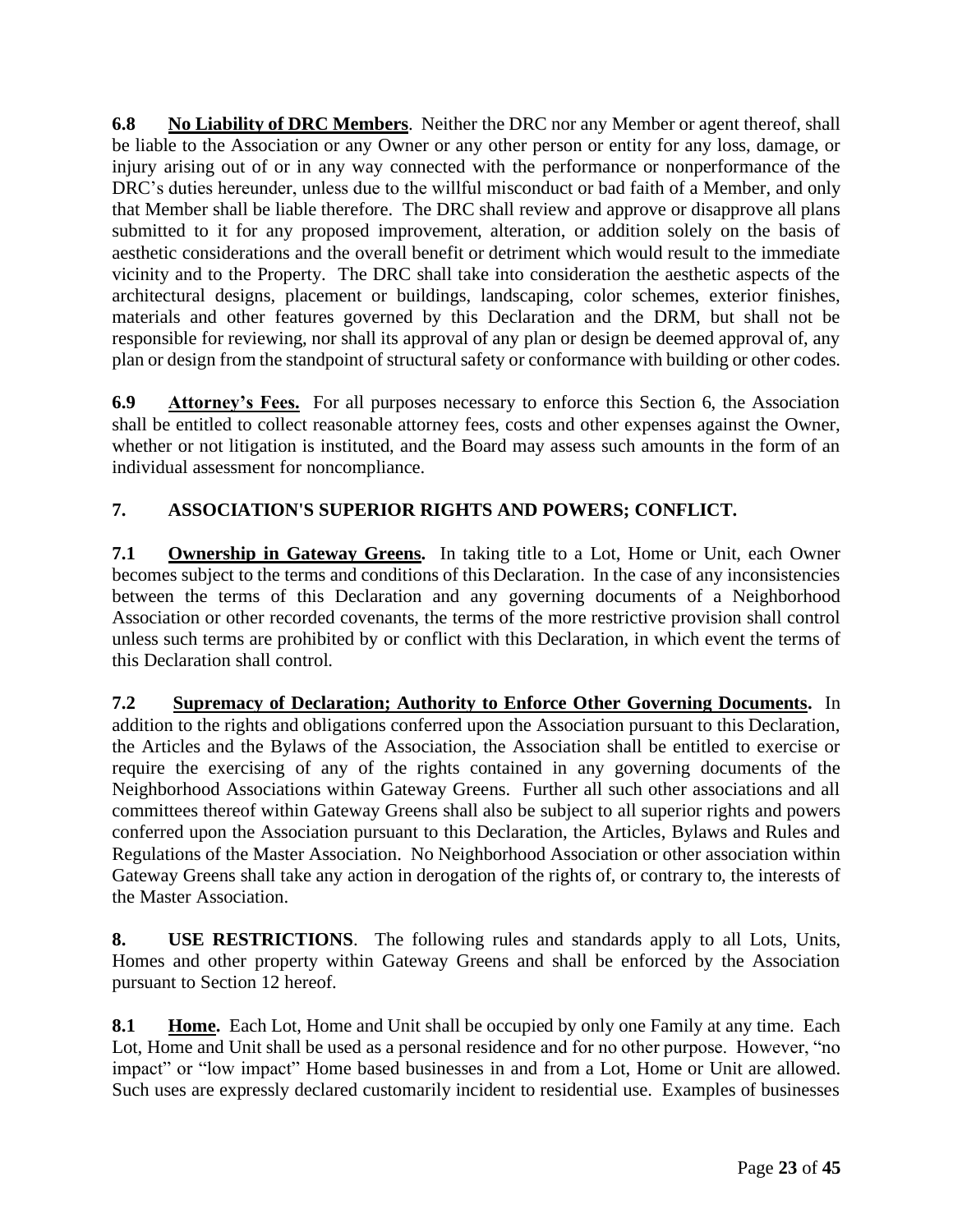which are prohibited and are considered "impact" businesses are businesses or commercial activity or ventures that create customer or employee traffic to and from the Home, create noise audible from outside the Home, or generate fumes or odors noticeable outside the Home, including but not limited to, a Home day care, adult care facility, beauty salon/barber, mechanic, and/or animal breeding. Signs and other advertising material visible from the street are prohibited. No business or commercial activity shall be conducted in or from any Home which entails visitation of the Home by clients, customers, suppliers, employees or other business invitees, or door-to-door solicitation of residents or the storage of inventory. In the event there is any disagreement or ambiguity as to whether an activity constitutes "no impact", "low impact" or "impact", the Board of Governors shall classify the activity in its discretion, and its decision shall be final. In the event that any Neighborhood Covenants also govern the use of a Home or Unit in the manner provided in this section 8.1, the more stringent covenant, rule or restriction shall govern.

**8.2 MinorsConduct of Family Members, Guests and Invitees.** All persons under eighteen (18) years of age shall be closely supervised at all times by an adult to ensure that they do not become a source of unreasonable annoyance to other residents. Owners shall be responsible, jointly and severally, responsible with any other adult who may have primary responsibility for the minorfor the conduct of Family Members, Guests and Invitees who commit violations of the Governing Documents, or who become a source of unreasonable annoyance to other residents in Gateway Greens or agents or vendors of the Master Association.

**8.3 Operation of Motor Vehicles on Common Area.** Any person that does not have a valid, current driver's license is prohibited from operating any motor vehicle on the roadways in Gateway Greens and other Common Areas unless said person is under the direct supervision of another person that has a valid, current driver's license. All vehicles including golf carts must be registered through the Association's access control system. Motorized or electronic recreational vehicles such as "go-karts", ATV's, powered bicycles and powered scooters shall not be operated on the Association's roadways or other Common Areas. Any Owner, tenant or other resident who permits the operation of a vehicle that is restricted by this section 8.3, shall fully indemnify and hold the Association harmless from any resulting injury, death or property damage.

**8.4 Pets.** The keeping of pets is a privilege not a right. Pets shall at all times, whenever they are outside of the Home or Unit or in the Common Areas, be carried or confined on a leash and under the control of the responsible person(s). Invisible fences are not permitted unless approved by the DRC. Pets shall not be allowed to become a source of unreasonable nuisance or a danger to other residents and their families and invitees. The Board of Governors, in its sole discretion, shall have the right to (a) declare whether a pet is an unreasonable nuisance or danger to the Gateway Greens Community; and (b) require that such a pet be removed from the Gateway Greens Community. Any Owner or other person who keeps or maintains a pet shall, in exchange for and in consideration of the privilege to keep the pet, hereby indemnify and hold the Association free and harmless from any loss, claim or liability of any kind or character of whatever nature arising from or related to the keeping or maintaining of such pet. The foregoing shall not restrict or impose any right of a Neighborhood Association from establishing more stringent or specific standards for pets.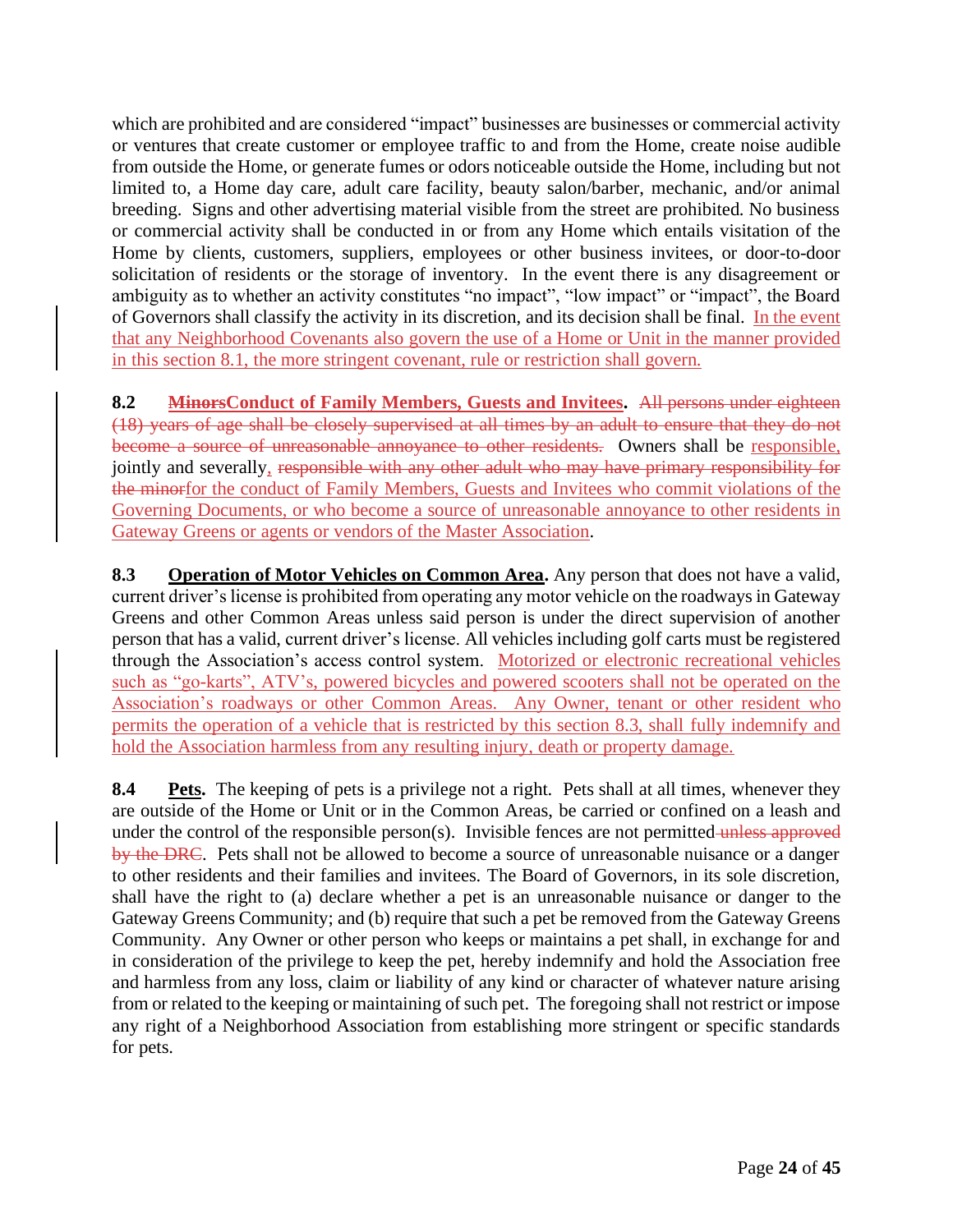**8.5 Nuisances**. No Owner shall use his Lot, Home or Unit, or permit it to be used, in any manner which constitutes or causes an unreasonable amount of annoyance or nuisance to the occupant of another Lot, Home or Unit, or which would not be consistent with the maintenance of the highest standards for a first class residential community, nor permit the premises to be used in a disorderly or unlawful way. The use of each Common Area, Lot, Home and Unit shall be consistent with existing laws and the Governing Documents, and occupants shall at all times conduct themselves in a peaceful and orderly manner. No solicitation will be allowed at any time within the Community. No Owner, or any family member, tenant, guest of an invitee of an Owner, shall be permitted to harass or be abusive to representatives, agents or vendors of the Master Association, which shall constitute a nuisance under this section. The Board of Governors' determination as to what constitutes a nuisance or annoyance shall be dispositive and shall control without regard to any legal definition of such terms. Should the Association incur legal or management expenses with respect to a nuisance or other improper conduct of an Owner (or the Owner's family, lessees, guests or invitees) that is deemed by the Board to be unreasonably detrimental or disruptive to the Association or its Members, including without limitation prelitigation "cease and desist" or other notices of violation, said expenses shall be an Individual Assessment against the responsible Owner and secured by a lien.

**8.6 Signs.** Except as provided herein no Owner or person may post signs of any type whatsoever in Gateway Greens. The temporary posting or display of one (1) "For Sale", "Open House", or other similar sign shall be permitted with the prior approval of the DRC. The Board or DRC shall adopt specifications in the DRM regarding the size, shape, content, location, number and duration of permissible signs. Owners who own a Lot that sits on a street corner or pond may be permitted to post or display up to two (2) signs with prior approval of the DRC. Owners may post security/alarm signs issued by the security/alarm service provider. The Board or its DRC may also allow other types of signs as it deems permissible from time to time and adopt specifications regarding same. Notwithstanding anything else, "For Rent" signs are specifically prohibited under all circumstances. The Association shall have the right to remove any unapproved sign without prior notice to the Owner, and the Owner shall be responsible for any costs so incurred which shall be an individual assessment.

**8.7 Garages.** In order to maintain a harmonious and aesthetic appearance, garage doors in Gateway Greens shall remain closed except when in actual use. Garages shall be used primarily for storage of motor vehicles and a reasonable amount of personal property. Garages shall not be used for storage or other purposes such that the resident cannot park their regular passenger vehicles (including golf carts) in the garage overnight on a routine basis. No garage shall be enclosed or converted to living quarters or other use inconsistent with this section, unless permitted by applicable governmental code and approved in advance by the DRC

**8.8 Lots and Lot Structures.** Other than one single family Home or Unit, and related garage, no structure, trailer, house trailer, tent, shack, shed, barn, pergola, fountain, statute, entrance signage, gates, clubhouses, or other outbuilding shall be used or placed on any Lot or in the common areas of Neighborhood Associations at any time either temporarily or permanently without the approval of the DRC and the Board of Governors.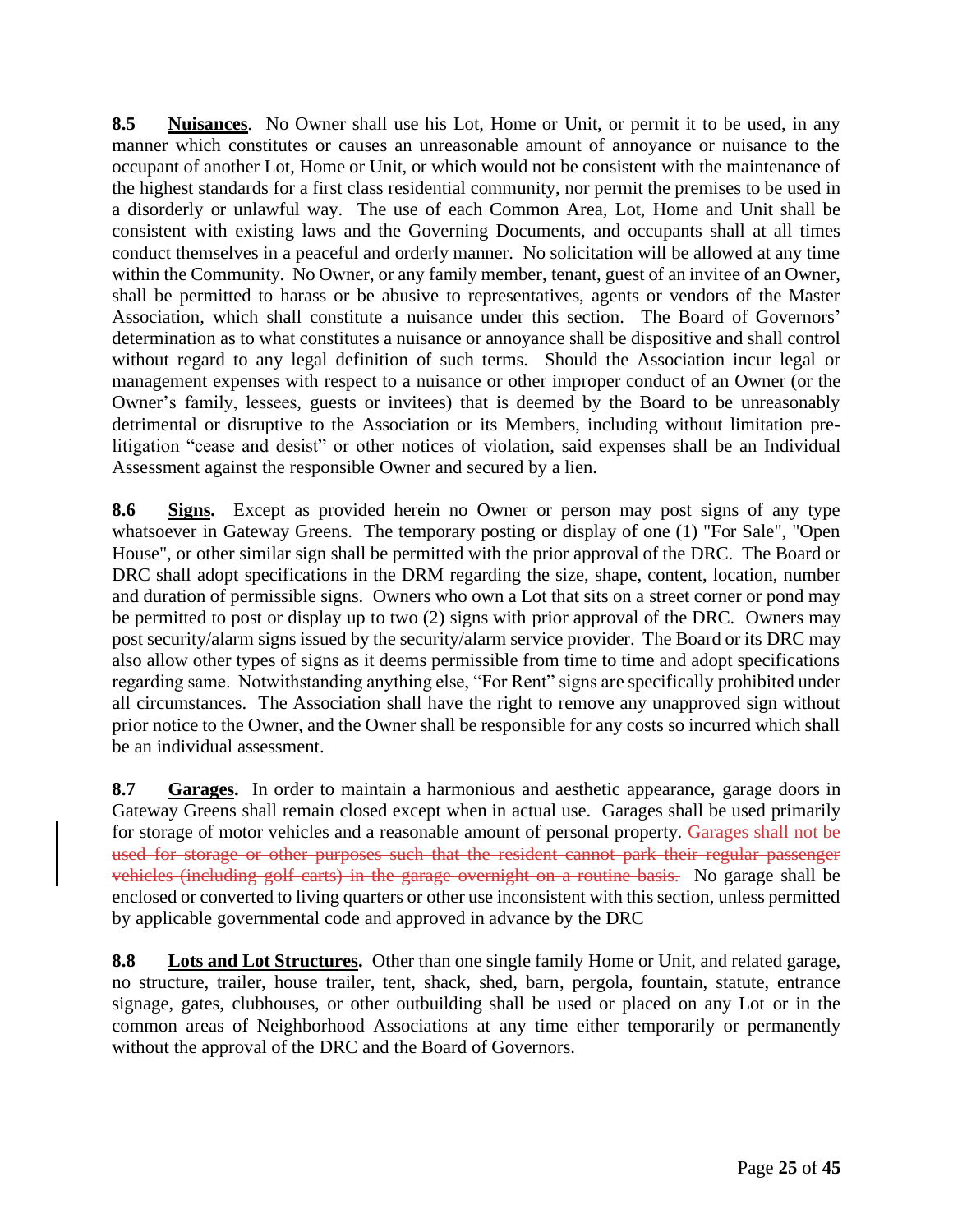**8.9 Setback Lines.** All building and structures erected or constructed shall conform to (a) the Lee County land development code and applicable County setback limitations and (b) any prior amendment or supplement to this Declaration governing setbacks within a particular Lot or Neighborhood, and shall further be subject to approval by the DRC and Board of Governors.

**8.10 Motor Vehicles and Boats.** No maintenance or mechanical repairs of vehicles or boats are permitted on the Property except within an enclosed garage or in the case of an emergency. No boats, ATV's, golf carts, swamp buggies, dune buggies, go carts, wave runners, jet skis, motorcycles, mopeds, trailers, motor Homes, travel trailers, campers, recreational vehicles or commercial vehicles shall be parked anywhere on the Property except within an enclosed garage and further in accordance with the Association's rules and regulations for vehicles as they may be amended from time to time. As used herein the term "commercial vehicle" means trucks, vans, including but not limited to "panel vans" lacking windows on all sides, and other vehicles which are used for business purposes including but not limited to any vehicle which displays a company name or logo on its exterior, is adorned with signs, flags, advertisements or any type of lettering or graphics of a commercial nature, or any vehicle with racks, ladders, staging, or other equipment or attachments of a commercial nature, including supplies used for commercial purposes, on or visible in the vehicle. No vehicle or equipment, regardless of type, shall be parked on lawns, unpaved areas, or other areas that are not designated for parking pursuant to the Governing Documents or subdivision plat. Overnight parking in streets and roadway within Gateway Greens is only permitted in accordance with the Association's rules and regulations, as they may be amended from time to time, and shall require prior approval and a parking pass from the Association's access control personnel. The Association shall have the right to tow any vehicle violating the law, this Section, the rules or regulations, or other restriction contained in the Governing Documents and the cost of towing shall be the obligation of the Owner of the vehicle, and if not promptly paid, shall be an Individual Assessment against the property secured by a lien.

**8.11 Window Coverings and Storm Protection.** Hurricane shutters and hurricane window film are not prohibited; however, the DRC may adopt uniform specifications and guidelines covering the type, style, installation, duration and color of hurricane shutters. Electronic hurricane or storm shutters may be installed on a permanent basis only after approval in writing by the DRC, which approval shall be subject to the stipulation that the shutters shall remain in the open position until an official "hurricane watch" or "hurricane warning" for Lee County has been posted by the National Weather Service. The stipulation shall also provide that the shutters will be reopened within 48 hours of the termination of the "hurricane watch or warning". The DRC shall have the authority to allow certain types of hurricane or storm shutters to remain in the closed position during certain months of the year, subject to rules and other conditions set forth in the DRM as it exists from time to time.

**8.12 Landscaping**. Except for areas maintained by the Association, all common areas maintained by Neighborhood Associations and all areas of Lots, Homes and Units not covered by structures, walkways or paved parking facilities shall be maintained by their Owners as lawn or landscaped areas to the roadways edge of any abutting streets and to the waterline of any abutting ponds, canals or water management areas. Stone, gravel or paving may not be used as a substitute for grass in a lawn. All lawn and landscaping shall be kept in good condition by the Owner or association, if applicable. Lawns must be regularly cut and mulched areas regularly mulched. The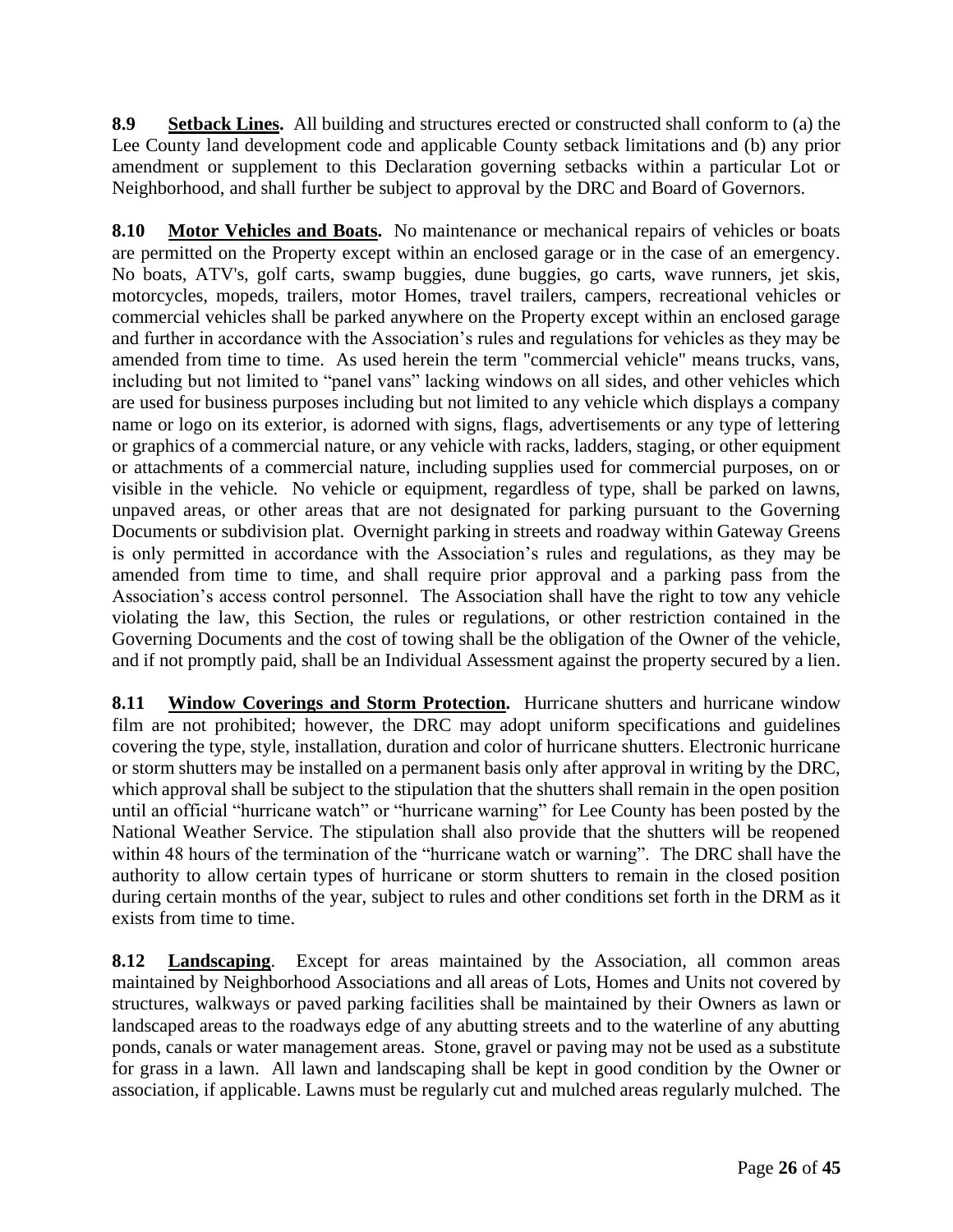landscaping on Lots, Homes and Units, including without limitation the trees, shrubs, lawns, flowerbeds, walkways and ground elevations, shall be maintained by the Owner thereof in a wellgroomed manner. Such grooming shall include but not be limited to regularly cutting, trimming, watering and fertilizing. Mulched areas must be regularly mulched. Upon fifteen (15) days written notice to the Owner or Neighborhood Association (as the case may be), the Association shall have the irrevocable right to enter upon any common area, Lot, Home or Unit and perform lawn, landscaping or other maintenance which the Owner has failed to perform. Said action shall not be deemed a trespass. The cost of such maintenance shall be charged to the Owner or Neighborhood Association as an Individual Assessment and if said charge is not paid within thirty (30) days shall be secured by a lien against the Lot, Home or Unit.

**8.13 Guest Occupancy**. There is no limit on the number of days or overnights that family members of an Owner(s) can occupy a Home or Unit when the Owner(s) is not present. For nonfamily members of an Owner(s), occupancy of a Home or Unit when the Owner(s) is not present is limited to fourteen (14) days or overnights in any twelve (12) month period.

## **8.14 General.**

**(A)** No towels, garments, rugs, etc., may be hung from windows, railings or other parts of the Homes or Units. No clotheslines or drying yards shall be located so as to be visible from neighboring Homes or Units, or from the interior roadways within the Property.

**(B)** No weeds, underbrush or other unsightly growths shall be permitted to grow or remain upon any part of the Property and no refuse pile or unsightly objects shall be allowed to be placed or remain anywhere thereon.

**(C)** Trash, garbage, recycling, and other waste shall be kept only in sanitary containers which shall be kept in a clean and sanitary condition and screened from view from neighboring Lots, Homes and Units and the interior roadways except when out for pickup. Recycle and trash bins shall not be put on the curb for pick-up prior to 5:00 p.m. the night before the scheduled pick-up and shall be removed from the curb no later than 6:00 p.m. the day of pick-up. Placement of trash and recycle bins shall otherwise conform with applicable County regulations. No Lot, Home, Unit or common area in a Neighborhood Association shall be used as dumping ground for rubbish, trash, waste or yard/horticultural waste matter (i.e., lawn clippings, tree branches/brush, palm fronds, leaves etc.). No incinerator or outdoor burning shall be permitted. In the case of yard/horticulture waste, Owners are responsible for the County's pick up and disposal standards (i.e. bagging, bundling). Yard and horticulture waste may only be kept at the curb for pick up within twenty-four (24) hours of the scheduled pick-up time by County waste management.

**(D)** No antenna of any kind shall be placed or erected upon any Unit or affixed in any manner to the exterior of any building other than a satellite antenna less than one meter in diameter, an aerial designed to receive over-the-air television broadcast, or an antenna designed to receive multi-channel, multi-point distribution service which may be installed only at a location on a Home or Unit approved by the DRC. In approving the installation and location of any antenna the DRC and Board shall comply with state and federal laws.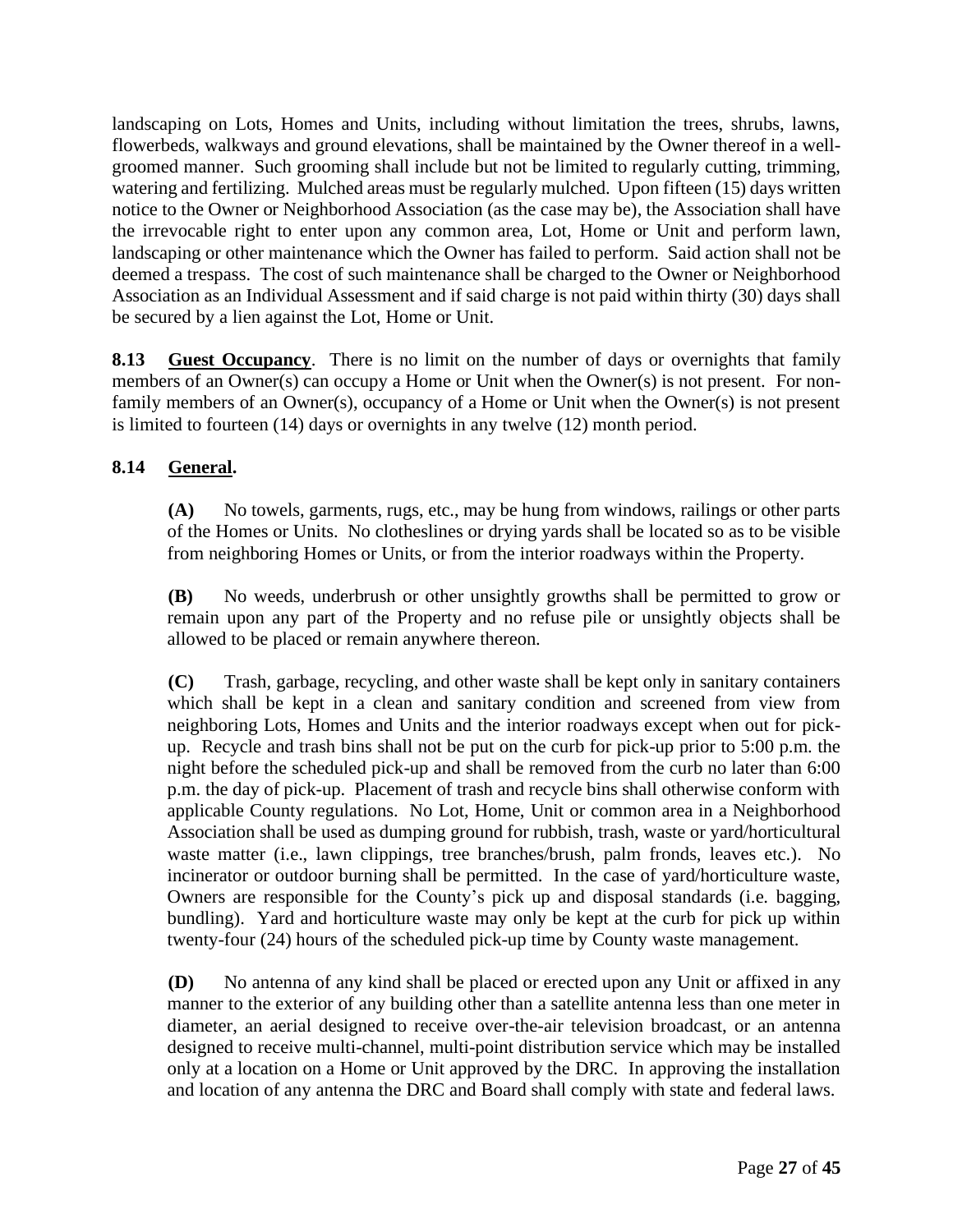**(E)** No wall or fence shall be constructed without prior approval from the DRC. No hedge or shrubbery abutting the Lot lines shall be permitted without prior approval of the DRC. No wall, fence, hedge or shrubbery shall be constructed on any Lot until its height, length, type, design, composition, material and location is first approved by the DRC. Any dispute as to these features and restrictions shall be resolved by the DRC, whose decision shall be final. Any wall or fence approved by the DRC shall be maintained in good condition and repair, and any hedges or shrubbery approved by the DRC shall be regularly groomed and in good condition.

**(F)** All recreational facilities, accessory structures and other similar improvements constructed or placed in or on Neighborhood common area or on a Lot, Home or Unit, including but not limited to swimming pools, spas, tennis courts, ramps, jungle gyms, playground type structures, play houses, tree forts, platforms, basketball hoops/backboards, dog houses or any other structure of a similar type, kind or nature shall be allowed only upon written approval of the DRC in advance of placement or construction. The Owner is responsible to keep all such recreation facilities maintained in a good manner. If upon inspection, if the Owner has not maintained any approved recreation facility(s), the Board may order them removed and the Owner shall be responsible for any expenses incurred as an Individual Assessment.

**(G)** Energy saving devices and equipment, including without limitation solar panels, window tinting and clothes lines, are permitted provided they are installed and maintained in accordance with the DRM as they exist from time to time. The Association shall have the authority to regulate the location, appearance, installation and placement of solar panels and collectors provided such regulations and restrictions comply with applicable law.

**(H)** Oil tanks, bottled gas tanks, swimming pool equipment and housings and sprinkler pumps and other such outdoor equipment must be underground or placed in sight-screened, walled-in or fenced-in areas so they shall not be readily visible from any adjacent street or Lot. In addition, the Association may require that adequate landscaping be installed around these facilities and maintained by Owner. Any gas tank with a volume over 20 pounds must be installed underground and with proper permits. No unenclosed storage area shall be permitted on any Lot. No enclosed storage area shall be constructed or erected which is separated from the Home.

**(I)** All exterior lighting of a Lot, Home or Unit shall be conforming to the APC as they exist from time to time. The DRC may require mailbox lighting and lighting adjacent to the street lines of a Lot. Game court lighting shall only be permitted upon conditions specified by the DRC, including without limitation designation of the hours of illumination.

**8.15 Driveways**. All Lots, Homes and Units, if applicable, shall have a paved driveway of stable and permanent construction. All driveways shall be made of concrete or pavers unless otherwise approved by the DRC in advance and in writing. Any top coating, painting, seal coating or other driveway modifications must be consistent with the DRC's standards and specifications and approved in writing by the DRC before application or installation.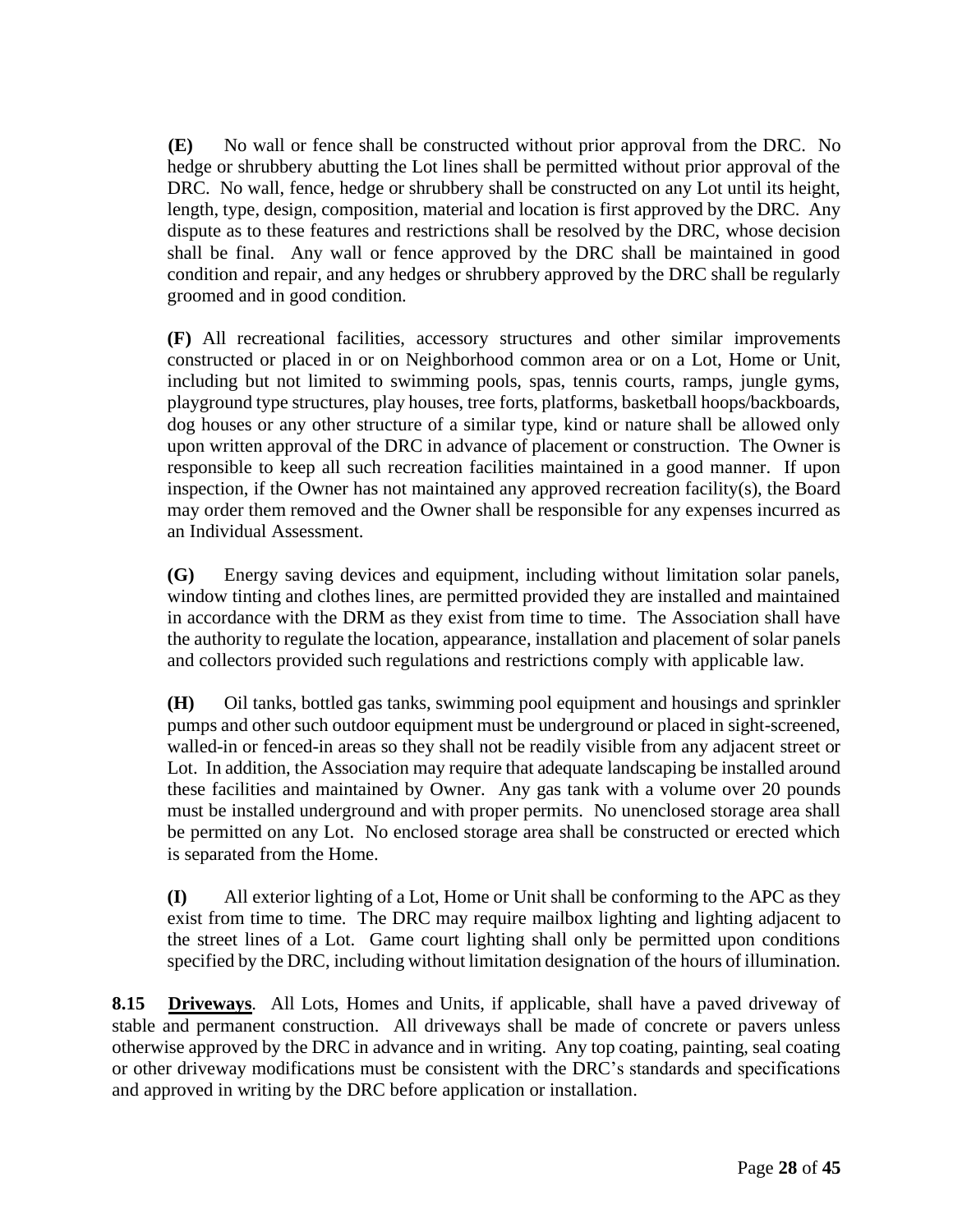**8.16 Water Management, Retention and Drainage Areas.** The water management, retention and drainage areas (ponds) are not part of the Common Areas. Except as provided herein the maintenance, repair and replacement of the water management, retention and drainage areas are the obligation of the GSD. Such maintenance shall include removal of aquatic weeds and debris. Swimming or bathing in water retention areas shall be prohibited. Docks or other structures may not be erected in water retention areas without the prior written approval of the Board of Governors and GSD. All other uses of water retention areas shall be subject to the prior written approval of the Board of Governors and GSD.

Neither the Association nor any of its officers, governors, committee members, employees, management agents, agents, contractors or subcontractors (collectively the "Listed Parties") shall be liable or responsible for maintaining or assuring the safety, water quality or water level of/in any pond, canal, creek, stream, river or other water body within the properties, except as such responsibility may be specifically imposed by, or contracted for with, an applicable governmental or quasi-governmental agency or authority. Further, none of the Listed Parties shall be liable for any property damage, personal injury or death occurring in, or otherwise related to, any water body, and all persons using same do so at their own risk.

All owners and users of any portion of the property located adjacent to or having a view of any of the aforesaid water bodies shall be deemed, by virtue of their acceptance of the deed to or use of, such property, to have agreed to release the Listed Parties from all claims for any and all changes in the quality and level of the water in such bodies.

All persons are hereby advised that from time to time alligators and other wildlife may habituate or enter into water bodies with or nearby the properties and may pose a threat to persons, pets and property, but that the Listed Parties are under no duty to protect against, and do not in any manner warrant or insure against, any death, injury or damage caused by such wildlife.

**8.17 Air Conditioning Units.** All air conditioning Units shall be shielded and hidden so that they are not readily visible from any adjacent street, or adjacent Lot, Home or Unit. Wall air conditioning Units may be permitted only upon prior approval of the DRC. With the exception of an emergency, window air conditioning Units shall not be permitted on any Lot, Home or Unit. [Emergency conditions excepted]

**8.18 Irrigation and Sewer.** All Lots, Homes and Units shall be connected to the municipal sewer system. No Owner shall install any potable or irrigation well or draw irrigation water from any lake or drainage area.

**8.19 Garage, Estate Sales**. Garage sales on any Lot, Home or Unit are strictly prohibited. Estate sales shall be approved in advance by the Association's access control personnel and in accordance with any rules and regulations adopted by the Board from time to time.

**8.20 Ponds**. Boats of any kind and swimming in the ponds are prohibited. The Board, in its sole discretion, and provided there is no objection from the GSD, may permit fishing on the ponds and may adopt reasonable rules and regulations concerning the same.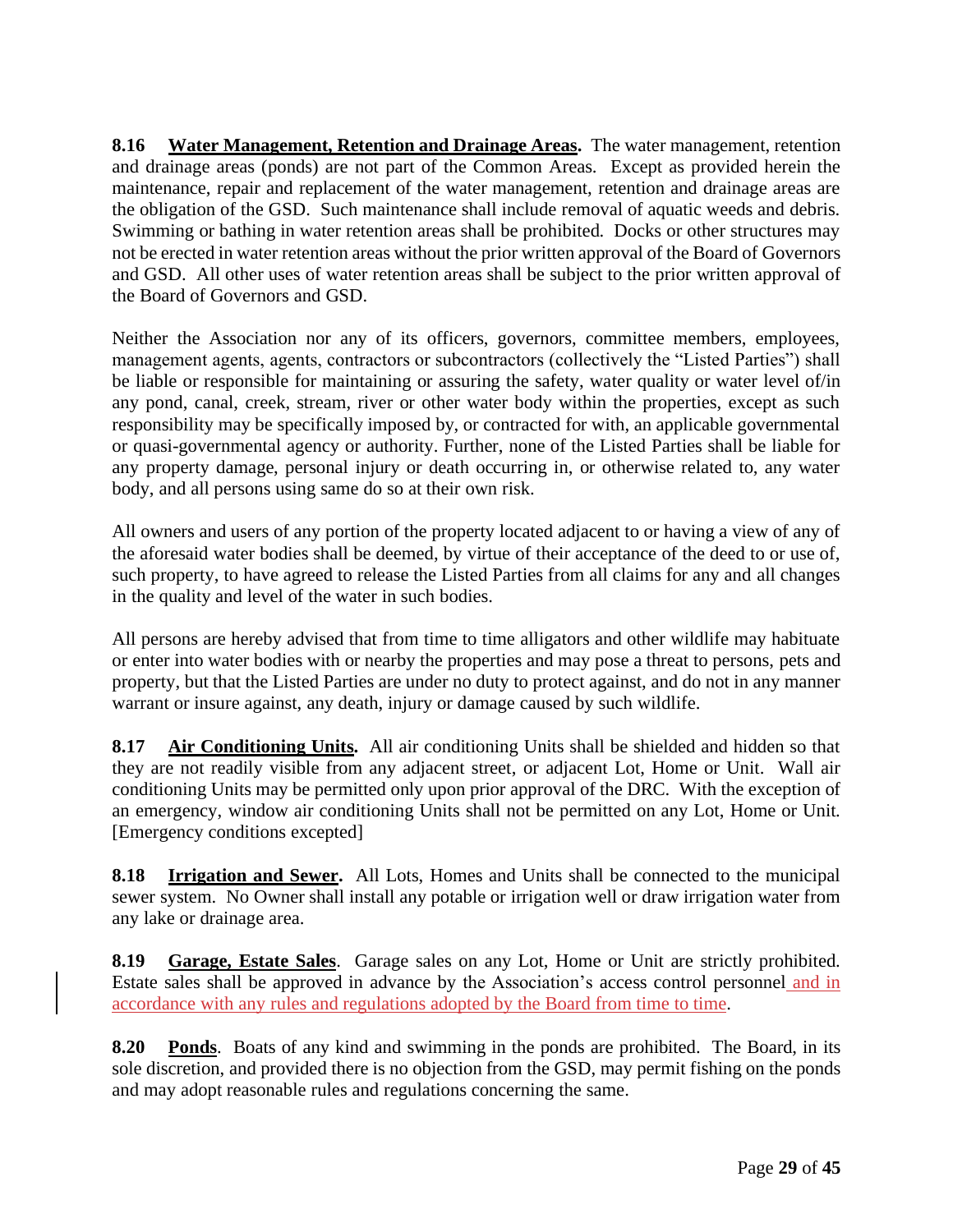**8.21 Mailboxes and Post Lamps**. All mailboxes and post lamps shall conform to the standards and designs approved by the DRC in the DRM or Neighborhood Association Documents, as they exist from time to time. Mailboxes and lampposts shall be maintained in a good, neat and clean condition.

**8.22 Electronic Monitoring Systems.** In order to preserve the tranquility and peacefulness for all Owners and the Community, no audible siren, horn, bell or other noisemaking device shall be permitted in connection with an electronic monitoring or alarm system. All electronic monitoring or alarm systems shall use silent or inaudible alarms (i.e. electronic notice to a central station).

**8.23 Windows and Sliding Doors Facing Golf Course**. All windows and sliding doors on a Home or Unit which face the Golf Course shall be of tempered glass or "Lexan" or other similar material. The choice of such material shall be up to the Owner. No "mirrored" window or sliding door shall be permitted.

**9. INSURANCE.** In order to protect adequately the Association and its Members, insurance shall be carried and kept in force at all times in accordance with the following provisions:

**9.1 Association; Required Coverage.** The Association shall maintain adequate property insurance covering all the Common Areas and all Association property. The Association shall also provide adequate general liability insurance. The amounts of coverage shall be determined annually by the Board of Governors. The insurance carried by the Association shall afford at least the following provisions:

**(A) Property.** Loss or damage by fire, extended coverage (including windstorm), vandalism and malicious mischief, and other hazards covered by the standard "All Risk" property contract.

**(B) Liability.** Premises and operations liability for bodily injury and property damage in such limits of protection and with such coverage as are determined by the Board of Governors, with cross liability endorsement to cover liabilities of the Owners as a group to an Owner.

**(C) Automobile.** Automobile liability for bodily injury and property damage for all owned and non-owned motor vehicles when used for Association business, in such limits of protection and with such coverage as may be determined by the Board of Governors.

**(D) Compensation.** Workers' Compensation insurance if required by law.

**(E) Governors and Officers Liability Coverage**. Adequate liability coverage for claimed errors and omissions of Governors, officers, volunteers and committees that serve at the pleasure of the Board.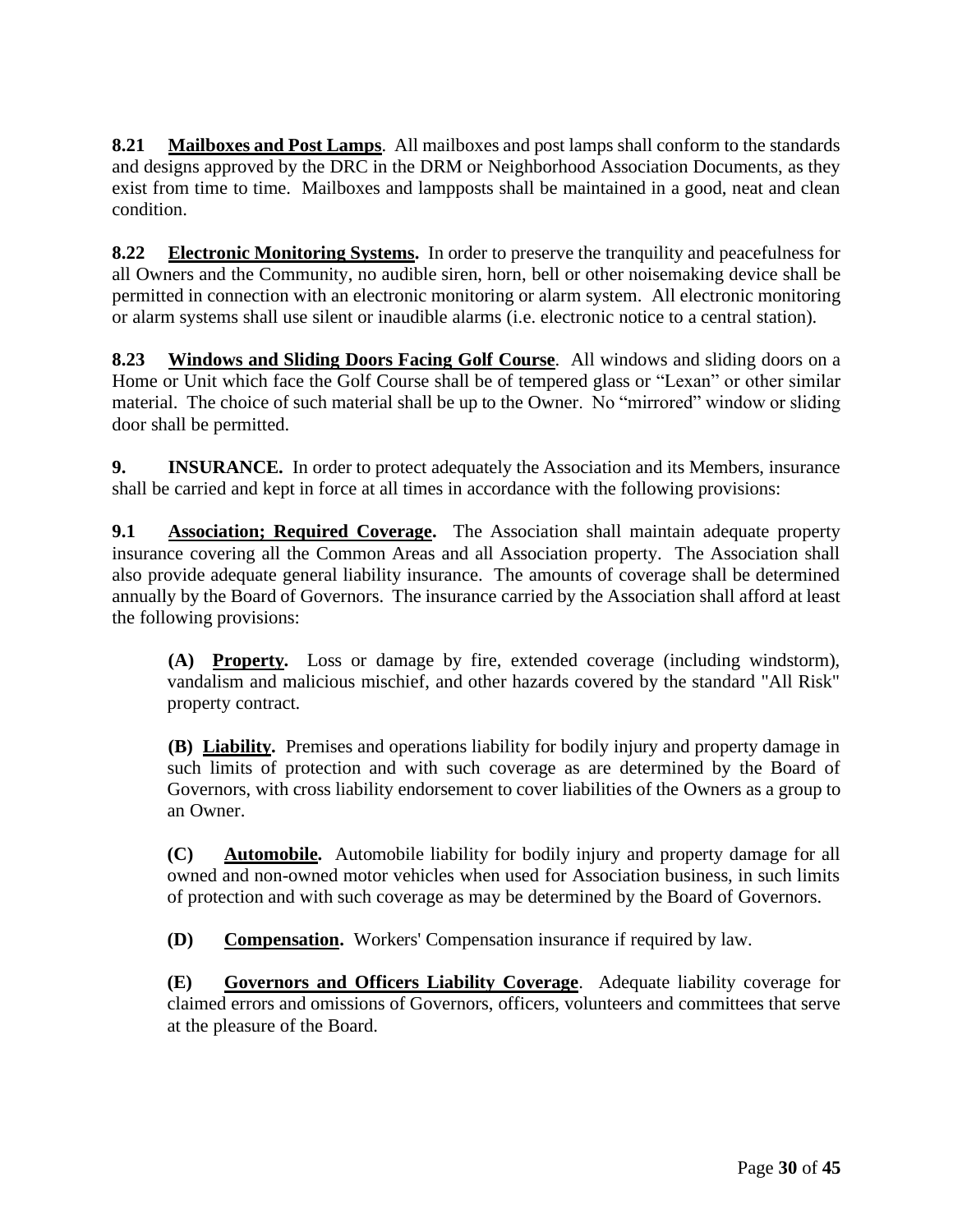**(F) Crime and Cyber**. Crime coverage for direct loss of Association funds through malfeasance, dishonesty or social engineering, and cyber coverage for economic damages arising through a failure of network security or privacy controls.

**9.2 Duty to Insure.** Each Owner is responsible for insuring the real and personal property within his own Lot, Home or Unit. Each Owner recognizes that he or she bears financial responsibility for any damage to their property or liability to others that would otherwise be covered by such insurance liability including all risk, flood, liability, etc.

**9.3 Duty to Reconstruct.** If any Neighborhood common area, Lot, Home or Unit or other improvement is destroyed or damaged as a result of fire, windstorm, flood, tornado, hurricane or other casualty, the Owner or Neighborhood Association (as the case may be) shall cause repair or replacement to be commenced within ninety (90) days from the date that such damage or destruction occurred, and to complete the repair or replacement within nine (9) months thereafter. All such repairs or replacements must restore the improvements to substantially their original character, design and condition, shall utilize and conform with the original foundation and appearance of the original improvements except as otherwise approved by the DRC. The Board of Governors may, in its sole and exclusive discretion, extend the time periods for reconstructions contained herein.

**9.4 Failure to Reconstruct.** If the Owner or Neighborhood Association fails to commence or complete construction to repair or replace any damaged or destroyed improvements within the time periods provided for in Section 9.3 above, the Association shall give written notice of default. If after thirty (30) days the responsible party has not made satisfactory arrangements to meet his obligations, the Association shall be deemed to have been granted the right, as such Owner's attorney-in-fact, to commence and/or complete the repairs sufficient to substantially restore the improvements to their original condition, according to the plans and specifications of the original improvements. If the Association exercises the rights afforded to it by this section, which shall be in the sole discretion of the Board of Governors, the Owner shall be deemed to have assigned to the Association any right he may have to insurance proceeds that may be available because of the damage or destruction of the improvement. The Association shall have the right to recover from the Owner any costs not paid by insurance, and shall have a lien on the Neighborhood common area, Lot, Home or Unit to secure payment.

**9.5 Association Insurance; Duty and Authority to Obtain.** The Board of Governors shall obtain and keep in force the insurance coverage which it is required to carry by law and under this Declaration, and may obtain and keep in force any or all additional insurance coverage as it deems necessary. The name of the insured shall be the Association and the Owners without naming them, and their mortgagees, as their interests shall appear. To the extent permitted by law, the Association may self-insure.

**9.6 Optional Coverage**. The Association may purchase and carry other such insurance coverage as the Board of Governors may determine to be in the best interests of the Association and its Members.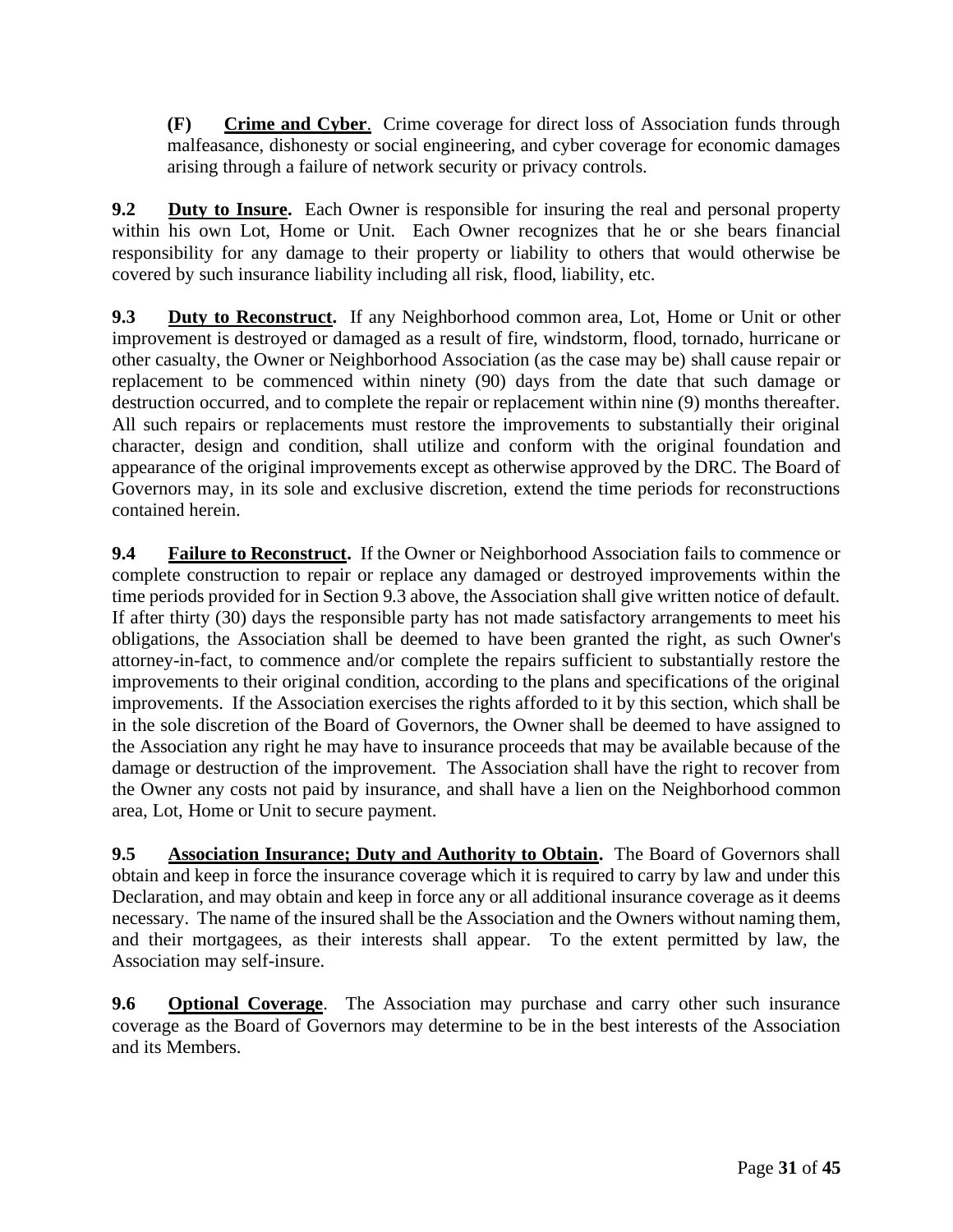**9.7 Description of Coverage.** A detailed summary of the coverage included in the Association's policies, and copies of the policies, shall be available for inspection by Members or their authorized representatives as provided by applicable law.

**9.8 Waiver of Subrogation.** If available and where applicable, the Board of Governors shall endeavor to obtain insurance policies which provide the insurer waives its right to subrogation as to any claim against the Owners, or their respective servants, agents or guests, except for any claim based upon gross negligence evidencing reckless, willful or wanton disregard for life or property.

**9.9 Insurance Proceeds.** All insurance policies purchased by the Association shall be for the benefit of the Association, the Owners and their mortgagees as their interests may appear, and all proceeds shall be payable to the Association. The duty of the Association shall be to receive such proceeds as are paid, and to hold the same in trust, and disburse them for the purposes stated herein and for the benefit of the Owners and their respective mortgagees in the following share:

**(A) Common Areas.** Proceeds on account of damage to Common Areas shall be held in as many undivided shares as there are Lots, Homes and Units, the shares of each Owner being the same as his share in the Common Areas.

**(B) Mortgagee**. If a mortgagee endorsement has been issued as to a Home or Unit, the shares of the mortgagee and the Owner shall be as their interests appear. In no event shall any mortgagee have the right to demand application of insurance proceeds to any mortgage or mortgages which it may hold against Lots, Homes or Units, except to the extent that insurance proceeds exceed the actual cost of repair or restoration of the damaged building or buildings. Except as otherwise expressly provided, no mortgagee shall have any right to participate in determining whether improvements will be restored after casualty.

**9.10 Distribution of Proceeds.** Proceeds of insurance policies received by the Association shall be distributed to or for the benefit of the Owners in the following manner: The proceeds shall be paid to defray the costs of reconstruction or repair by the Association. Any proceeds remaining after defraying cost shall be applied to the Association's retained earnings or Operating Surplus.

**9.11 • Association as Agent.** The Association is hereby irrevocably appointed as agent for each Owner to adjust all claims arising under insurance policies purchased by the Association for damage or loss to the Lots, Homes, Units or Common Areas.

**9.12 Damage to Common Areas.** Where loss or damage occurs to the Common Areas or Association property, it shall be mandatory for the Association to repair, restore and rebuild the damage caused by the loss, and the following procedures shall apply:

**(A)** The Board of Governors shall within ninety (90) days obtain reliable and detailed estimates of the cost of repair and restoration, and shall negotiate and contract for repair and reconstruction, to be completed thence within nine (9) months. However, if the repairs are so extensive that additional time is needed to complete the repairs, the Board of Governors shall have in its exclusive discretion the ability to extend the time for completion.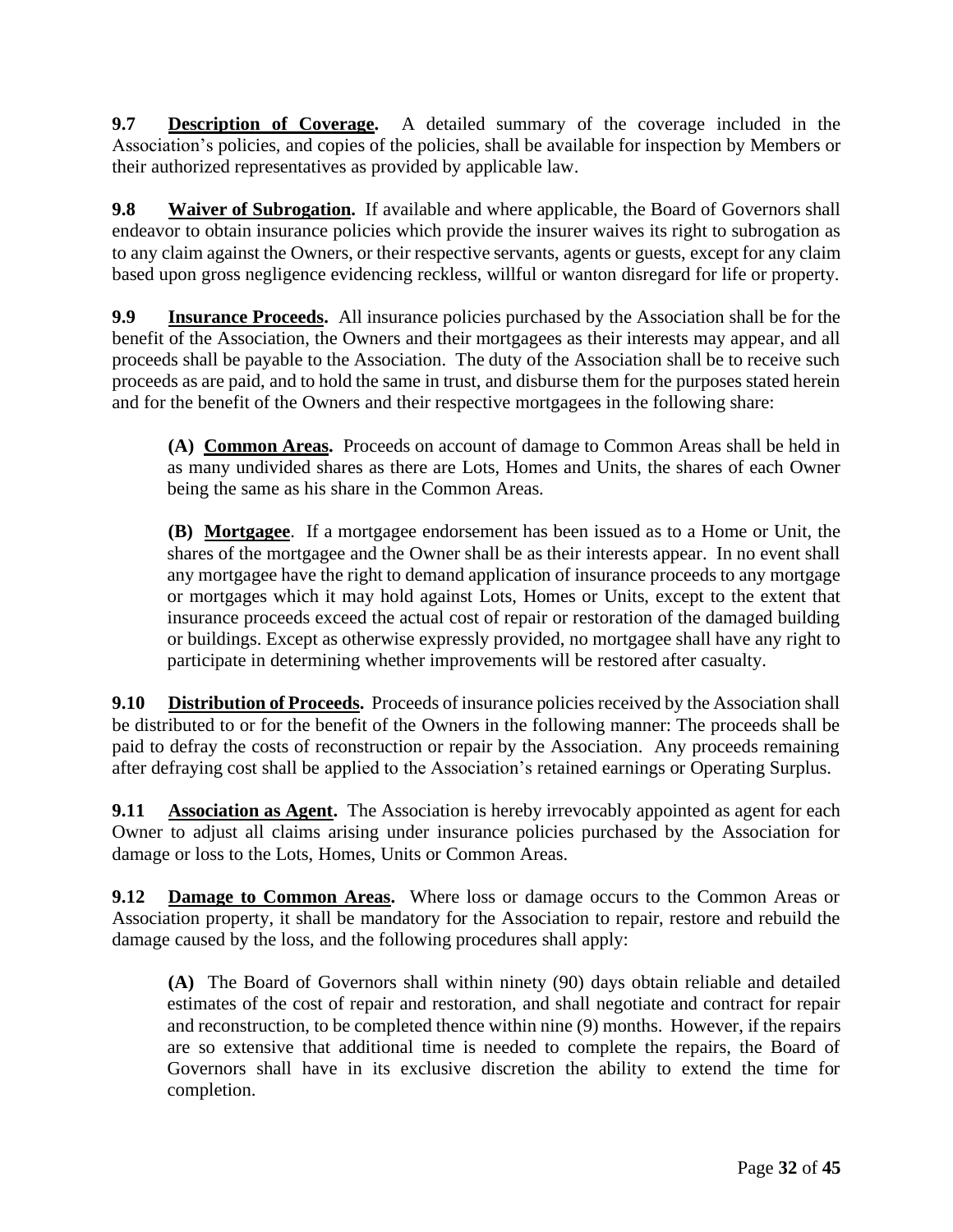**(B)** If the proceeds of insurance and available reserves are insufficient to pay for the cost of repair and reconstruction of the Common Areas, the Association through the Board shall promptly declare an emergency, and upon determination of the deficiency, levy a special assessment against all Owners for the deficiency without approval from the Owners. The special assessment shall be added to other funds available for repair and restoration of the property.

**10.** LEASING OF UNITS. In order to foster a stable residential Community and prevent a motel-like atmosphere, the leasing of Homes and Units by their Owners shall be restricted as provided in this Section.

### **10.1 Restrictions and Procedures.**

**(A)** All leases of Homes and Units must be in writing and approved in writing as provided in Section 11 below. An Owner may only lease his entire Home or Unit to a Family or Single Family as that term is defined in this Declaration. Tenants are prohibited from sub-leasing any portion of the Home or Unit to any third party. No Owner may lease to any third party any single room, such as a bedroom, within the Owner's Home Unit. Daily or weekly usage or occupancy arrangements, such as Airbnb or VRBO, are not permitted regardless if the arrangement is considered a license and not a lease. If such an arrangement is for occupancy of at least thirty (30) days, the Owner shall still comply with the procedure for leases stated in section (B) below.

**(B)** All of the provisions of the Governing Documents and the rules and regulations of the Association shall be applicable and enforceable against any person occupying a Home or Unit as a lessee or guest to the same extent as against the Owner. A covenant on the part of each occupant to abide by the Governing Documents and rules and regulations of the Association, designating the Association as the Owner's agent with the authority to terminate any lease agreement and evict or remove the tenants in the event of breach of such covenant in accordance with Chapter 83, Florida Statutes, shall be deemed to be included in every lease agreement, whether oral or written and whether specifically expressed in such agreement or not. No lease shall be for a period of less than thirty (30) days or for a period greater than twelve (12) months. No Home or Unit may be leased more than three (3) times in any twelve (12) month period. All lease agreements shall be in writing. A notice and copy of the lease must be delivered to the Association at least twenty (20) days before the lease term begins, which shall include an application fee in an amount established by the Board of Governors from time to time. Owners leasing their Home or Unit shall be jointly and severally liable for the conduct of their tenants and their tenants' families, guests and invitees while the Home or Unit is under lease, which shall include without limitation liability for legal fees and expenses incurred by the Association to enforce the Governing Documents or the rules and regulations whether or not a legal action is filed. Neighborhood Associations shall have the right, but not the obligation, to establish more stringent or specific standards and requirements for leasing and may reserve the right to require screening and advance approval of the prospective lessee(s) before a Unit or Home can be leased.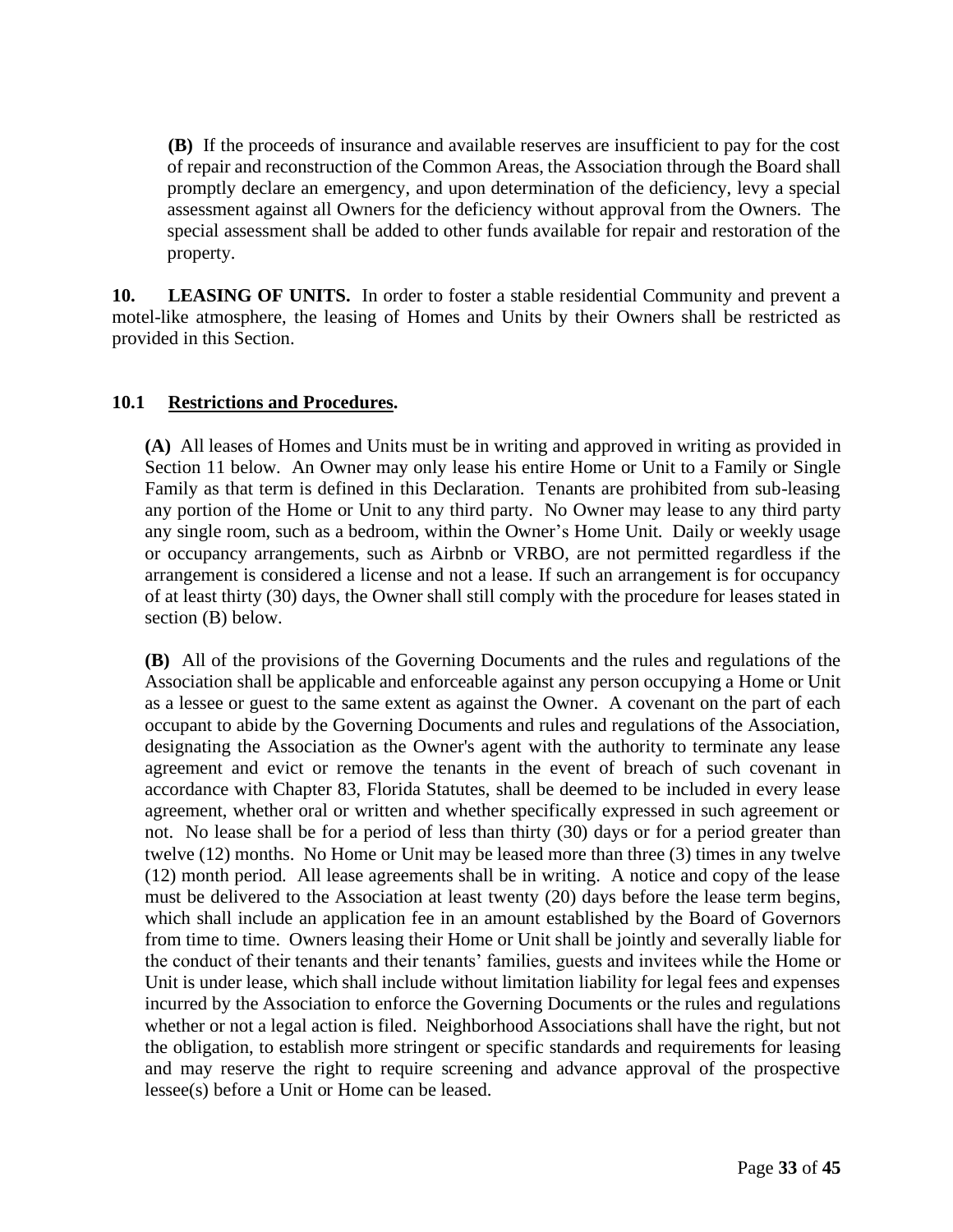10.2 Use of Common Area and Association Property. To prevent overtaxing the facilities, an Owner whose Home or Unit is leased may not use the Association's recreation or common parking facilities during the lease term.

**10.3 Collateral Assignment of Rents.** In the event an Owner is in default in payment of assessments for Common Expenses or any other monetary amounts owed to the Association, the Association shall have the authority to garnish and collect rents directly from the Owner's tenant. Upon demand by the Association the tenant shall pay said rent to the Association. Such rental payments shall be collected in accordance with the procedures established by the Board of Governors and applied in accordance with the law until all past due amounts are paid in full. In the event such tenant fails to remit said rents directly to the Association, the Association shall have the right to terminate the lease and evict the tenant in accordance with Chapter 83, Florida Statutes. For the purpose of such eviction, the Association shall be deemed to be an agent of the landlord and all attorney's fees and costs shall be the responsibility of the Owner and shall constitute a charge and may be collected as provided for in Section 3 of this Declaration. The authority granted in this Section is in addition to any authority granted by law.

**10.4 Attorney Fees and Costs.** All attorney fees and costs associated with any legal action taken against a tenant or occupant shall be the responsibility of the Owner. This includes, but is not limited to, all attorney fees and costs incurred by the Association in connection with a covenant enforcement matter, collateral assignment of rents, or legal action with regard to a tenancy/occupancy issue, termination of a lease, and/or eviction of any lessee and/or occupant, whether or not a lawsuit is filed.

## **11. FORMS OF OWNERSHIP AND APPROVAL OF TRANSERS.**

**11.1 Forms of Ownership.** In order to maintain a community of congenial, financially responsible residents with the objectives of protecting the value of the Lots, Homes and Units, and facilitating the development of a stable, quiet community and peace of mind for all residents in Gateway Greens, the transfer of Ownership of a Lot, Home or Unit shall be subject to the following terms and conditions:

A. Individual Ownership. A Lot, Home or Unit may be owned by an individual person.

B. Co-Ownership. Co-Ownership of Lots, Homes and Units is permitted, but all Owners must be members of a Single Family or living together as a single-family housekeeping unit. If co-ownership is to be by more than two persons, the Owner shall designate one natural person as Primary Occupant, and the use of the Lot or Unit by other persons shall be as if the Primary Occupant is the actual Owner.

C. Entity Ownership. A Lot, Home or Unit may be owned in trust or by a corporation, partnership, or other entity which is not a natural person. However, the intent of this provision is to allow flexibility in estate or tax planning, and not to create circumstances in which the Lot, Home or Unit may be used as short-term transient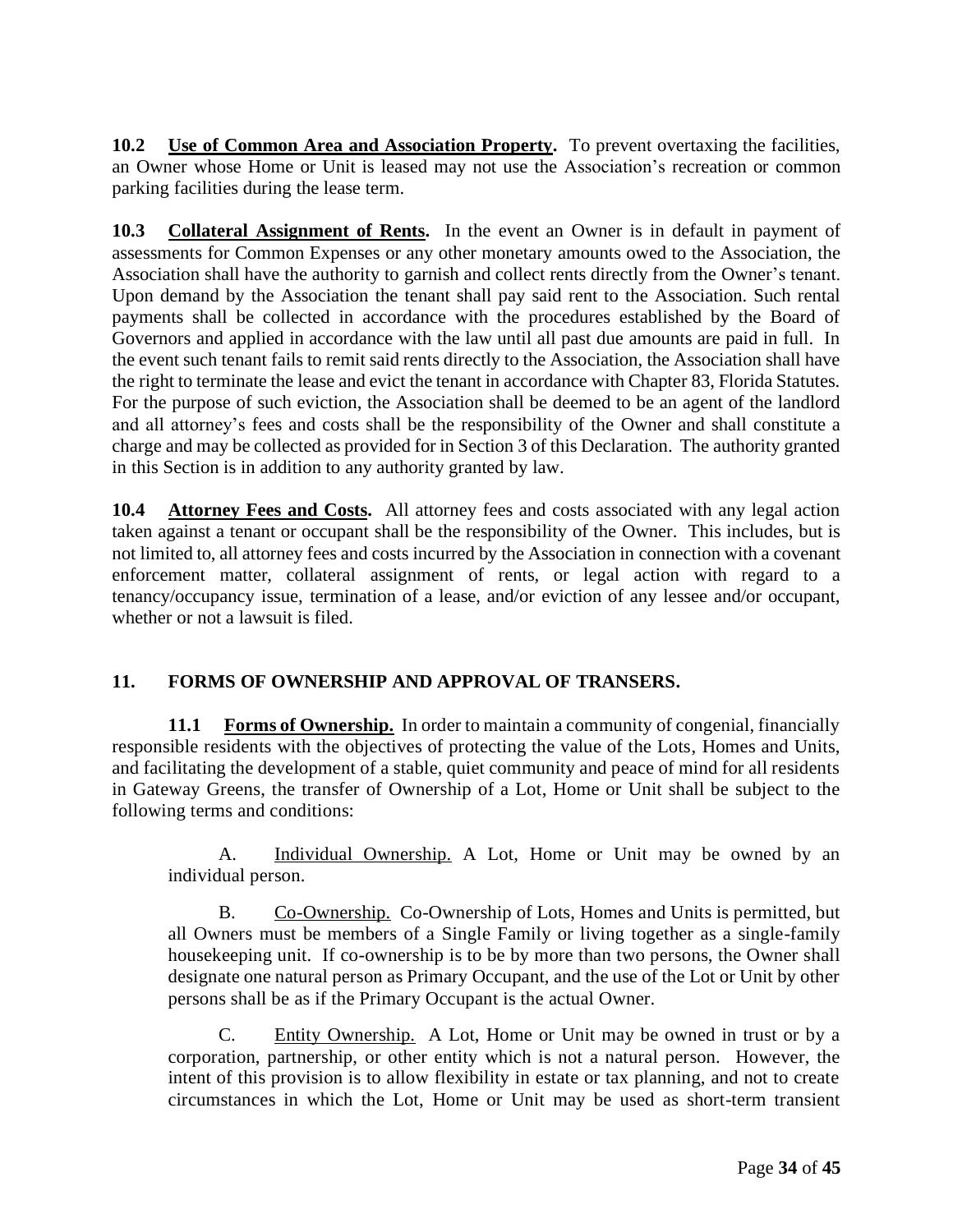accommodations for several individuals or families. Said corporation, trustee or any entity which is not a natural person shall designate one natural person to be the Primary Occupant, and the use of the Lot, Home, or Unit by other persons shall be as lessees and as if the Primary Occupant is the only actual Owner.

D. Life Estates. A Lot, Home or Unit may become subject to a life estate, either by operation of law or by approved voluntary conveyance. In that event, during said life estate, the life tenant shall be the only member of the Association and occupancy shall be as if the life tenant was the only Owner. However, the life tenant and remaindermen shall be jointly and severally liable for all Assessments and charges against the Lot, Home or Unit. The life tenant may, by signed agreement, transfer the right to vote in all Association matters to any one remainderman, subject to approval by the Association of such arrangement. If there is more than one life tenant, they shall be treated as if they were co-Owners for purposes of voting and occupancy rights.

E. Notification of Community Association. The Association must be notified of any transfer of a Lot or Unit as provided in section 11.3 below. The Association may delegate the approval process required in section 11.3 below to a Neighborhood Association, which can be revoked at any time by the Master Association. If a Neighborhood Association administers the approval process, copies of all applications and written decisions must be furnished to the Community Association upon request.

[Note: The following sections 11.2 through 11.5 will be a separate vote at the members' meeting for consideration of this Amended and Restated Declaration. If at least 2/3 of the membership does not approve sections 11.2 through 11.5 in their entirety, they will not become a part of this Amended and Restated Declaration.]

**11.2 Maintenance of Community Interests.** In order to maintain a community of congenial Owners who are financially responsible, and thus protect the value of the Lots, Homes and Units, the transfer of Lots, Homes and Units by any Owner shall be subject to the following provisions:

## Transfers Subject to Approval.

(a) Sale. No Owner may dispose of a Lot, Home or Unit or any interest therein by sale without approval of the Association.

(b) Lease. No Owner may dispose of a Lot, Home or Unit or any interest therein by lease without approval of the Association.

 $(c)$  Gift. If any Owner shall acquire his title by gift, the continuance of his ownership of his Lot, Home or Unit shall be subject to the approval of the Association.

(d) Devise or Inheritance. If any Owner shall acquire his title by devise or inheritance, the continuance of his ownership of his Lot, Home or Unit shall be subject to the approval of the Association.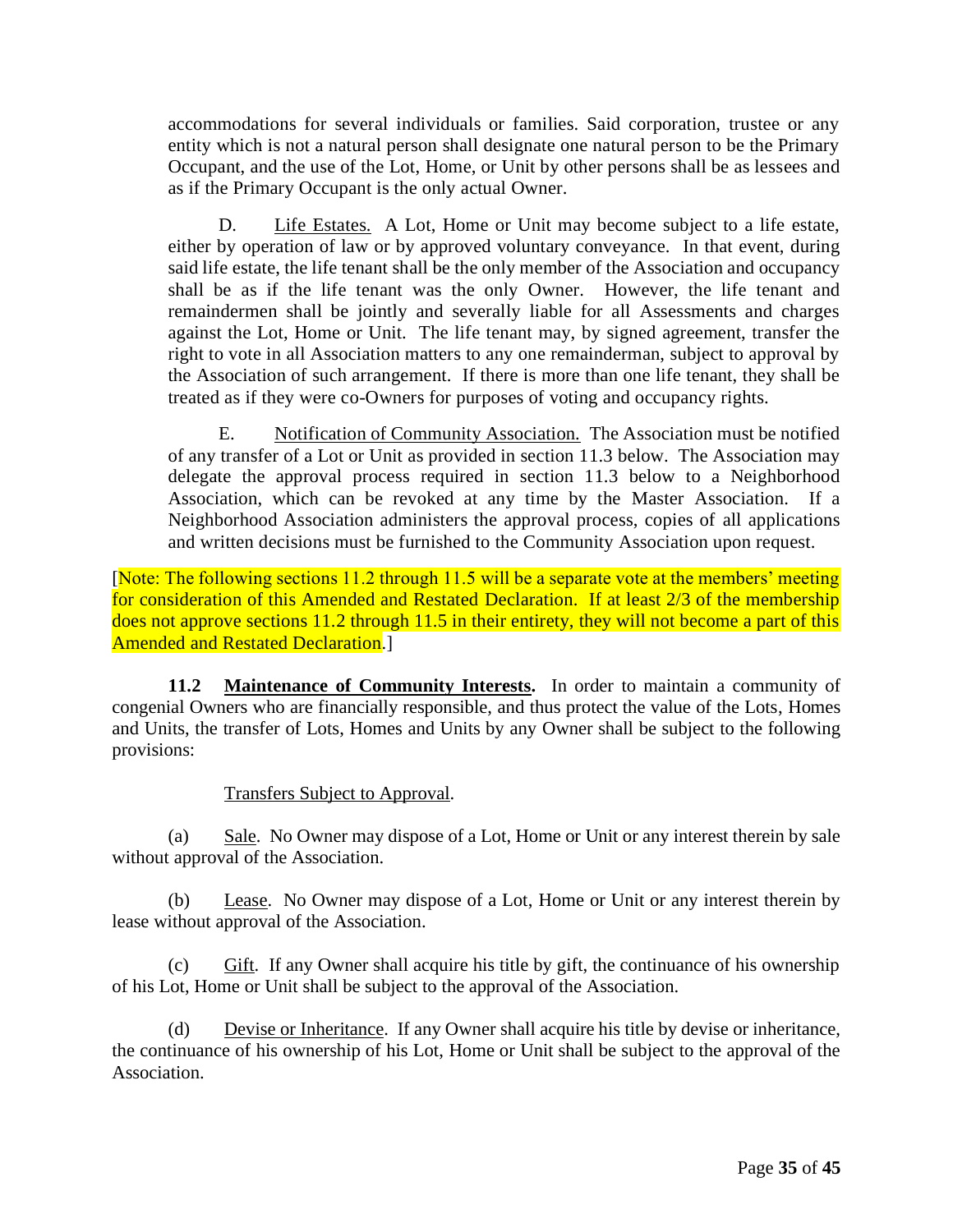(e) Other Transfers. If any Owner shall acquire his title by any manner not considered in the foregoing subsections, the continuance of his ownership of such Lot, Home or Unit shall be subject to the approval of the Association. Notwithstanding, if an Owner transfers title solely for estate or tax planning purposes, without a change in occupancy (i.e., into a revocable living trust), said transfer shall not be subject to Association approval.

**11.3 Approval by Association.** The approval of the Association that is required for the transfer of ownership of Lots, Homes and Units shall be obtained in the following manner:

# (a) Notice to Association.

(1) Sale. An Owner intending to make a bona fide sale of his Lot, Home or Unit or any interest in it shall give to the Association notice of such intention, together with the name and address of the intended purchaser and such other information concerning the intended purchaser as the Association may reasonably require including without limitation a copy of the executed sales contract.

(2) Lease. An Owner intending to make a bona fide lease of his Lot, Home or Unit in accordance with this Declaration shall give to the Association notice of such intention, together with the name and address of the intended lessee, such other information concerning the intended lessee as the Association may reasonably require and an executed copy of the proposed lease.

(3) Gift, Devise or Inheritance; Other Transfers. An Owner who has obtained his title by gift, devise or inheritance, or by any other manner not previously considered, shall give to the Association notice of the acquiring of his title, together with such information concerning the Owner as the Association may reasonably require, and a certified copy of the instrument evidencing the owner's title.

(4) Failure To Give Notice. If the above required notice to the Association is not given, then at any time after receiving knowledge of a transaction or event transferring ownership or possession of a Lot, Home or Unit, the Association at its election and without notice may approve or disapprove the transaction or ownership.

## (b) Certificate of Approval.

(1) Sale. If the proposed transaction is a sale, then within twenty  $(20)$  fifteen (15) days after receipt of such notice and information, the Association must either approve or disapprove the proposed transaction. If approved, the approval shall be stated in a certificate executed by the Association in recordable form, which shall be recorded in the public records of Lee County, Florida, at the expense of the purchaser.

(2) Lease. If the proposed transaction is a lease that conforms with the terms and conditions stated in section 10 above, then within twenty  $(20)$  fifteen  $(15)$  days after receipt of such notice and information the Association must either approve or disapprove the proposed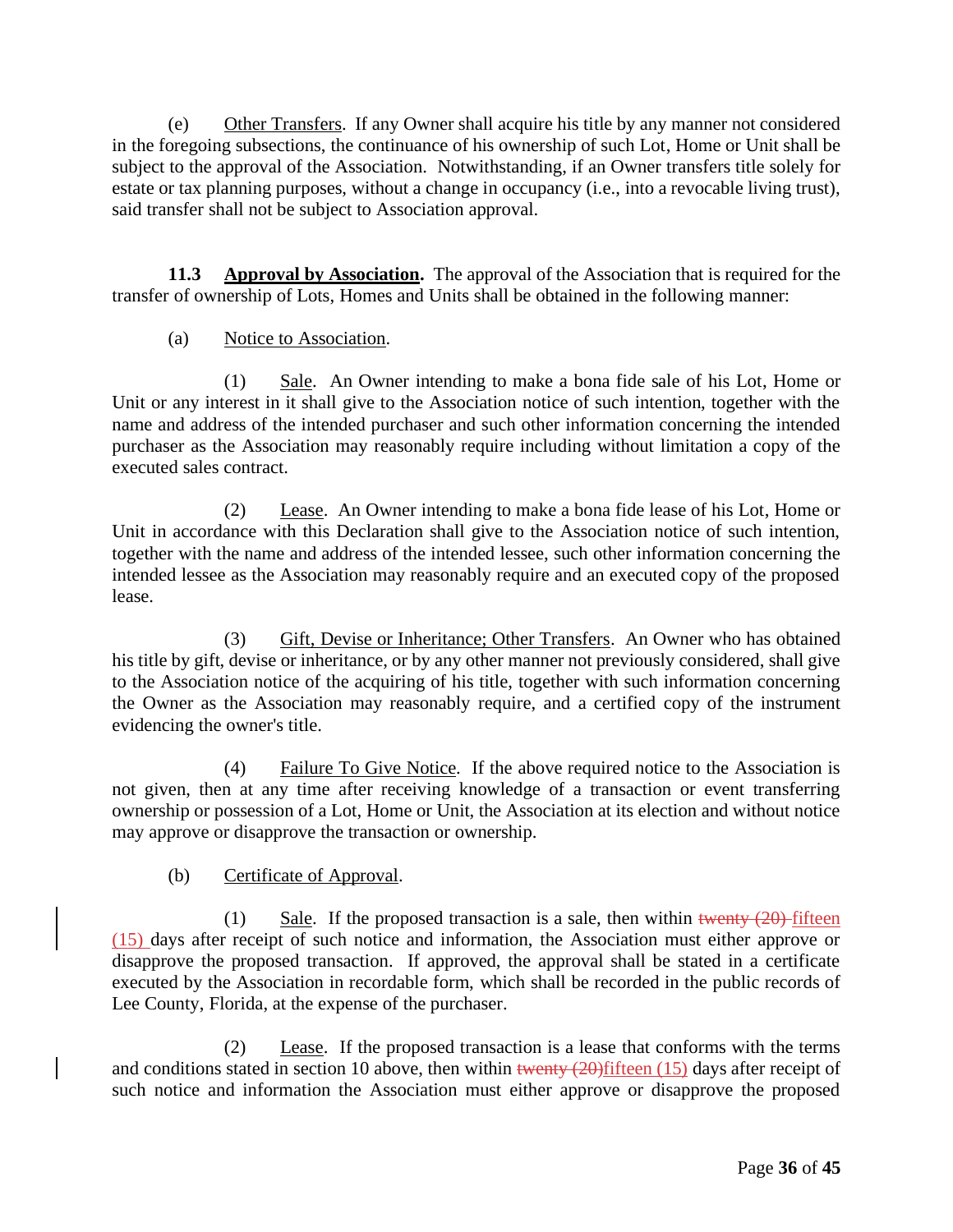transaction. If approved, the approval shall be stated in a certificate executed by the Association and delivered to the lessee. Proposed leases that do not conform with the terms and conditions in section 10 of this Declaration shall not be approved.

(3) Gift, Devise or Inheritance; Other Transfers. If the Owner giving notice has acquired his title by gift, devise or inheritance, or in any other manner, then within twenty (20)fifteen (15) days after receipt of such notice and information the Association must either approve or disapprove the continuance of the Owner's ownership. If approved, the approval shall be stated in a certificate in recordable form executed by the Association, which shall be recorded in the public records of Lee County, Florida, at the expense of the Owner.

(c) Approval of Occupant. If the Owner or purchaser is a corporation, partnership, trust or some other entity or two or more natural persons (other than husband and wife or domestic partners), or any combination thereof (even if only one natural person is involved), the approval of ownership shall be conditioned upon occupancy of the Lot, Home or Unit by only a Single Family as defined in this Declaration and the members of that Single Family shall be designated "Primary Occupants." Only the Primary Occupant(s) shall be entitled to occupy the Lot, Home or Unit.

- (d) Disapproval of Transfer for Good Cause.
	- (1) Approval of the Association for any transfer contemplated by this section 11 may be withheld only for good cause and only if a majority of the whole the entire Board so votes unanimously. Only the following may be deemed to constitute good cause for disapproval:

(a) The person seeking approval, within ten (10) years of making application, has been convicted of a felony involving violence to persons or property, a felony involving possession or sale of a controlled substance, a felony demonstrating dishonesty or moral turpitude or any criminal convictionor a felony involving a minor;

(b) The person seeking approval has a record of severe financial irresponsibility, including without limitation multiple prior bankruptcies, foreclosures or bad debts;

(c) The application on its face gives the Board reasonable cause to believe that the applicant intends to conduct himself in a manner inconsistent with the Association's Governing Documents;

(d) The person seeking approval has evidenced an attitude of <u>continuous</u> disregard for Association rules by his or her conduct in Gateway Greens as a tenant, Owner or occupant of a Lot, Home or Unit;

(e) The person seeking approval has failed to provide the information, fees or interviews required to process the application in a timely manner, or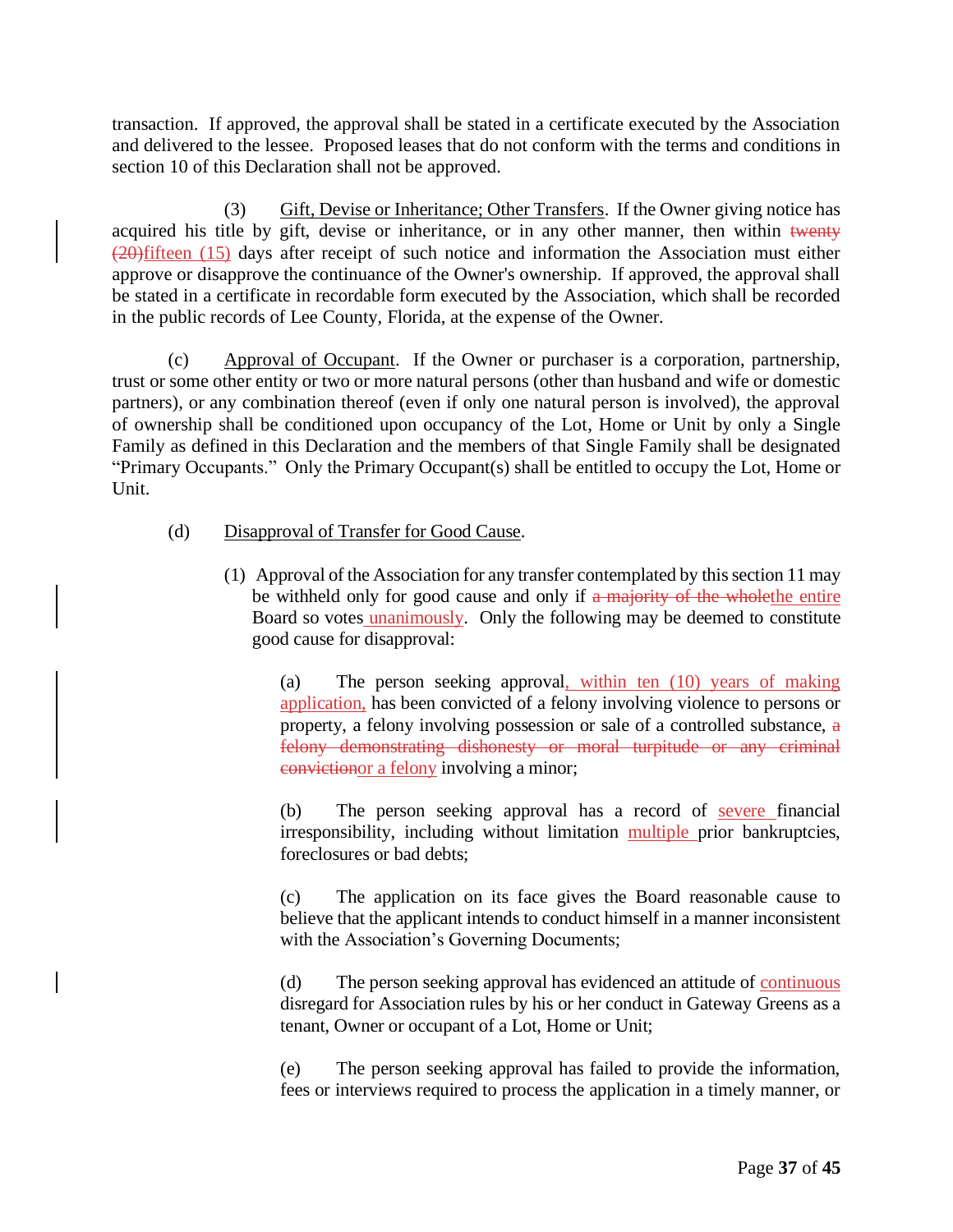provided false information during the application process.

(f) The person seeking approval is delinquent in the payment of Assessments, fines or other charges owed to the Association or is in violation of any of the Association's Governing Documents at the time the application is considered.

**11.4 Disapproval by Association.** If the Association shall disapprove a transfer of ownership or possession of a Lot, Home or Unit for good cause as provided above, the transfer shall not be made and shall be void.

**11.5 Exceptions.** The foregoing provisions of this section entitled "Maintenance of Community Interests" shall not apply to a transfer to or purchase by an Institutional Lender or other mortgagee approved by the Association that acquires its title as the result of owning a mortgage upon the Lot, Home or Unit concerned, and this shall be so whether the title is acquired by deed from the mortgagor, his successors or assigns, or through foreclosure proceedings. The provisions of this section shall apply, however, to a transfer, sale or lease by an Institutional Lender or Association approved mortgagee that so acquires its title.

**11.6 Additional Provisions for Leases.** The provisions of this Declaration shall be deemed expressly incorporated into the lease of any Lot, Home or Unit, and shall supplement the terms, conditions and restrictions stated in section 10 above. An Owner may lease a Lot, Home or Unit only in accordance with the following provisions:

A. Any lease entered into without Board approval, or in violation of the above provisions, shall, at the option of the Board, be treated as a nullity, and the Board shall have the right to evict the tenant on seven (7) days' notice, without securing consent to such eviction from the Owner, and the Owner will be subject to fines, suspensions and other legal and equitable remedies available to the Board.

B. Tenants are not permitted to perform their own exterior maintenance on a Lot or Unit and must employ licensed and insured professionals for exterior maintenance. As a condition of approval, the Board may require lease applications to list all vendors for landscape, irrigation and pool maintenance and to promptly notify the Association if there are changes in the vendor list during the lease term. This is a material condition for any lease approval, violation of which shall be grounds for termination of the lease and eviction by the Association as agent for the Owner.

C. In order to preserve a residential quality and avoid an atmosphere of transient and motel-like environment, the Board may, by regulation, impose further restrictions upon the leasing, number of guests and the frequency of their visits in the case of leased Lots, Homes and Units. All of the provisions of the Association's Governing Documents pertaining to use and occupancy shall be applicable and enforceable against any person occupying a Lot, Home or Unit as a tenant or Guest, and a covenant upon the part of each occupant and Guest to abide by the Association's Governing Documents, and designating the Association as the Owner's agent for the purpose of, and with the authority to,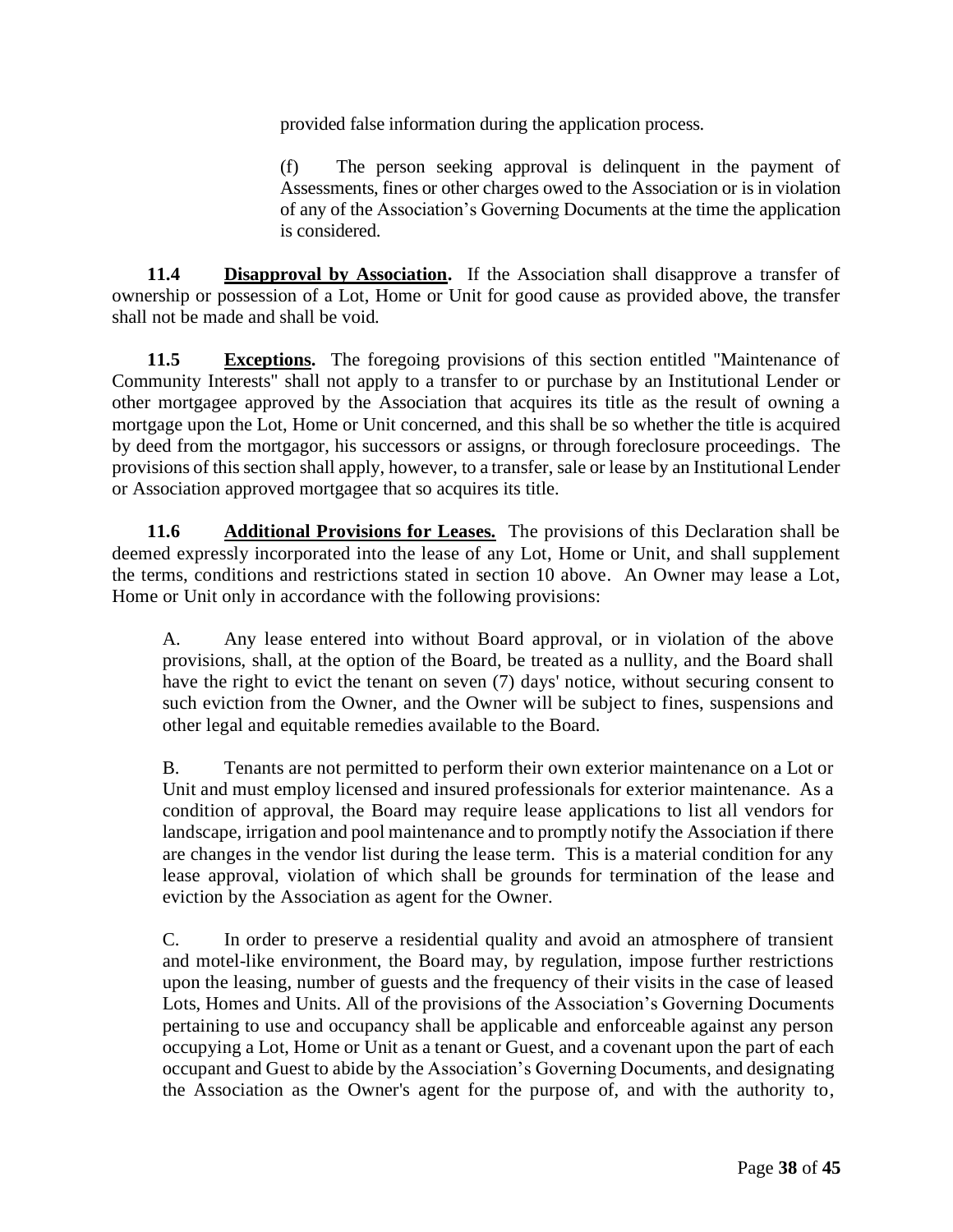terminate any such lease or occupancy agreement in the event of a violation by the tenant and evict such tenant, shall be an essential element of any lease or occupancy agreement, whether oral or written, and whether specifically expressed in such lease or agreement or not.

D. Any person(s) occupying a Lot, Home or Unit for more than thirty (30) days in any calendar year shall not be considered a Guest, but rather such person shall be considered a lessee subject to approval by the Association as provided in this Article, regardless of whether such person is paying rent or other consideration to occupy the Lot or Unit.

# **12. AMENDMENTS AND DURATION.**

**12.1 Duration.** The conditions of this Declaration shall run with the land and shall inure and accrue to the benefit of and be enforceable by the Association or the Owner of any real property subject to this Declaration, their respective legal representatives, heirs, successors and assigns for thirty (30) years from the recording date hereof. Thereafter, the Declaration shall be automatically renewed and extended for successive ten (10) year periods. The number of ten (10) year renewal periods hereunder shall be unlimited with this Declaration being automatically renewed and extended upon the expiration of each ten (10) year renewal period for an additional ten (10) years.

**12.2 Amendments.** Except as otherwise provided herein or by law, this Declaration may be amended at any time upon a) approval of at least a majority of the Board of Governors; and b) the affirmative vote of at least two-thirds  $(2/3)$  of the Members present and voting, in person or by proxy, at a meeting of the Members for which proper notice has been given and at which a quorum existsa majority of the total voting interests in the Association. A copy of each adopted amendment shall be attached to a certificate that the amendment was duly adopted as an amendment to the Declaration, which certificate shall identify the Book and Page of the Public Records where the Declaration is recorded, and shall be executed by the President of the Association with the formalities of a deed. The amendment shall be effective when the certificate and copy of the amendment are recorded in the Public Records of Lee County, Florida.

# **13. ENFORCEMENT; GENERAL PROVISIONS**.

**13.1 Enforcement**. Enforcement of the Governing Documents may be by a proceeding at law or in equity and may be instituted by the Association, its successors or assigns, or by any Owner, against any person, persons or organization violating or attempting to violate or circumvent any covenant, condition, rule or restriction, either to restrain violation or to recover damages, and against any Lot, Home or Unit to enforce any lien created by these covenants. Failure of the Association or any Owner to enforce any covenants, condition or restriction herein contained for any period of time shall not be deemed a waiver or estoppel of the right to enforce same thereafter.

**13.2 Owner and Member Compliance.** The Governing Documents of the Association shall apply to Members and all persons to whom a Member has delegated his right of use in and to the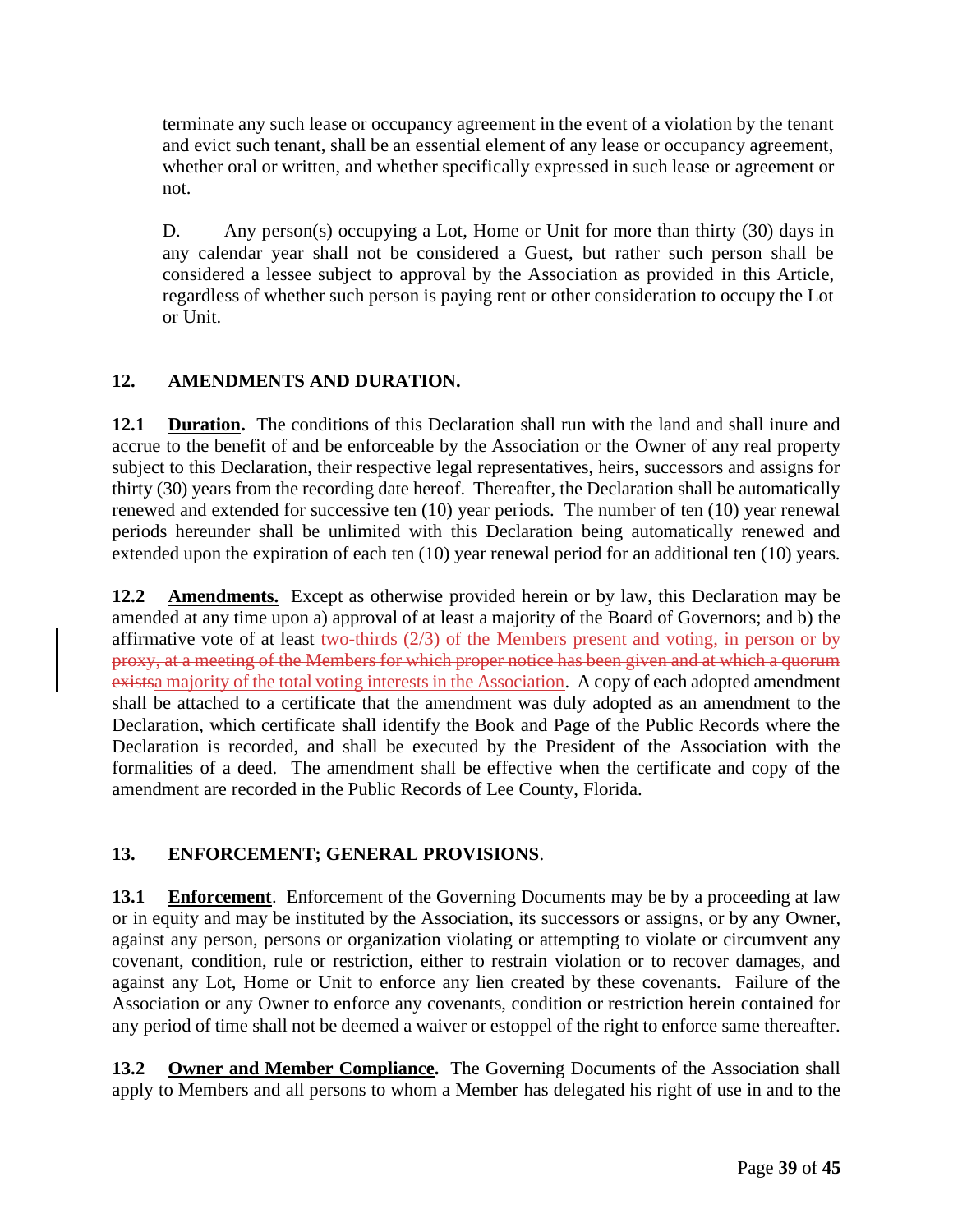Common Areas, as well as to any other person occupying any Home or Unit under lease from the Owner or by permission or invitation of the Owner or his tenants (express or implied), and their licensees, invitees or guests. Failure of any Owner to notify any person of the existence of the rules, or the covenants, conditions, restrictions, and other provisions of the governing documents shall not in any way act to limit or divest the Association of the power to enforce these provisions. Each Owner shall be responsible for any and all violations by his family members, tenants, licensees, invitees or guests and by the guests, family members, licensees and invitees of his tenants, at any time.

**13.3 Fines and Suspensions.** The Board of Governors may levy fines and/or suspensions against Members, or Members' tenants or guests, or both, who commit violations of Florida Statutes, the provisions of the Governing Documents including the Rules and Regulations, or who fail to pay assessments or other charges. Fines shall be in amounts deemed necessary by the Board to deter future violations, but in no event shall any single fine exceed the maximum amount allowed by law. The maximum accrued fine for a continuing violation shall not exceed \$3,000.00, or the maximum allowed by applicable law. Suspensions of the use of Common Areas, facilities, Member-only access points, and non-essential services (e.g. bulk cable TV and/or internet) may be imposed for a reasonable period of time to deter future violations. The procedure for imposing fines or suspending use rights shall be as follows:

- (A) Notice. The party against whom the fine and/or suspension is sought to be levied or imposed shall be afforded an opportunity for hearing after reasonable notice of not less than fourteen (14) days and the notice shall include:
	- (1) a statement of the date, time and place of the hearing;
	- (2) a short and plain statement of the specific facts giving rise to the alleged violation(s); and
	- (3) the possible amounts of any proposed fine and/or possible use rights of common areas or facilities to be suspended.
- (B) Hearing. At the hearing the party against whom the fine and/or suspensions may be levied shall have a reasonable opportunity to respond, to present evidence, and to provide written and oral argument on all issues involved, and to review, challenge, and respond to any evidence or testimony presented by the Association. The hearing shall be conducted before a panel of three (3) Members appointed by the Board, none of whom may then be serving as Governors or officers, or who are employees of the Association, or the spouse, parent, child, brother or sister of an officer, director or employee. If the committee, by majority vote, does not agree with the proposed fine and/or suspension, it may not be levied or imposed. If the committee agrees with the proposed fine and/or suspensions, the Board of Governors shall levy and enforce same.
- (C) Written Notice of Fine or Suspension. If the Association imposes a fine or suspension, the Association must provide written notice of such fine or suspension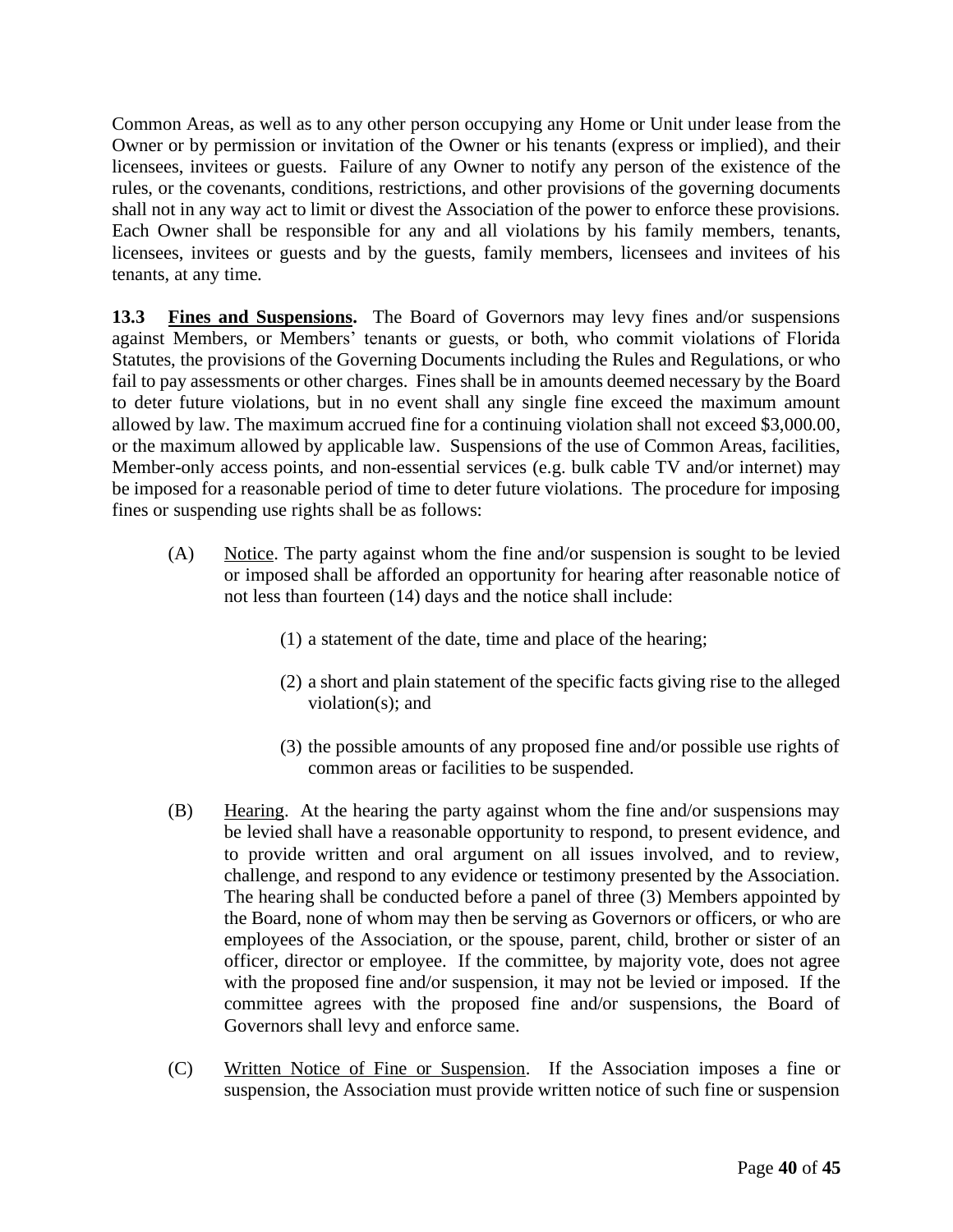by mail or hand delivery to the Owner and, if applicable, any tenant, licensee, or invitee of the Owner.

(D) Collection of Fines. Any fine not paid within thirty (30) days of the Written Notice in subsection (C) above shall become delinquent. Fines may be treated as an Individual Assessment subject to the provisions for the collection of assessments set forth in this Declaration, and any fine of \$1,000.00 or more may become a lien against a Lot, Home or Unit. Fines may also be collected utilizing any lawful method. In any action to recover a fine, the prevailing party is entitled to collect its reasonable attorney fees and costs.

**13.4 Suspensions and Fines without Hearing.** The foregoing notwithstanding, if allowed by law, no prior notice or opportunity for a hearing is required for the imposition of a fine or suspension upon any Member for the nonpayment of any monetary obligation that is delinquent in excess of ninety (90) days. The suspension must be approved at a properly noticed Board meeting and upon approval, the Association must notify the Owner and if applicable, the Owner's occupant, lessee, or invitee by mail or hand delivery of the suspension.

**13.5** Voting Suspension and Board Eligibility. As stated in Section 3.8 above, the Association may suspend, with no prior notice or opportunity for a hearing, the voting rights of a Member for the nonpayment of any monetary obligation that is delinquent in excess of ninety (90) days. The suspension must be approved at a properly noticed board meeting and upon approval, the Association must notify the Owner by mail or hand delivery of the suspension. A person who is delinquent in the payment of any fee, fine, or other monetary obligation to the Association is not eligible to run for a seat on the Board.

13.6 **Litigation.** Enforcement actions for damages, or for injunctive relief, or both, on account of any alleged violation of law, or of the Governing Documents or Association rules, may be brought by any Owner, or the Association against:

- **(A)** the Association;
- **(B)** the Owner;
- **(C)** anyone who occupies or is a tenant or guest of a Home or Unit; or

**(D)** any officer or Director of the Association who willfully and knowingly fails to comply with these provisions.

**13.7 Legal Expenses.** In any legal proceeding arising out of an alleged failure of a guest, tenant, residential Owner, officer, Director or the Association to comply with the requirements of the law, or the Governing Documents, as they may be amended from time to time, the prevailing party shall be entitled to recover the costs of the proceeding and such attorney fees as may be awarded by the court.

## **14. NEIGHBORHOODS**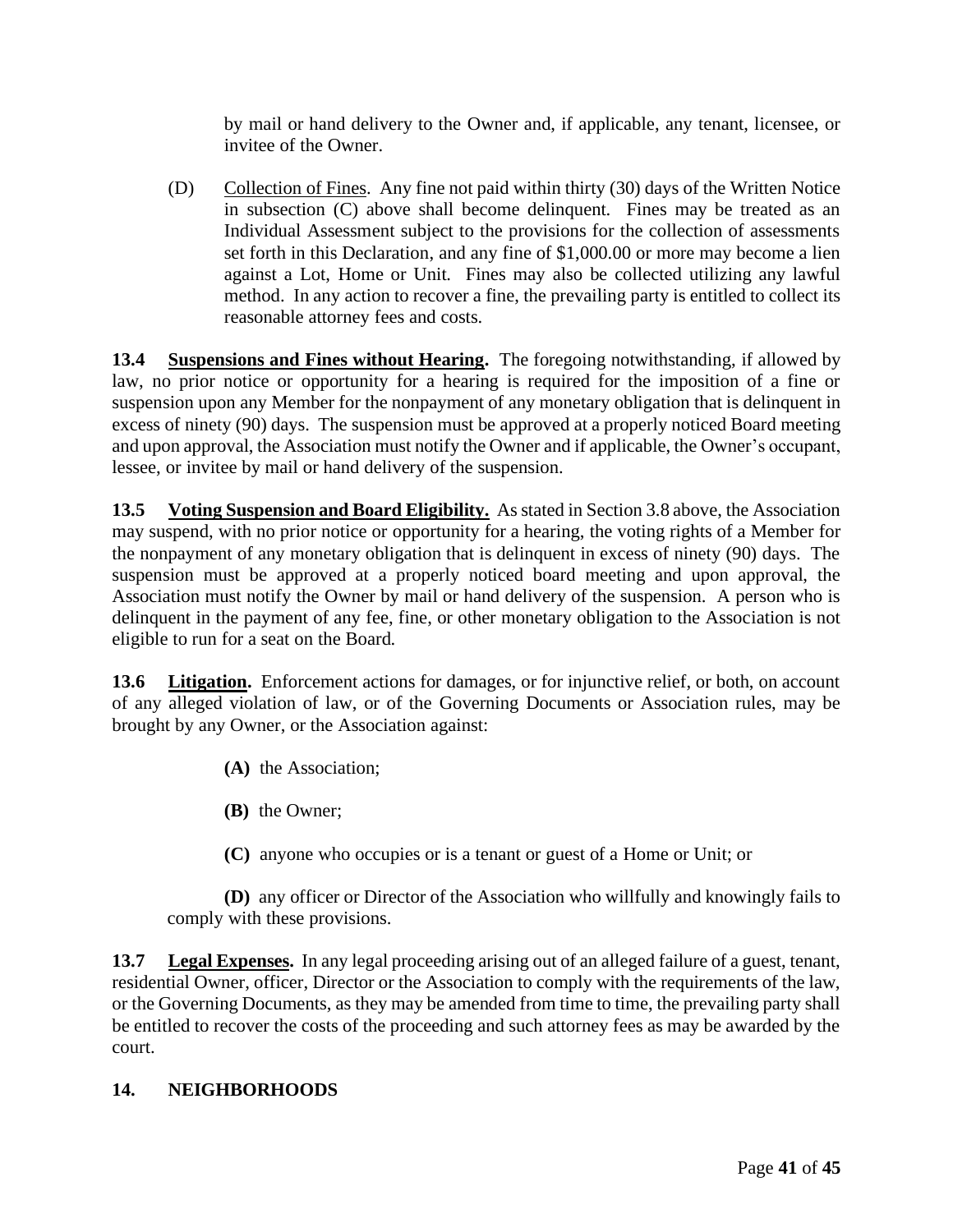14.1 **Individual Property.** In the event that any Neighborhood Association, which has been granted a right of enforcement by the Master Association, does not enforce any or all of its Neighborhood Covenants or perform any of its duties and responsibilities pursuant to its articles of incorporation, bylaws or rules and regulations, the Master Association shall enforce such Neighborhood Covenants, and perform such duties and responsibilities, including any and all maintenance provisions, and obtain the payment of the cost of such enforcement and maintenance pursuant to section 5 hereunder. The Master Association shall be entitled to reimbursement of attorney's fees and court costs, including fees incurred for pre-litigation demands and notices, incurred during the enforcement of Neighborhood Covenants.

**14.2 Entry Rights**. Each Neighborhood Association and each Owner shall permit the Master Association, or any agent or employee to enter upon the Neighborhood Common Area and upon Owner's Lot at reasonable times, to carry out the provisions of this Declaration and the same shall not constitute a trespass.

# **14.3 Neighborhood Common Area**.

- (a) The cost and expense of the Neighborhood Common Areas shall not be an Association Common Expense, but rather shall be borne by the Owners of the Lots, Homes and Units in the Neighborhood as set forth in the Neighborhood Covenants.
- (b) The Master Association may contract with any Neighborhood Association to provide for the operation and maintenance of its Neighborhood Common Area.

**14.4 Neighborhood Covenants**. The Master Association reserves the right to amend the specific provisions of this Declaration insofar as they apply to one or more Neighborhoods without amending those provisions with respect to all Neighborhoods. The Master Association further reserves the right to determine consistency of all Neighborhood Covenants with this Declaration and the plan of development of GGC, and approve and consent to all Neighborhood Covenants prior recording in the Lee County Public Records. Neighborhood Covenants shall not be effective until the Master Association approves and consents to same. In the event of a conflict between the Association's Governing Documents and any Neighborhood Covenant(s), as determined in the sole and absolute discretion of the Board of Governors, the Association's Governing Documents shall control.

## **15. GENERAL PROVISIONS**

**15.1 No Election of Remedies.** All rights, remedies and privileges granted to the Association or Owners under the law and the governing documents shall be cumulative, and the exercise of any one or more shall not be deemed to constitute an election of remedies, nor shall it preclude the party from exercising any other rights, remedies, or privileges that may be available.

**15.2 Notices.** Any notice required to be sent to any Member or Owner under the provisions of this Declaration shall be deemed to have been properly sent, and notice thereby given, when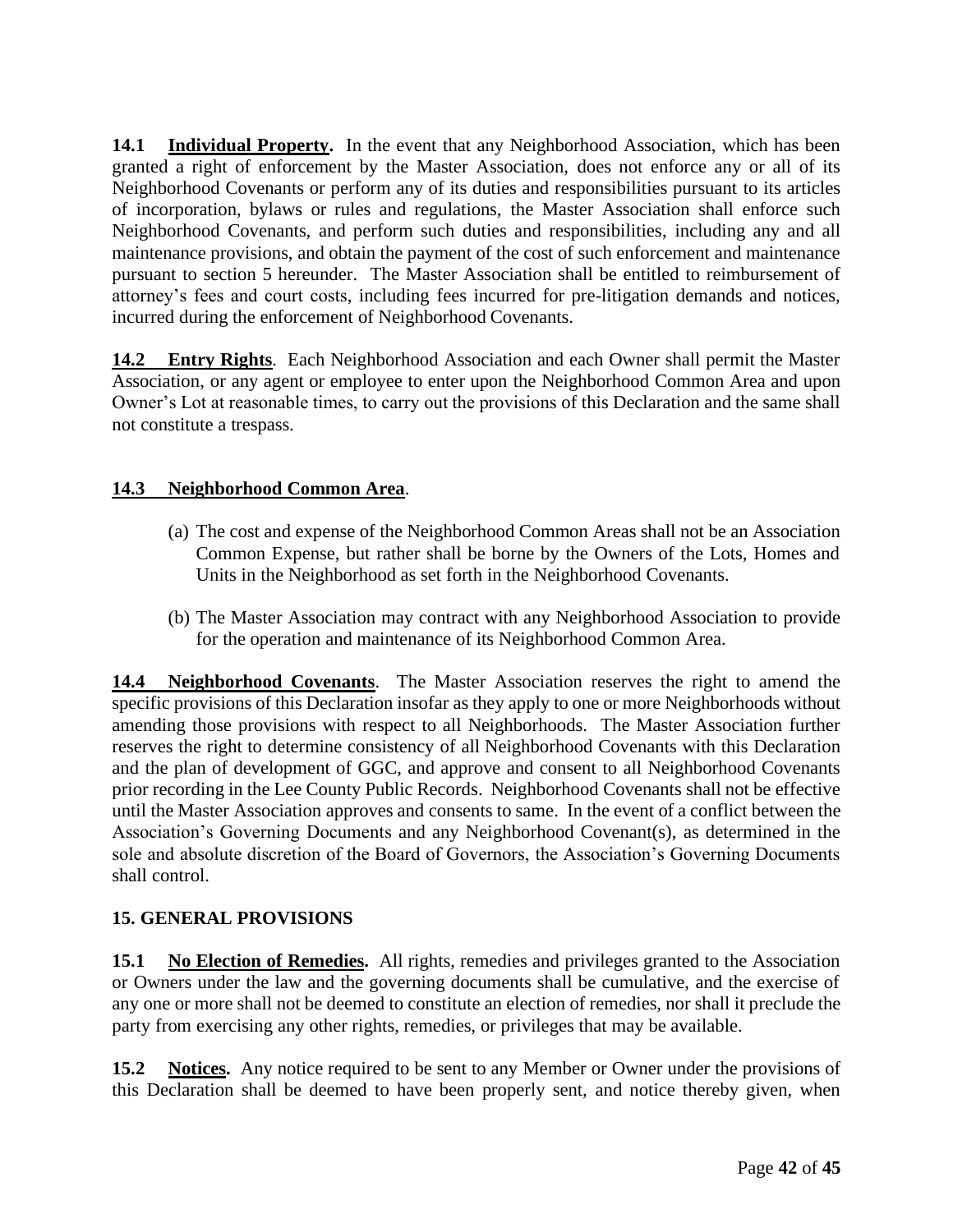mailed, with the proper postage affixed to the last known address of the Owner appearing in the roster record of the Association. In the absence of such roster information then the notice shall be mailed to the address of the Home or Unit. Notice to one of two or more co-Owners of a Home or Unit shall constitute notice to all co-Owners. It shall be the obligation of every Member to immediately notify the Secretary of the Association or management company in writing of any change of address or name.

**15.3 Severability.** Should any covenant, condition or restriction herein contained, or any section, subsection, sentence, clause, phrase or term of this Declaration or its recorded exhibits be declared to be void, invalid, illegal, or unenforceable, for any reason, by any court having jurisdiction over the parties hereto and the subject matter hereof, such judgment shall in no way affect the other provisions hereof which are hereby declared to be severable and which shall remain in full force and effect. Nothing contained in this Declaration is intended to affect vested rights. If any provision contained herein is deemed by a competent court of law to have such effect, then such provision will be deemed null and void but have no effect on the remaining provisions herein.

**15.4 Interpretation; disputes.** The Board of Governors is responsible for interpreting the provisions of this Declaration, its exhibits and rules promulgated by the Board. Such interpretation shall be binding upon all parties unless wholly unreasonable. A written opinion rendered by legal counsel retained by the Board that an interpretation adopted by the Board is not unreasonable shall conclusively establish the validity of such interpretation. In the event there is any dispute as to whether the use of the Property complies with the covenants and restrictions contained in this Declaration, its exhibits or the rules promulgated by the Board the matter shall be referred to the Board and the determination of the Board with respect to such dispute shall be dispositive on the issue and binding on all parties.

**15.5 Non-Profit Status.** Notwithstanding anything contained herein to the contrary, the Association will perform no act nor undertake any activity inconsistent with its non-for-profit status under applicable state or federal law.

**15.6 Use of Singular and Plural and Gender.** Whenever the context so permits, the use of the singular shall include the plural and the plural shall include the singular, and the use of any gender shall be deemed to include all genders.

**15.7 Headings.** The headings used in the governing documents are for reference purposes only, and do not constitute substantive matter to be considered in construing the terms and provisions of these documents.

16. **DISCLAIMER OF LIABILITY OF ASSOCIATION**. Notwithstanding anything contained herein or in the Articles of Incorporation, any rules and regulations of the Association or any other document governing, binding on or administered by the Association (collectively, the "Governing Documents"), the Association shall not be liable or responsible for, or in any manner a guarantor or insurer of, the health, safety or welfare of any owner, occupant or user of any portion of the properties including, without limitation, residents and their families, guests, invitees, agents, servants, contractors or subcontractors or for any property or any such persons, without limiting the foregoing: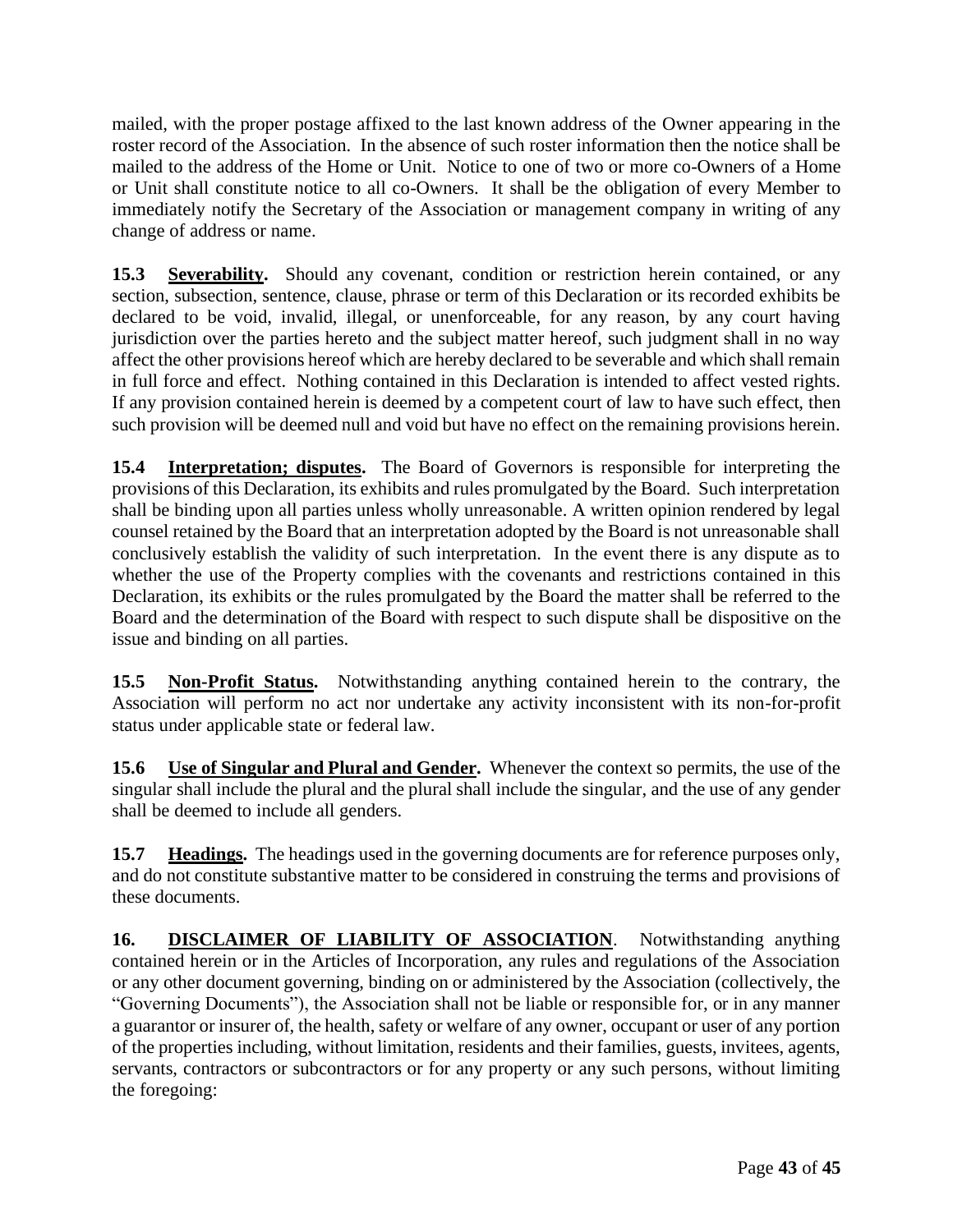**16.1** It is the express intent of the Association documents that the various provisions thereof which are enforceable by the Association and which govern or regulate the uses of the properties have been written, and are to be interpreted and enforced, for the sole purpose of enhancing and maintaining the enjoyment of the properties and the value thereof.

**16.2** The Association is not empowered, and has not been created, to act as an entity which enforces or ensures the compliance with the laws of the United States, State of Florida, Lee County and/or any other jurisdiction or the prevention of tortuous activities.

**16.3** Any provisions of the Association documents setting forth the uses of assessments which relate to the health, safety and/or welfare shall be interpreted and applied only as limitations on the uses of assessment funds and not as creating a duty of the Association to protect or further the health, safety or welfare of any person(s), even if assessment funds are chosen to be used for any such reason.

**16.4** Each owner and each other person having an interest in or lien upon any portion of the property shall be bound by these disclaimers and shall be deemed to have automatically waived any and all rights, claims, demands and causes of action against the Association arising from or connect with any matter for which the liability of the Association has been disclaimed herein.

**16.5** As used herein "Association" shall include with its meaning all of the Association's governors, officers, committee members, employees, agents, contractors (including management companies), subcontractors, successors and assigns.

## **LIST OF EXHIBITS TO THE DECLARATION AND DISSEMINATION REQUIREMENTS**

## **Composite Exhibit "A"**

The land subject to this Amended and Restated Declaration legally described in the Original Declaration and the amendments and supplements thereto. Said legal descriptions are hereby collectively incorporated herein by reference only and renamed "Composite Exhibit A".

## **Exhibit "B"**

Historical amendments and supplements to Original Declaration (referred to only be recording information in the County public records).

#### **Exhibit "C"**

The Amended and Restated Articles of Incorporation of Gateway Greens Community Association, Inc.